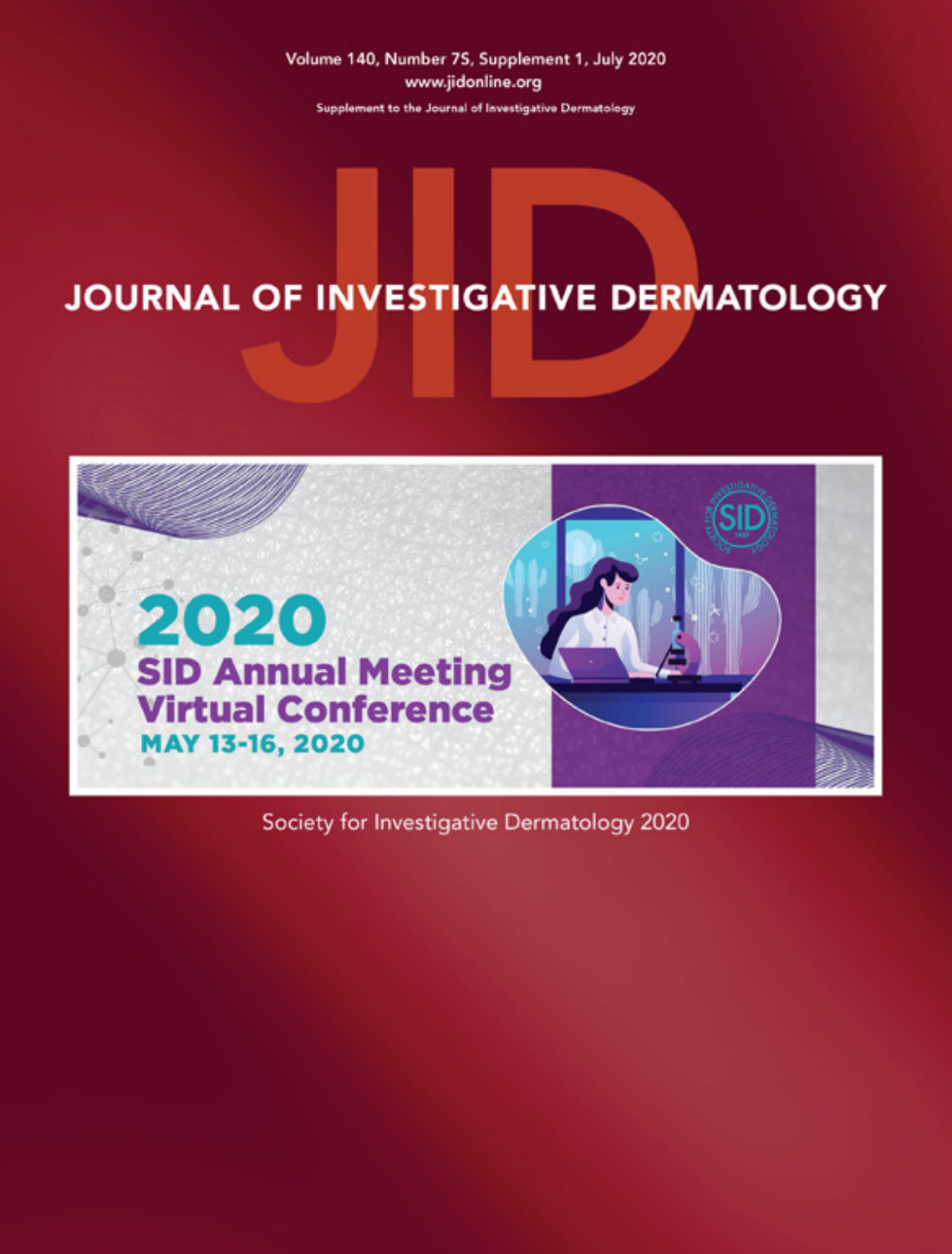# Society for Investigative Dermatology 2020

May 13-16, 2020 SID Virtual Conference

# **Abstract Table of Contents**

- Since of Contents of Contents of Contents of Contents of Contents of Contents of Contents of Contents of Contents of Contents of Contents of Contents of Contents of Contents of Contents of Contents of Contents of Contents Abstracts 001-101
- S12 Carcinogenesis and Cancer Genetics Abstracts 103-155
- S19 Cell-Cell Interactions in the Skin \*Single-Cell Transcriptomes and Cell-Cell Interactions in the Skin Abstracts 157-192
- S23 Epidermal Structure and Barrier Function Abstracts 195-256
- S31 Genetic Disease, Gene Regulation, and Gene Therapy Abstracts 257-307
- S39 Innate Immunity, Microbiology, and Microbiome Abstracts 309-365
- S47 Patient Population Research Abstracts 366-486
- S66 Patient-Targeted Research Abstracts 487-557
- S77 Pharmacology and Drug Development Abstracts 559-615
- S84 Photobiology Abstracts 616-645
- S88 Pigmentation and Melanoma Abstracts 646-710
- S96 Skin of Color Abstracts 712-743
- S100 Skin, Appendages, and Stem Cell Biology Abstracts 744-789
- S104 Tissue Regeneration and Wound Healing Abstracts 791-832
- S109 Translational Studies Abstracts 833-913
- S121 Author Index
- S141 Keyword Index
- B1 LATE-BREAKING ABSTRACTS AND INDICES
- \* Category Name Amended (February 2020)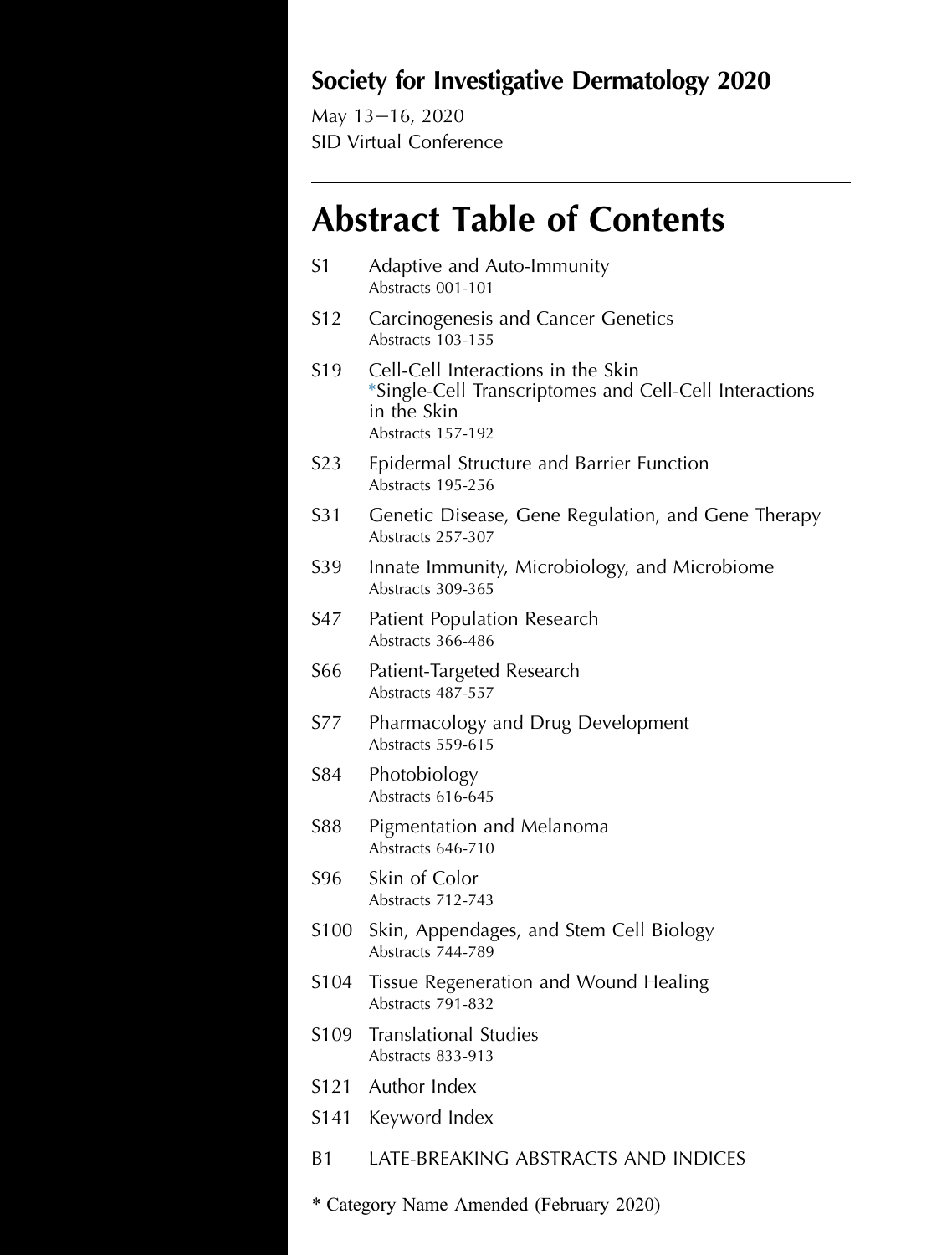# JOURNAL OF INVESTIGATIVE DERMATOLOGY

The official journal of The Society for Investigative Dermatology and European Society for Dermatological Research

#### Volume 140 Number 7S, Supplement 1, July 2020

Editor Mark C. Udey, St. Louis, MO

Principal Deputy Editor Thomas Krieg, Cologne, Germany

Deputy Editors Leena Bruckner-Tuderman, Freiburg, Germany Kilian Eyerich, Munich, Germany David E. Fisher, Boston, MA Joel M. Gelfand, Philadelphia, PA Valerie Horsley, New Haven, CT Sarah E. Millar, Philadelphia, PA Shruti Naik, New York, NY Tony Oro, Stanford, CA Vincent Piguet, Toronto, Canada

Section Editors Martine Bagot, Paris, France Isaac Brownell, Bethesda, MD An-Wen Chan, Toronto, Canada Keith A. Choate, New Haven, CT Andrzej Dlugosz, Ann Arbor, MI James T. Elder, Ann Arbor, MI Janet Fairley, Iowa City, IA Boris Hinz, Toronto, Canada Daniel H. Kaplan, Pittsburgh, PA Ethan A. Lerner, Boston, MA Carien M. Niessen, Cologne, Germany Martin Roecken, Tübingen, Germany Thomas Schwarz, Kiel, Germany Phyllis I. Spuls, Amsterdam, The Netherlands Marjana Tomic-Canic, Miami, FL Miriam Wittmann, Leeds, UK

Statistical Editor Chao Xing, Dallas, TX

Reviews Editors Johann E. Gudjonsson, Ann Arbor, MI David P. Kelsell, London, UK

Social Media Editors Roxana Daneshjou, Stanford, CA Ayman Grada, Boston, MA Leo Shmuylovich, St. Louis, MO

Editorial Consultants Masayuki Amagai, Tokyo, Japan Maryam Asgari, Boston, MA Jürgen Becker, Graz, Austria Mark Berneburg, Tübingen, Germany Tilo Biedermann, Munich, Germany Wendy B. Bollag, Augusta, GA Vladimir Botchkarev, Bradford, UK Joke Bouwstra, Leiden, The Netherlands Paul E. Bowden, Cardiff, UK Julide Celebi, New York, NY Angela M. Christiano, New York, NY Cheng-Ming Chuong, Los Angeles, CA Cristina de Guzman Strong, St. Louis, MO Thomas N. Darling, Bethesda, MD Jeffrey M. Davidson, Nashville, TN Robert Dellavalle, Denver, CO Mitchell F. Denning, Chicago, IL Richard L. Eckert, Baltimore, MD Tatiana Efimova, Washington, DC Alexander H. Enk, Heidelberg, Germany Gary J. Fisher, Ann Arbor, MI Mayumi Fujita, Aurora, CO Richard Gallo, San Diego, CA Spiro Getsios, Collegeville, PA Michel F. Gilliet, Lausanne, Switzerland Matthias Goebeler, Würzburg, Germany



JID Connector Editor Lynn A. Cornelius, St. Louis, MO

Cells to Surgery Quiz Contributors M. Laurin Council, St. Louis, MO Jeremy Etzkorn, Philadelphia, PA Rajiv Nijhawan, Dallas, TX Keyvan Nouri, Miami, FL

Meet the Investigator Editor Ayman Grada, Boston, MA

Meeting Reports Section Editor Jouni Uitto, Philadelphia, PA

Podcast Editor Robert Dellavalle, Denver, CO

Research Techniques Made Simple Jodi Lynn Johnson, Chicago, IL, Coordinating Editor Sara J. Brown, Dundee, UK, Contributing Editor Lu Q. Le, Dallas, TX, Contributing Editor

SnapshotDx Quiz Contributors Ben Chong, Dallas, TX Emily Chu, Philadelphia, PA Mariya Miteva, Miami, FL Amy Musiek, St. Louis, MO

Managing Editor Elizabeth Nelson Blalock, Chapel Hill, NC

Editorial Process Manager Sarah Forgeng, Chapel Hill, NC

Medical Writer Heather Yarnall Schultz, Huntington, WV Editors Emeriti Marion B. Sulzberger, 1938-1949 Naomi M. Kanof, 1949-1967 Richard B. Stoughton, 1967-1972 Irwin M. Freedberg, 1972-1977 Ruth K. Freinkel, 1977-1982 Howard P. Baden, 1982-1987 David A. Norris, 1987-1992 Edward J. O'Keefe, 1992-1997 Conrad Hauser, 1997-2002 Lowell A. Goldsmith, 2002-2007 Paul R. Bergstresser, 2007-2012

Barbara A. Gilchrest, 2012-2017

Kathleen J. Green, Chicago, IL Michael Hertl, Marburg, Germany Alain Hovnanian, Paris, France Sam Hwang, Sacramento, CA Rivkah Isseroff, Davis, CA Andrew Johnston, Ann Arbor, MI Kenji Kabashima, Kyoto, Japan Veli-Matti Kähäri, Turku, Finland Tatsuyoshi Kawamura, Yamanashi, Japan Reinhard Kirnbauer, Vienna, Austria Heidi H. Kong, Bethesda, MD Jo Lambert, Ghent, Belgium Alexander G. Marneros, Boston, MA Caterina Missero, Napoli, Italy Maria Morasso, Bethesda, MD Akimichi Morita, Nagoya, Japan Keisuke Nagao, Bethesda, MD Paul Nghiem, Seattle, WA Tamar Nijsten, Rotterdam, The Netherlands Manabu Ohyama, Tokyo, Japan Amy S. Paller, Chicago, IL Andrey A. Panteleyev, Moscow, Russia Carlo Pincelli, Modena, Italy Graça Raposo, Paris, France Dennis Roop, Denver, CO Sarbjit S. Saini, Baltimore, MD

Fernanda Sakamoto, Boston, MA Helmut Schaider, Brisbane, Australia Christoph Schlapbach, Berne, Switzerland Martin Schmelz, Berne, Switzerland Vijayasaradhi Setaluri, Madison, WI John Seykora, Philadelphia, PA Jan C. Simon, Leipzig, Germany Eli Sprecher, Tel Aviv, Israel Robert S. Stern, Boston, MA Georg Stingl, Vienna, Austria Makoto Sugaya, Tokyo, Japan Robert Swerlick, Atlanta, GA Sergey M. Troyanovsky, Chicago, IL Hensin Tsao, Boston, MA Erwin Tschachler, Vienna, Austria Jouni Uitto, Philadelphia, PA Maurice van Steensel, Dundee, UK Baoxi Wang, Beijing, China Nicole L. Ward, Cleveland, OH Wendy Weinberg, Bethesda, MD Thomas Werfel, Hannover, Germany Traci Wilgus, Columbus, OH Giovanna Zambruno, Rome, Italy Xuejun Zhang, Heifei, China Bin Zheng, Charlestown, MA Detlef Zillikens, Lübeck, Germany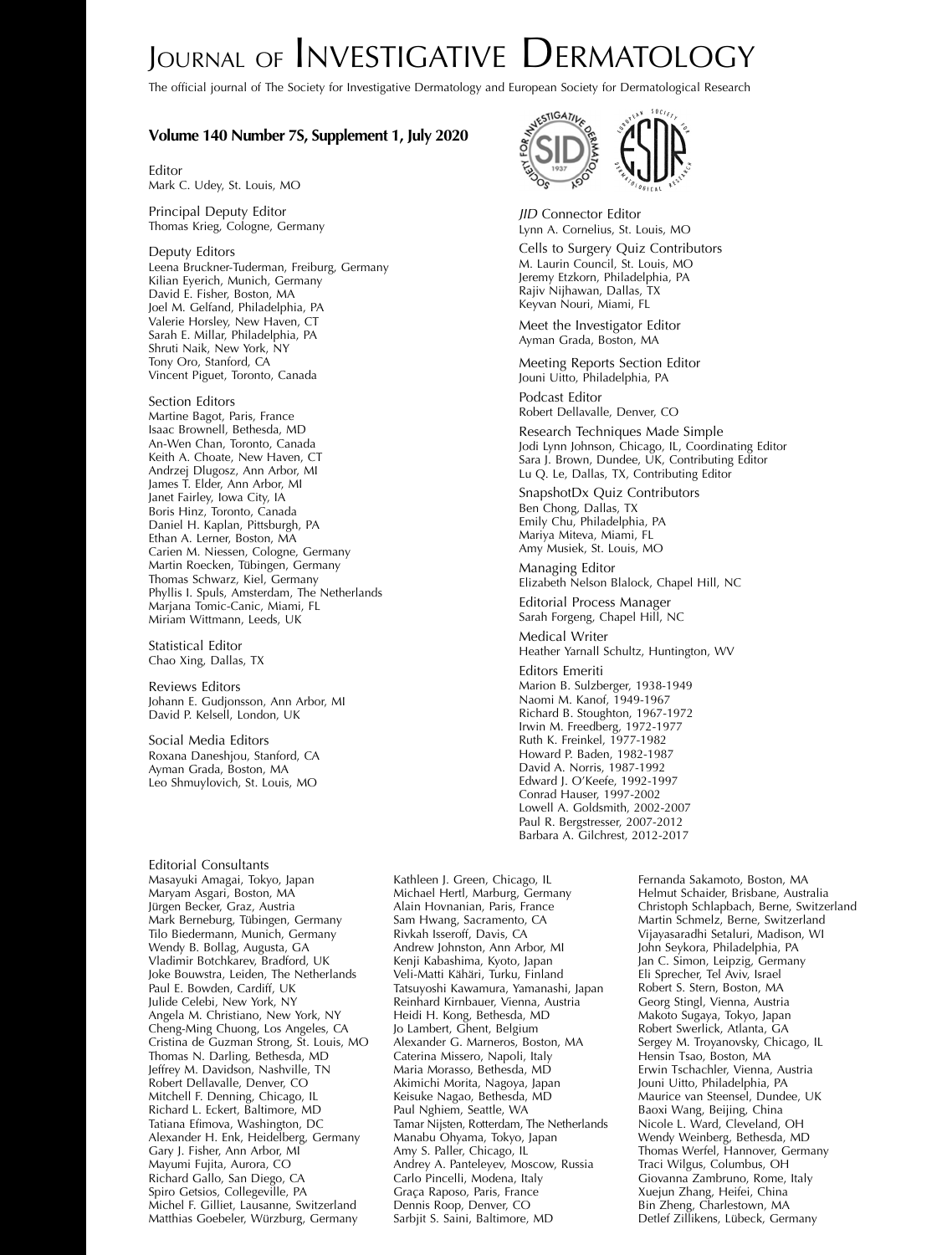# JOURNAL OF INVESTIGATIVE DERMATOLOGY

#### [www.jidonline.org](http://www.jidonline.org)

Copyright @ 2020 Society for Investigative Dermatology, Inc. ISSN 0022-202X

#### SCOPE

The Journal of Investigative Dermatology is published monthly in print and online. The journal provides an international forum for the publication of high-quality, original articles. JID features information on all aspects of cutaneous biology and skin disease.

This journal is covered by Adonis, BIOSIS, CAB Abstracts, Chemical Abstracts Databases, CurrentContents/ClinicalMedicine, CurrentContents/Life Sciences, Derwent Journals Abstracted, EBSCO, Embase/ Excerpta Medica, Global Health, Index Medicus/MEDLINE, International Pharmaceutical Abstracts, PASCAL, Reference Update, Science Citation Index, SciSearch/SCI Expanded, Sociedad Iberoamericana de Informacion Cientifica (SIIC) Database.

#### EDITORIAL

All correspondence should be addressed to: Elizabeth Blalock, Managing Editor for The Journal of Investigative Dermatology, P.O. Box 429, Chapel Hill, NC 27514. Tel: +1 919 932 0140. E-mail: [JIDoffice@](mailto:JIDoffice@sidnet.org) [sidnet.org](mailto:JIDoffice@sidnet.org). All manuscripts should be submitted online at: [http://jid.](http://jid.manuscriptcentral.com) [manuscriptcentral.com](http://jid.manuscriptcentral.com).

#### **SOCIETY**

For information, contact the Society for Investigative Dermatology at [sid@sidnet.org](mailto:sid@sidnet.org) or the European Society for Dermatological Research at [office@esdr.org](mailto:office@esdr.org). Detailed instructions to authors are available at the journal website, [www.jidonline.org.](http://www.jidonline.org)

#### CUSTOMER SERVICE

Address orders, claims, change of address to: Elsevier Health Sciences Division, Subscription Customer Service, 3251 Riverport Lane, Maryland Heights, MO 63043. Tel: +1 800 654 2452 (toll free US and Canada); +1 314 447 8871 (outside US and Canada). Fax: +1 314 447 8029. E-mail: [JournalsCustomerService-usa@elsevier.com](mailto:JournalsCustomerService-usa@elsevier.com) (for print support); [JournalsOnlineSupport-usa@elsevier.com](mailto:JournalsOnlineSupport-usa@elsevier.com) (for online support). Address changes must be submitted four weeks in advance.

#### SUBSCRIPTIONS

Personal print & electronic subscriptions: \$972 US, \$1,247 Canada, \$1,199 Rest of World

#### Personal electronic subscriptions: \$841

Further information on this journal is available from the Publisher or from this journal's Web site, [www.jidonline.org](http://www.jidonline.org). Information on other Elsevier products is available through Elsevier's Web site, [www.](http://www.elsevier.com) [elsevier.com.](http://www.elsevier.com)

Contact information: Tel: +1 800 654 2452 (toll free US & Canada), +1 314 447 8871 (Rest of World). E-mail: [JournalCustomerService-usa@](mailto:JournalCustomerService-usa@elsevier.com) [elsevier.com.](mailto:JournalCustomerService-usa@elsevier.com)

Prices include postage and are subject to change without notice. Single issues of The Journal of Investigative Dermatology are available.

#### INFORMATION FOR ADVERTISERS

Advertising orders and inquiries can be sent to: US, Canada, and South America, Roxana Muniz, Elsevier, 230 Park Avenue, Suite 800, New York, NY 10169; Tel: +1 347 702 0380; Fax: +1 212 633 3820; E-mail: [r.muniz@](mailto:r.muniz@elsevier.com) [elsevier.com.](mailto:r.muniz@elsevier.com) Classified advertising orders and inquiries can be sent to Adam Moorad, 230 Park Avenue, Suite 800, New York, NY 10169; Tel: +1 212 633 3122; Fax: +1 212 633 3820; E-mail: [a.moorad@elsevier.com.](mailto:a.moorad@elsevier.com) Europe & the rest of the world, Carol Clark, E-mail: [ca.clark@elsevier.com.](mailto:ca.clark@elsevier.com)

#### SUPPLEMENTS

Inquiries concerning supplements should be addressed to: Craig Smith, Tel: +1 212 462 1933; E-mail: [c.smith@elsevier.com.](mailto:c.smith@elsevier.com)

#### INFORMATION FOR AUTHORS

For inquiries relating to the submission of articles, please visit [http://](http://authors.elsevier.com) [authors.elsevier.com.](http://authors.elsevier.com) To submit a manuscript to The Journal of Investigative Dermatology, please visit [https://mc.manuscriptcentral.com/jid.](https://mc.manuscriptcentral.com/jid) This site also provides detailed Information for Authors. Contact details for questions arising after acceptance of an article, especially those relating to proofs, are provided after registration of an article for publication.

#### REPRINTS

For queries about author offprints, e-mail [authorsupport@elsevier.com.](mailto:authorsupport@elsevier.com) To order 100 or more reprints for educational, commercial, or promotional use, contact Derrick Imasa at Elsevier Inc, 230 Park Avenue, Suite 800, New York, NY 10169; Tel: +1 215 633 3874; Fax: +1 212 462 1935; E-mail: [reprints@elsevier.com.](mailto:reprints@elsevier.com) Reprints of single articles available online may be obtained by purchasing Pay-Per-View access for \$31.50 per article on the journal Web site, [www.jidonline.org](http://www.jidonline.org).

#### PERMISSIONS

This journal and the individual contributions contained in it are protected under copyright, and the following terms and conditions apply to their use in addition to the terms of any Creative Commons or other user license that has been applied by the publisher to an individual article:

Photocopying: Single photocopies of single articles may be made for personal use as allowed by national copyright laws. Permission is not required for photocopying of articles published under the CC BY license nor for photocopying for non-commercial purposes in accordance with any other user license applied by the publisher. Permission of the publisher and payment of a fee is required for all other photocopying, including multiple or systematic copying, copying for advertising or promotional purposes, resale, and all forms of document delivery. Special rates are available for educational institutions that wish to make photocopies for non-profit educational classroom use.

Derivative Works: Users may reproduce tables of contents or prepare lists of articles including abstracts for internal circulation within their institutions or companies. Other than for articles published under the CC BY license, permission of the publisher is required for resale or distribution outside the subscribing institution or company. For any subscribed articles or articles published under a CC BY-NC-ND license, permission of the publisher is required for all other derivative works, including compilations and translations.

**Storage or Usage:** Except as outlined above or as set out in the relevant user license, no part of this publication may be reproduced, stored in a retrieval system or transmitted in any form or by any means, electronic, mechanical, photocopying, recording or otherwise, without prior written permission of the publisher.

Address permissions requests to: Elsevier Rights Department, at the fax and e-mail addresses noted below. For information on how to seek permission visit [www.elsevier.com/permissions](http://www.elsevier.com/permissions) or call: +44 1865 843830 (UK) / +1 215 239 3804 (US). In the US, users may clear permissions and make payments through the Copyright Clearance Center, Inc, 222 Rosewood Drive, Danvers, MA 01923, USA; Tel: +1 978 750 8400. In the UK, users may clear permissions through the Copyright Licensing Agency Rapid Clearance Service (CLARCS), 90 Tottenham Court Road, London W1P 0LP, UK; Tel: +44 20 7631 5555. Other countries may have a local reprographic rights agency for payments.

Printed on acid-free paper, effective with Volume 126, Issue 1, 2006

#### **NOTICE**

No responsibility is assumed by the Society for Investigative Dermatology, the editors, the publisher, or their respective employees, officers, or agents for any injury and/or damage to persons or property as a matter of product liability, negligence or otherwise, or from any use or operation of any methods, products, instructions or ideas contained in the material herein. These are the responsibility of the contributor. Because of rapid advances in the medical sciences, in particular, independent verification of diagnoses and drug dosages should be made.

Although all advertising material is expected to conform to ethical (medical) standards, inclusion in this publication does not constitute a guarantee or endorsement of the quality or value of such product or of the claims made of it by its manufacturer.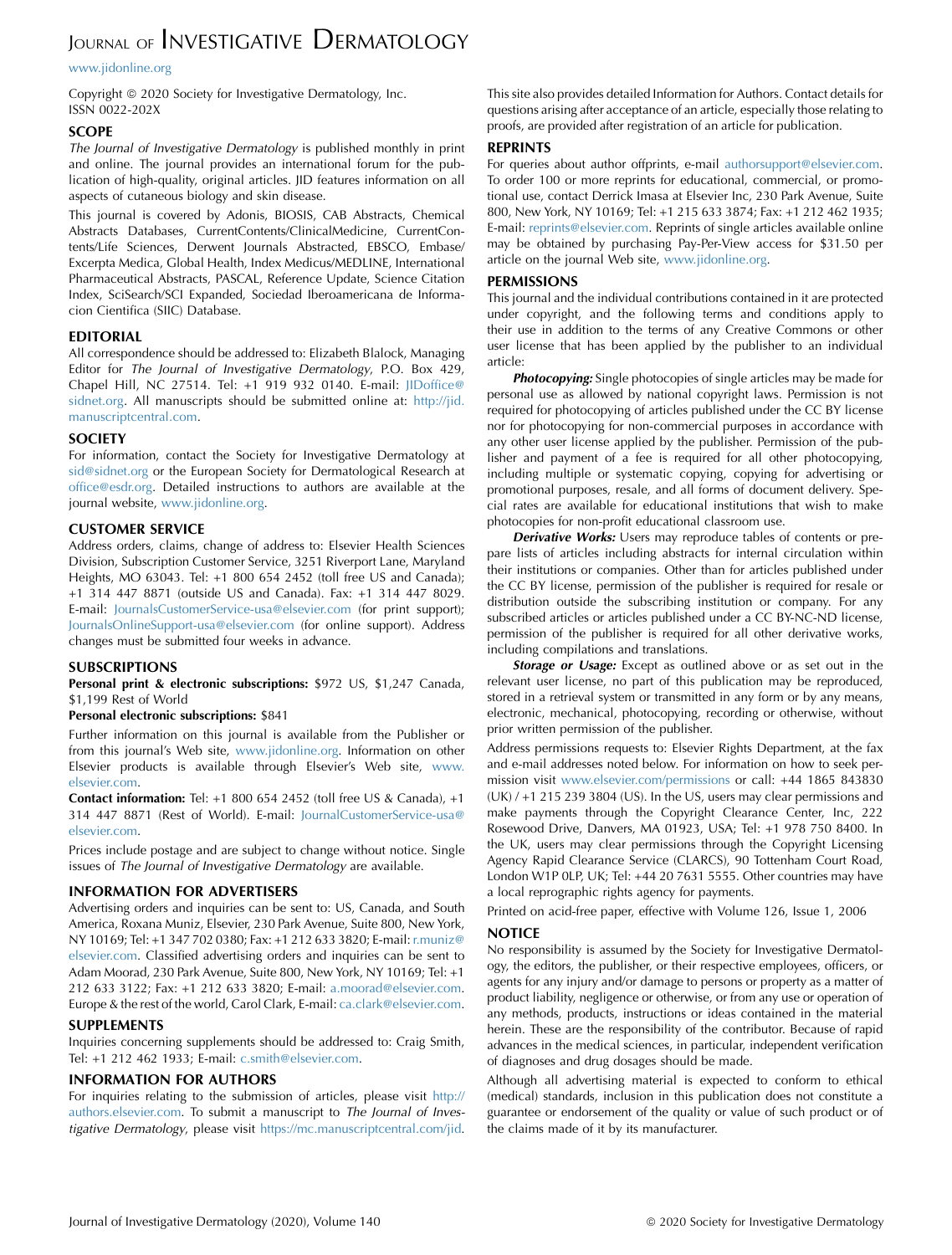# Pharmacology and Drug Development | ABSTRACTS

#### 559

#### Formulation and evaluation of topical products with Helianthus Annuus ozonized oil

M Andreassi, C Salvini, L Furi, J Zanardi, P Brizzi and V Travagli Department of Biotech-

nology, Chemistry and Pharmacy, University of Siena, Siena, Italy<br>This work was aimed to study the activity of topical products formulated with Helianthus annuus normal and ozonized oil produced in Italy, Recent studies have suggested a possible moisturizing and elasticizing activity of Helianthus Annuus ozonized oil. For such characteristics Helianthus Annuus ozonized oil appears an appropriate ingredient to be used in topical preparations for the treatment of skin hydration. The oil was incorporated into O/W emulsion in a standard formulation at percent concentration of 3%, 5% and 10 % respectively of Helianthus Annuus normal and ozonized oil, one O/W emulsion was prepared without active ingredient as control. The investigation was carried out on 10 healthy female volunteers, between the ages of 20 and 40, with normal or dry skin. Each product was applied to the volar surface of the forearm at a dose of 3 mg/cm<sup>2</sup>. As control, the same cream without active ingredient was applied to the other forearm. To evaluate TEWL and skin elasticity, was used the device Aveal 220 (Sylton diagnostic systems). The skin hydration action of the emulsions was evaluated in relation to basal value, and the emulsion without active ingredient, respectively after 15 minutes and 8 days. The skin elasticity was evaluated after 15 minutes and 8 days. The results showed that the 6 emulsions with Helianthus Annuus normal and ozonized oil, compared to the emulsion without active, significantly increase the degree of hydration and elasticity of the skin. The 10% formulation of Helianthus Annuus ozonized oil has a greater power of hydration of the skin compared to other emulsions, both short and long term and is the emulsion that has produced better results.

#### 561

#### Development and first-in-human characterization of a potent oral CCR4 antagonist for the treatment of atopic dermatitis

LE Cheng, A Jorapur, S Jacobson, O Talay, S Miakicheva, D Trujillo, N Lee, J Jankicevic, D Wustrow, P Kassner, W Ho and D Brockstedt RAPT Therapeutics, Inc., South San Francisco, California, United States

Atopic dermatitis (AD) is predominantly driven by T helper type 2 cells (Th2). Accumulation of Th2 cells depends on CCR4-mediated recruitment of Th2 cells by the CCR4 ligands CCL17 and CCL22. Both are elevated in inflamed tissue, and levels correlate with disease activity and severity. Here, we describe RPT193, a novel, highly potent and specific oral CCR4 antagonist. In multiple preclinical mouse models of allergic skin inflammation, we demonstrated efficacy and reduction of Th2 cytokines with once daily dosing of RPT193 that is comparable to antibodies specific to IL-4 receptor and IL-13. The safety, tolerability, pharmacokinetics (PK), and pharmacodynamics (PD) of escalating single and multiple oral (once daily for 7 days) doses of RPT193 are currently being evaluated in healthy adults. The study has enrolled healthy subjects into 4 single and 4 multiple dose cohorts (randomized 3:1 to receive RPT193 ranging from 50-400 mg or placebo). As of an ad hoc interim analysis, 64 healthy subjects have received single or multiple doses of RPT193 or placebo. Blinded safety review suggests RPT193 has acceptable safety and tolerability with only mild or moderate treatment-emergent adverse events after single or multiple doses. No stopping criteria were met at any dose tested. RPT193 demonstrated linear PK, a terminal half-life of  $\sim$  24 hours, and accumulation upon multiple dosing. CCR4 receptor occupancy of >80% at 24 hours post-dose was attained in most subjects receiving single doses and all subjects receiving multiple doses of RPT193. In summary, preclinical data indicate that CCR4 antagonism with RPT193 inhibits allergic skin inflammation in mice akin to targeting IL-13 or the IL-4 receptor. Clinical experience thus far indicates encouraging safety, PK consistent with once daily dosing, and desired target coverage. The data warrant further investigation of RPT193 in patients with AD and potentially other allergic immune conditions.

# 563

# ATx201 modulates biomarkers of skin barrier function and cutaneous

**inflammation in patients with moderate atopic dermatitis**<br>E Guttman-Yassky<sup>1</sup>, R Bissonnette<sup>2</sup>, A Pavel<sup>1</sup>, E Saint-Cyr Proulx<sup>2</sup>, P Prokocimer<sup>3</sup>, R Toft-Kehler<sup>3</sup> and M Sommer<sup>3</sup> 1 Icahn School of Medicine at Mount Sinai, New York, New York, United States, 2 Innovaderm Research, Montreal, Quebec, Canada and 3 UNION Therapeutics, Hellerup, Denmark

ATx201 is a small molecule, which decolonizes Staphylococcus aureus and improves the diversity of the skin microbiome in patients with mild-to-severe atopic dermatitis (AD) (DECOLAD). We now report the safety and immune-modulatory effect of ATx201 in patients with moderate AD. In this randomized, double-blind, intraindividual, and vehicle-controlled Phase 2 trial, thirty-one patients received ATx201 CREAM 2% and matching vehicle (1:1) once daily for 3 weeks (NCT03304470), with a 12-day follow-up period. Analysis of the safety data revealed that ATx201 CREAM 2% was generally safe and well-tolerated in subjects with moderate AD lesions. The histological and transcriptional profiling analysis (IHC, microarray and RT-PCR) demonstrated that treatment with ATx201 CREAM 2% significantly (p < 0.05) increased expression of biomarkers related to skin barrier function (PNPLA3, ACOX2, DGAT2, FAXDC2, etc.), and decreases expression levels of markers related to inflammation including Th17 (S100A7, S100A9, CCL20, PI3, CXCL1, IL17C, STAT3), Th2 (IL10, IL4R, CCL26, CCL18, etc.), Th1 (CCL2, CCR1, etc.) and inflammatory cells (Langerin/CD207) compared to vehicle at Day 22. Finally, several biomarkers that were significantly modulated by ATx201 CREAM 2% were significantly correlated with improvement in TSS, TAA scores and the TSS component scores ( $\dot{p}$  < 0.05), such as S100A8 ( $\rho_{TSS}$  = 0.83), KRT16 ( $\rho_{TSS}$  = 0.77), PI3 ( $\rho_{\rm TSS} =$  0.69), IL13 ( $\rho_{\rm TSS} =$  0.68), IL22 ( $\rho_{\rm TSS} =$  0.67) and MMP12 ( $\rho_{\rm TSS} =$  0.55). IHC analysis further revealed that 15/29 (51.7%) subjects were classified as histological responders receiving ATx201 CREAM 2% versus 9/29 (31.0%) receiving vehicle. These data suggest that topical application of ATx201 is safe and improves biomarkers of skin barrier function and suppresses biomarkers of AD-associated inflammation across multiple T helper cell pathways.

#### 560

 $\left( \blacksquare \right)$ 

#### Saikosaponin A induces HEKa cell apoptosis via ROS generation

M Liu and Y Zheng Dermatology, the Second Affiliated Hospital of Xi'an Jiaotong University,



Xi'an, Shaanxi, China Background: Psoriasis is a common, chronic and noninfectious skin disease with the complex pathogenesis which is reported as excessive proliferation and aberrant apoptosis of keratinocytes. Saikosaponin A (SSA) is a kind of triterpenoid saponin extracted from Chinese traditional medicine Radix bupleuri, possessing various biological functions such as antiinflammatory, immune regulation and anti-tumor. But the effect of SSA on keratinocytes is unclear. Objective: To explore the effect of SSA on keratinocytes and to analyze the corresponding mechanism. Methods: 1. The cell viability was detected by MTT assay and the apoptosis was examined using the annexin V-FITC/PI flow cytometry double staining method. Apoptosis-related protein were determined by Western blot. 2. After stimulation with SSA, DCFH-DA and JC-1 were used to detect intracellular reactive oxygen species (ROS) levels and mitochondrial membrane potential. MitoSOX Red and MitoTracker Green were used to observe generation and distribution of ROS in mitochondria by confocal laser scanning microscope; ROS-related protein was detected by Western blot. 3. Antioxidants N-acetylcysteine (NAC, 10mM) was added to HEKa cells 1h before SSA(20µM) treatment to identify whether SSA induced the apoptosis of HEKa cells through ROS production. Results:  $1$ . Compared with the control group, SSA significantly inhibited the viability and induced the apoptosis of HEKa cells with changes in BCL-2 family protein levels. 2. SSA promoted ROS production of mitochondria and decreased Δψ, which caused changes in ROS-related protein<br>levels and oxidative stress damage to cells. 3. SSA-treated HEKa cells produced more ROS, but this effect was inhibited by the antioxidants NAC. Furthermore, NAC treatment attenuated HEKa cell apoptosis and proliferation suppression of SSA. Conclusion: SSA can inhibit proliferation and induce apoptosis of HEKa cells through ROS generation, making SSA a potential promising candidate drug for future research.

| ie<br>٠<br> |
|-------------|

 $\blacksquare$ 

#### ogical evaluation of litchi derived products as dermatological agents

D Huang<sup>1</sup>, Z Sun<sup>1</sup>, X Shen<sup>1</sup>, Q Gu<sup>1</sup>, M Soeberdt<sup>2</sup>, C Abels<sup>2</sup> and J Xu<sup>1</sup> 1 School of Pharmaceutical Sciences, Sun Yat-Sen University, Guangzhou, Guangdong, China and 2 Dr August Wolff, Bielefeld, Germany

Litchi (Litchi chinensis Sonn.) is a fruit native to South China, and popular for the taste and health benefits. Litchi products, such as litchi juice and vinegar (extracted or fermented from litchi fruit) have potential dermatological benefits. In this paper, we have evaluated litchi vinegar and juice regarding protective effects on HaCaT keratinocytes following either UVB irradiation or poly (I:C) by assessing cell survival (OD, optical density; MTT assay), reactive oxygen species (ROS), superoxide dismutase (SOD), and glutathione peroxidase (GSH-Px) activity. In addition, different inflammatory parameters were measured, e.g. IL-1b, TNF-a, or IL-8. As result litchi vinegar or juice (1) are not cytotoxic at therapeutic concentration; (2) protect HaCaT keratinocytes against UVB irradiation or poly(I:C); (3) reduces oxidative stress through inhibiting ROS and enhancing SOD and GSH Px activity; (4) suppressing inflammatory parameters, e.g. IL-1b, TNF-a, and IL-8. The ingredients very likely responsible for these effects are primarily epicatechin, rutin and chlorogenic acid.



#### Preclinical rationale for a first-in-human trial to evaluate the safety and preliminary efficacy of desmoglein 3 chimeric autoantibody receptor

#### T cells (DSG3-CAART) for mucosal pemphigus vulgaris

<u>AS Payne</u>, J Lee, DK Lundgren, X Mao, S Manfredo-Vieira, S Nunez-Cruz, EF Williams,<br>C Assenmacher, E Radaelli, B Wang, CT Ellebrecht, JA Fraietta and MC Milone *University of* Pennsylvania, Philadelphia, Pennsylvania, United States

We previously established proof-of-concept that antigen-specific B cell depletion can be achieved with gene-engineered T cells expressing chimeric autoantibody receptors (CAARs) comprising DSG3, the autoantigen in the autoimmune blistering disease mucosal pemphigus vulgaris (PV), fused to CD137-CD3 $\zeta$  signaling domains. After specific lysis of anti-DSG3 B cells, DSG3-CAART cells are stimulated to proliferate and engraft, leading to potentially durable remissions of autoimmune disease. Here we present final preclinical studies supporting the DSG3-CAART investigational new drug application. DSG3-CAART specifically lysed primary human anti-DSG3 B-cells from PV patients and demonstrated dose-related activity in a PV hybridoma model, resulting in decreased hybridoma burden, decreased serum and tissue-bound autoantibodies, and increased DSG3-CAART engraftment. In an exploratory PV active immune model with physiologic anti-DSG3 IgG levels, DSG3-CAART inhibited antibody responses against pathogenic DSG3 epitopes and autoantibody binding to epithelial tissues, leading to clinical and histologic resolution of blisters. Soluble anti-DSG3 antibody stimulates DSG3-CAART cells to promote IFN $\gamma$  secretion, homotypic clustering, and clonal proliferation, consistent with an activated T cell phenotype. In vitro screening of a panel of primary human cells with DSG3-CAART and high-throughput screening of a commercial membrane protein array with the soluble DSG3 CAAR ectodomain did not identify productive interactions with desmosomal or other off-target proteins. Collectively, these studies have informed the clinical design of a first-in-human trial of DSG3-CAART for mucosal PV and may facilitate the preclinical development of future CAART therapies for other antibody-mediated diseases.

 $\bullet$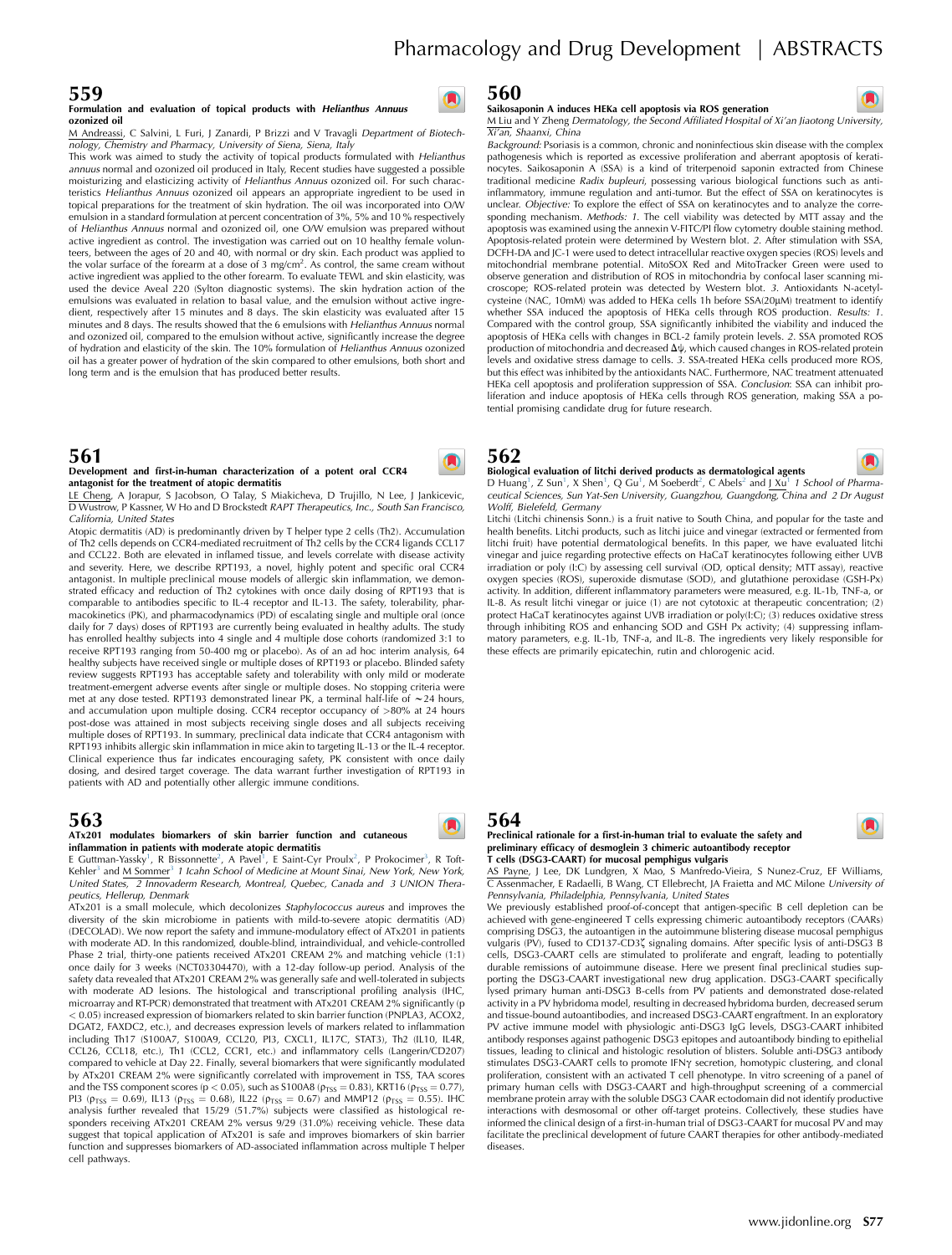A

Aasi, Sumaira 140 Abbas, Zainab Abdalah, Mahmoud 135 Abdala-Valencia, Hiam Abdelaziz, Alexa R. 301<br>Abdul, Kafayat 574 Abdul, Kafayat 574 Abe, Riichiro 271<br>Abels, Christoph 562 Abels, Christoph 562<br>Aberdam, Daniel 174 Aberdam, Daniel<br>Abuabara, Katrina Adamopoulos, Iannis Adams, Anngela C. 626<br>Adams-Huet, Beverley 525 Adams-Huet, Beverley 525 Adler, Colin (389)<br>Admassu, Nathan (418, 452) Admassu, Nathan 118, 452<br>Agarwal, Pooia 1263, 305 Agarwal, Pooja Aggarwal, Prachi 419 Agostini, Brittani Aguh, Crystal 712 Ahmad, Nihal Ahmed, Maggi 093, 163 Aiba, Setsuya Aihara, Michiko 126<br>Aira, Lazaro E. 157 Aira, Lazaro E. (157)<br>Aizman, Leora (1684–1690) Aizman, Leora 400 Akaike, Tomoko 497, 865 Akilov, Oleg E. 531, 863<br>Aksut. Chante K. 485, 486 Aksut, Chante K. 485,<br>Al-Alusi, Noor A. 435 Al-Alusi, Noor A. 435<br>Alani, Laman 579 Alani, Laman<br>Alani, Rhoda Albert, Rose M. Aldea, Daniel 1989<br>Al-Eryani, Laila 1982 Al-Eryani, Laila Alexander, Nora 1996 865<br>Alhariri, Jihad 127 Aligabi, Zahra 693 Alkawar, Abdulrahman<br>Alkon, Natalia Allawh, Rina 1933<br>Allen, Clint 111 Allen, Clint Alloo, Allireza (465)<br>Al-Matoug, Jenan (467) Al-Matouq, Jenan 607<br>Almazan, Frik 494 Almazan, Erik 1944<br>Almonte, M 514 Almonte, M<br>Alphonse, Martin Prince 339, 361, 591, 794 Alphonse, Martin Prince Altonsy, Mohammed 667<br>Alvarez-Georges, Sandrine 345, 347 Alvarez-Georges, Sandrine 345, 347<br>Amagai, Masayuki 613, 837 Amagai, Masayuki 013, 837 Amagai, Ryo<sup>1</sup> 329<br>Amagai Saki 325 Amagai, Saki 225 Amato, Carol 674<br>Amento, Edward 689 Amento, Edward Amin, Mina 366 Amorrortu, Rossybelle An, Yi 378 Anand, Pratibha Anandasabapathy, Niroshana 061<br>Andersen. Bogi 229 Andersen, Bogi<br>Anderson, Frica (173) Anderson, Erica 473<br>Anderson, Karl E. 142 Anderson, Karl E. 142<br>Anderson. Peter 533 Anderson, Peter Anderson, R. Rox 879<br>Anderson, Scott 525 Anderson, Scott Andrade, Priscila 190<br>Andreassi, Marco 559 Andreassi, Marco 559<br>Andre-frei, Valérie 219, 343 Andre-frei, Valérie Antaya, Richard 861 Apperley, Jane F. 373<br>Aralis, Hilary 491 Aralis, Hilary 191<br>Aranyosi, A.J. 1888 Aranyosi, A.J. 888<br>Araove Frinolaoluwa E 712 Araoye, Erinolaoluwa F. 2712<br>Arbesman, Joshua 144 Arbesman, Joshua 144<br>Arbiser Jack 1369 Arbiser, Jack 869<br>Arche, Jacob 118 Arche, Jacob

200, 390, 435, 466, 482<br>284 660, 692, 816<br>192 427, 468, 494 161, 351, 354

Archer, Nathan 339, 361, 591, 795 Archuleta, Limari (1898)<br>Ardeleanu, Marius (1892, 1882, 1898) Ardeleanu, Marius 382,<br>Ariens, Robert 259 Ariens, Robert 259<br>Ariizumi, Kiyoshi 201 Ariizumi, Kiyoshi 701 Armento, Alex<br>Armstrong, April W. 367, 371, 373, 380, 382, 433, 489, 713<br>017 Asada, Hideo Asaila, Jessica (1848)<br>Asbell, Penny (1840) Asbell, Penny 407<br>Asgari, Maryam 143, 429 Asgari, Maryam 143<br>Ashcroft, Darren 1999 Ashcroft, Darren Ashrafzadeh, Sepideh (429)<br>Aslanidi, George (487) Aslanidi, George Assenmacher, Charles-Antoine 564<br>Assy, Najib 542 Assy, Najib 542<br>Atala, Anthony 606 Atala, Anthony<br>Athar, Mohammad 638, 855 Athar, Mohammad Atit, Radhika 184, 664 Atkinson, Christian 533<br>Atsuta, Yuii 789 Atsuta, Yuji 789 Attia, Joan 353<br>Attrill. Grace H. 394 Attrill, Grace H. 894<br>Atwater AR 614 Atwater, AR 014<br>Atwood, Scott 140 Atwood, Scott 140<br>Atzmony. Lihi 294 Atzmony, Lihi Auyeung, Kelsey 1386<br>Avdieiev, Stanislav 135, 136 Avdieiev, Stanislav Avila, Itzetl P. (160, 756)<br>Awad Antony (160, 809) Awad, Antony<br>Ayehunie, Seyoum 297, 299, 694, 886<br>174, 241, 819 Aymard, Elodie Azmony, Lihi 868 B Babadzhanov, Marianna 474 Babbush, Kayla (449, 483, 488)<br>Bachelez, Hervé (149) Bachelez, Hervé Bacik, Lindsay 845<br>Bacqueville, Daniel 596 596, 634, 635, 776 Badin, Dylan 651<br>Bae, Sejong 655 Bae, Sejong 855<br>Baez Vanderbeek, Suzette 458 Baez Vanderbeek, Suzette 458<br>Bagby, Stacey 674 Bagby, Stacey 674<br>Bagci, Isin S. 306 Bagci, Isin S. 306<br>Bagot Martine 384 Bagot, Martine 884 Bai, Xiaocui 027 Bailey-Healy, Irene 388<br>Bailin, Philip L. 498 Bailin, Philip L.<br>Baird, Andrew 309 Baird, Andrew Bajaj, Shirin 646<br>Baker, Catherine 517, 651 Baker, Catherine Baker, John D. 055<br>Baker, Laura X. 434 434, 847, 867, 870 Bakkar, Khalid 773 Bale, Swarna 803<br>Balmert, Stephen C. 660, 082,101 Balmert, Stephen C. 060,<br>Balmes, John 413 Balmes, John 413 Banang-Mbeumi, Sergette 615 Bandyopadhyay, Mohna 060<br>Bangert, Christine 161, 351, 354 Bangert, Christine Bansal, A 384<br>Bao, Xiaomin 225 Bao, Xiaomin 225 Baral, Pankaj 775 Barber, Cara<br>
Barber, Grant<br>
039 Barber, Grant<br>Barbieri, John 375, 397, 410<br>884 Barbieux, Claire 6884<br>Bardev Vincent 1992 Bardey, Vincent 292<br>Barg, Frances K. 417, 724, 735 Barg, Frances K. 417<br>Barkdull Savannah 767 Barkdull, Savannah 767<br>Barlas, Meral 693 Barlas, Meral 693<br>Barnes. Leadra A. 693 738. 740 Barnes, Leadra A. Barreau, Magalie 353<br>Barriga, Melissa 304

Barriga, Melissa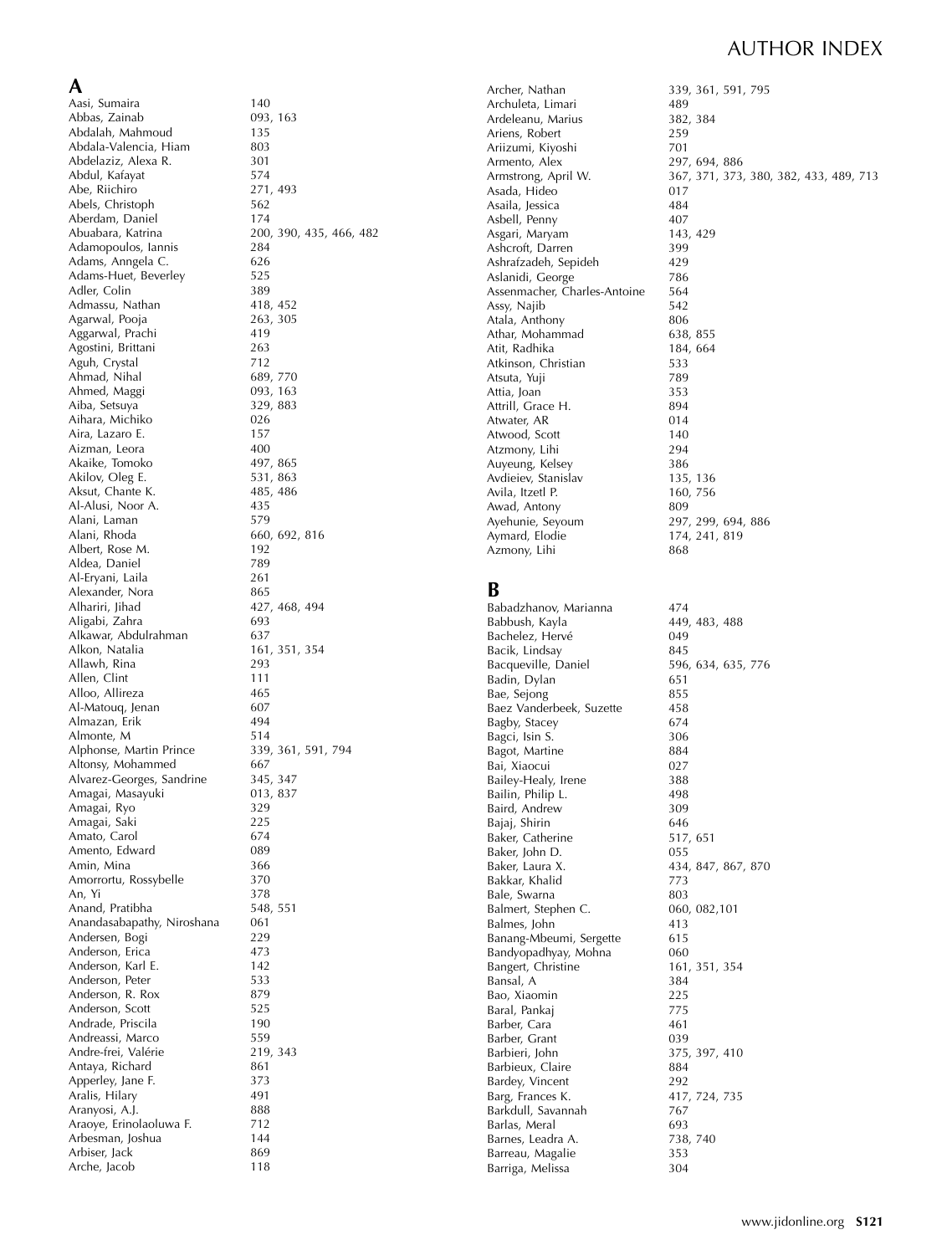Barros, Brittany 338 Bashir, Muhammad 025<br>Bashyam, Ariun M. 402 Bashyam, Arjun M. 402<br>Bassett, Ingrid 729 Bassett, Ingrid 729<br>Basta, Lena 185 Basta, Lena Bastonini, Emanuela 688<br>Batool, Zahra 576 Batool, Zahra<br>Bauer, Wolfgang (161, 351, 354) Bauer, Wolfgang 161, 351<br>Baugh, Aaron G. (161, 358) Baugh, Aaron G. Baum, Patrick 049<br>Bawany, Fatima 344, 349 Bawany, Fatima<br>Bax, Christina Bayliss, Rebecca 077 Bayramova, Aylar Bazen, Alexus 417, 724, 735<br>Beaumont Kimberley A 707 Beaumont, Kimberley A.<br>Beck, Lisa A. Becker, Yann 006 Beechem, Joseph 691<br>Beggs, Reena R. 691 Beggs, Reena R. (1928)<br>Behbahani, Sara (1976) Behbahani, Sara 706 Bell, David 533 Bell, Katheryn 673<br>Bell, Mike 238 Bell, Mike 238<br>Bell, Stacie 259, 495 Bell, Stacie 459<br>Belman Sophie 459 Belman, Sophie Belzberg, Micah 494<br>Benezeder, Theresa 636 Benezeder, Theresa Benham, Vanessa 133<br>Bennett, Hunter 1264 Bennett, Hunter 264<br>Berdnikovs Ph.D. Sergeis 803 Berdnikovs Ph.D., Sergejs Berezin, Mikhail 843 Bernard, Francois-Xavier 214 Bernard, Jamie 133<br>Bernardis. Elena 133 Bernardis, Elena 871,<br>Beroukhim, Kourosh 420 Beroukhim, Kourosh (420)<br>Berrien-Elliott, Melissa M. (4852) Berrien-Elliott, Melissa M. Bertolini, Marta 773<br>Besch-Stokes, Jake 462 Besch-Stokes, Jake Beshay, Abram 874, 875, 876, 877<br>Bessou-Touya, Sandrine 236, 237, 244, 345 Bhaduri, Aparna *222*<br>Bhari, Neetu *896* Bhari, Neetu 896<br>Bhat, Trisha 392, 736 Bhat, Trisha<br>Bhate, Ketaki 375 Bhate, Ketaki 375<br>Bhatia Neal 605 Bhatia, Neal 605<br>Bhatt, Sivam 228 Bhatt, Sivam 228 Bhattacharyya, Swati 803<br>Bianchi, Pascale 236, 825 Bianchi, Pascale Bielski, Margaret 146 Bierman, John C. 249, 250<br>Bijani, Pedram 589 Bijani, Pedram<br>Billi, Allison C. Billingsley, Elizabeth 632<br>Bilokin, Yaroslav 748 Bilokin, Yaroslav 248 Bilousova, Ganna (270, 279)<br>Bissonnette, Robert (29, 563) Bissonnette, Robert 049,<br>Biyashev, Dauren 614 Biyashev, Dauren Bize, Cécile 221 Black, Samantha M. (139) 039, 525, 543<br>Blau, Jenny E. (260) Blau, Jenny E.<br>Blauvelt, Andrew Blumenthal, Laura Blumer, Kendall 656 Blunder, Stefan 256 Boateng, Samuel 615<br>Bock, Christoph 161, 354 Bock, Christoph 161<br>Rođet Nancy D 352 Bodet, Nancy D. 852<br>Boguniewicz Mark 384 Boguniewicz, Mark 384<br>Boilard, Éric 1986 Boilard, Éric 006<br>Boianowski Krzysztof 651 Bojanowski, Krzysztof 851<br>Bomsztyk, Karol 272, 376 Bomsztyk, Karol<br>Bonkowski, Michael S. 390, 815 Bonkowski, Michael S. Bonnel, David 214<br>Bonner, Michael 269 Bonner, Michael

Bax, Christina 025, 054, 424, 505, 839, 881, 885 195, 344, 349, 384, 408 Bessou-Touya, Sandrine 236, 237, 244, 345, 347, 596, 597, 634, 635, 776, 825 008, 030, 188, 276, 300 382, 407, 408, 470<br>713

Bonnet des Claustres, Mathilde 884<br>Booth, Laurence 575 Booth, Laurence 575<br>Boozalis, Emily 419 Boozalis, Emily 419<br>Borba Andrea 380 Borba, Andrea 380<br>Bordes, Sylvie 174, 241 Bordes, Sylvie Borel, Magali 353<br>Borenstein-Auerbach, Nofit 246 Borenstein-Auerbach, Nofit 246<br>Borotra, Nathalie 776 Borotra, Nathalie Borucki, Robert 424, 536 Bosenberg, Marcus 668<br>Bossert, Sebastian 649 Bossert, Sebastian 1949<br>Botchkarev Vladimir A 1764 Botchkarev, Vladimir A. Bouchard, Charlie 552<br>Bourrat, Emmanuelle 6884 Bourrat, Emmanuelle Boyd, Alan S. 870<br>Boyden, Lynn 394 Boyden, Lynn Bradley, Eleanor 238 Bradshaw, J. M. 569 Bradwisch, Karilyn 272 Brandner, Johanna (825)<br>Brazil, Molly (527) Brazil, Molly 527<br>Brestoff, Jonathan R. 652 Brestoff, Jonathan R. 652<br>Brettmann. Frin 206 Brettmann, Erin 206<br>Brewer, Matthew G. 195, 349 Brewer, Matthew G. (195, 196)<br>Breyfogle, Bridget (1994) Breyfogle, Bridget 694<br>Brillouet. Anne-Sophie 292 Brillouet, Anne-Sophie Brinster, Nooshin K. (1983, 328, 730)<br>Brizzi, Pierpaolo (1959) Brizzi, Pierpaolo 559 Brockstedt, Dirk 561<br>Brodland, David 515 Brodland, David 515<br>Brooks, Jan 18945 Brooks, Ian Brooks, Yang S. 115 Broussard, Joshua A. 225<br>Brown, David A. 321 Brown, David A. 321<br>Brown, Isabelle 305 Brown, Isabelle 905<br>Brown, Joel S. 135, 136 Brown, Joel S. (135, 135)<br>Brown, Marc (139) Brown, Marc Brownell, Isaac 124, 132, 582, 767<br>Brück, Jürgen 158 Brück, Jürgen Bruhn, Kevin W. 491<br>Brumfiel, Caitlin M. 553 Brumfiel, Caitlin M. Bruni, Cassi 264 Brunner, Patrick M. 161<br>Buenrostro, Jason D. 275 Buenrostro, Jason D. 775<br>Bui. Ai-Tram 444 Bui, Ai-Tram 444<br>Bunick, Christopher G. 576 Bunick, Christopher G. 576<br>Buras Matthew 393 Buras, Matthew 393<br>Burd. Christin F. 113 Burd, Christin E. 113<br>Burette, Susan 1074, 085 Burette, Susan 674<br>Burge, Russel 633 Burge, Russel 533<br>Burger, Elise 639 Burger, Elise Burks, Hope E. 225<br>Burleigh, Angela 681 Burleigh, Angela Burli, Anuk 211 Burns, Laura 443, 715 Busakhala, Naftali 729 Butcher, Anna 327<br>Butka Emily 329 Butka, Emily 829<br>Butler, Kathleen 866 Butler, Kathleen 866<br>Butler, Lisa 729 Butler, Lisa Butt, Melissa and 412<br>Butterfield, Kiel C. 270 Butterfield, Kiel C. Butterfield, Richard 462<br>Byakwaga, Helen 729 Byakwaga, Helen 729<br>Byrd, Angel S. 738, 740 Byrd, Angel S. 738, 740 Byrne, Michael Byun, Ji Won 653 Cadwell, Chantel 180

# $C$ <sub>Ca</sub>

| Cadwell, Chantel        | 180 |
|-------------------------|-----|
| Cai, Jiangluyi          | 053 |
| Calamanius, Carsten     | 058 |
| Calatroni, Agustin      | 860 |
| Callis Duffin, Kristina | 529 |
| Calonje, Jaime          | 259 |
|                         |     |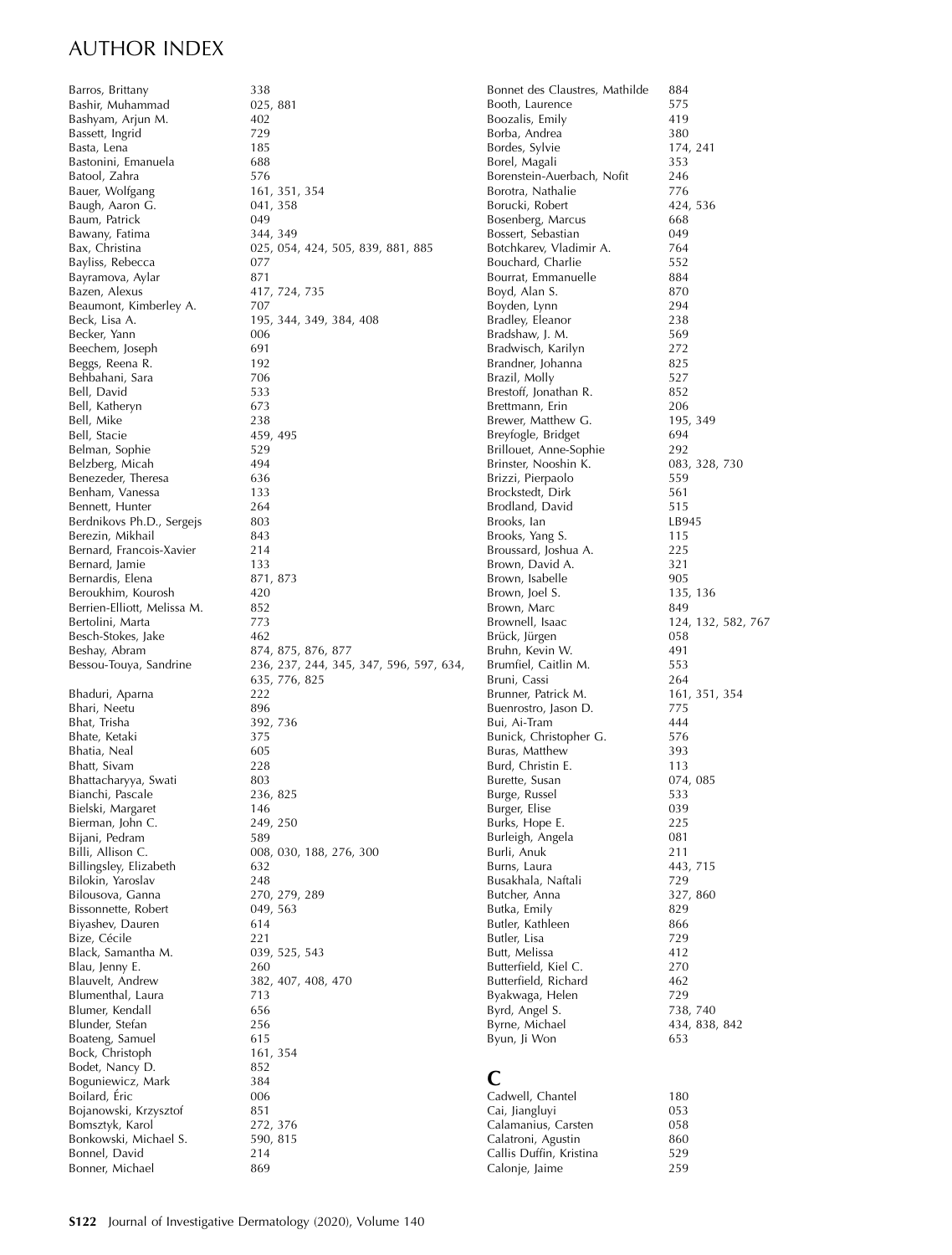Cameron, Mark 009, 010, 362<br>
Campbell, Veronica 588 Campbell, Veronica 588<br>Campos. Iazmin 180 Campos, Jazmin 180<br>Canavan, Theresa 474 Canavan, Theresa 474<br>Canter, Talia 245, 253 Canter, Talia 245, 253<br>Cantu, Victoria 233, 743 Cantu, Victoria 733<br>Cao, Cunwei 332 Cao, Cunwei 332<br>Cao, Hua 303 Cao, Hua Cao, Junmin 348<br>Cao, Yi 348 Cao, Yi 348<br>Capozza, Korey 502 Capozza, Korey 502<br>Carey, Cara D. 652, 082, 101 Carey, Cara D. Carle, Tiffany 131<br>Carlev. Emma 137 Carley, Emma<br>Carlson, Kacie R. 110, 854 Carlson, Kacie R. 110, 854<br>Carmona-Rivera, Carmelo 738, 740 Carmona-Rivera, Carmelo Carrasco, Cedric 244<br>
Carrere, Sophie 597 Carrere, Sophie 597 Carroll, Bryan 518, 526 Carroll, Bryan T.<br>
Carroll, Courtney
529 Carroll, Courtney 529<br>Cartron, Alexander M. 258, 426 Cartron, Alexander M. 258,<br>Caruana, Antony 825 Caruana, Antony 825<br>Carucci, John 137, 474 Carucci, John 137<br>Caruso, Hillary G. 515 Caruso, Hillary G. 515<br>Caserta, Alison 649 Caserta, Alison Casey, Kerriann 286<br>Castellanos. Amber I. 637 Castellanos, Amber J. 637<br>Castelo-Soccio, Leslie 330, 422, 871 Castelo-Soccio, Leslie 330, 422, 871<br>Castex-Rizzi, Nathalie 236, 345, 347, 597 Castex-Rizzi, Nathalie 236,<br>Catanoso, Lisa 330 Catanoso, Lisa 330<br>Cau, Laura 327, 813 Cau, Laura Caucheteux, Stephan 077<br>Cella, David 509 Cella, Marina 652<br>Ceruti Isabelle 697 Ceruti, Isabelle 597<br>Cevikbas. Ferda 5911 Cevikbas, Ferda Cha, Amy 513<br>Chaikul, Thitiwat 259 Chaikul, Thitiwat 259<br>Chaira, Hanane 753 Chajra, Hanane 753<br>Chakrala. Teia 7441 Chakrala, Teja 441 Chambers, Meagan 650, 651 Chamcheu, Jean Christopher 615 Chamcheu, Roxane-Cherille N. 615<br>Chan Liana C. 324 Chan, Liana C. 324<br>Chang, Anne L. 275, 872 Chang, Anne L. 275, 872 Chang, Ching-Yun 334 Chang, Han-Chao 624<br>Chang, I T. 226 Chang, J T. 226<br>Chang Jan-Kai 882 Chang, Jan-Kai 882<br>Chang, Li-Wei 524 Chang, Li-Wei Chang, Michael 292<br>Chang, Wei Ling 2774 Chang, Wei Ling 774 Chang, Yun Min 696 Chao-kai, Hsu 259 Chapman, Jennifer 411<br>Chapman, M Shane 650, 651 Chapman, M Shane Charrow, Alexandra P. 231<br>Charruyer, Alexandra 2095, 781 Charruyer, Alexandra<br>Chat, Vipawee S. Chaudhuri, Ratan 851<br>Chavda, Rajeev 534, 549 Chavda, Rajeev Chavez Chiang, Omar 135<br>Che, Delu 075, 346 Che, Delu Cheeley, Justin 387<br>Chemtai, Linda 729 Chemtai, Linda<br>Chen, Alice Y. Chen, Christopher 672<br>Chen, David 392 Chen, David 392<br>Chen, Fuvao 367 Chen, Fuyao 867<br>Chen, Guodong 764 Chen, Guodong 764<br>Chen, Heidi 434  $\begin{array}{ccc}\n\text{Chen, Heidi} & & 434 \\
\text{Chen, Henry W} & & 039\n\end{array}$ Chen, Henry W. 039<br>Chen, Iiahan 273, 300 Chen, Jiahan Chen, Jin 287<br>Chen, Jinbo 074 Chen, Jinbo

509, 534, 539, 549<br>852 367, 371, 489, 713 380, 433, 489<br>672

Chen, Kuang-Ho 381<br>Chen, Lihong 547, 901 Chen, Lihong 547,<br>Chen, Liuging 674 Chen, Liuqing 074<br>Chen, Mei 807, 861 Chen, Mei 807<br>Chen, Mengya 903 Chen, Mengya Chen, Mingliang 728<br>Chen, Oiguan 670 Chen, Qiquan 070<br>Chen, Rebecca M 418 Chen, Rebecca M. Chen, Shunlin 888 Chen, Stella Xiang 336<br>
Chen, Suephy C. 176, Chen, Yangmei Chen, Yian A. 135<br>Chen, Yongfeng 573 Chen, Yongfeng Chen, Yun 121 Chen, Yun Yue 517 Chen, Zeyu 015<br>Chen, Zhen 382 Chen, Zhihua 135<br>Chen, Zhou 681 Chen, Zhou 681<br>Cheng, Chao-Hung 624 Cheng, Chao-Hung 624<br>Cheng Jeffrey B 695 Cheng, Jeffrey B.<br>Cheng, Joyce Cheng, Laurence E. Cheng, Yu-Pin 198<br>Chhabra. Gagan 198 689. 770 Chhabra, Gagan Chibnall, Rebecca 852<br>Chien, Anna 121 Chiesa Fuxench, Zelma 410 Chinnaiyan, Arul 118 Chiou, Albert 275<br>Chisolm, Sarah 176, 457 Chisolm, Sarah 176<br>Chiu, Isaac M 1775 Chiu, Isaac M. 775<br>Cho, Boyoung 307 Cho, Boyoung<br>Cho, Eunyoung Cho, Gayoung 744<br>Cho, Raymond J. (1995) Cho, Raymond J. (1995)<br>Cho, Soo Ick (1996) Cho, Soo Ick<br>Choate, Keith Choi, Eung Ho 213 Choi, Gwang Seong 653<br>Choi, Iuliana 653 Choi, Juliana<br>Choi, Justin Choi, Sara 282 Choi, Sekyu 775<br>Choi, Sowoong 744 Choi, Sowoong 744<br>Chong, Benjamin F. 525, 717 Chong, Benjamin F. 525<br>Chong, Joshua 857 Chong, Joshua<br>Chopra, Rishi Choquet, Helene 143<br>Chosidow, Olivier 519 Chosidow, Olivier 519<br>Chovatiya, Raj 538 Chovatiya, Raj Cho-Vega, Jeong H. 132 Chren, Mary-Margaret 527<br>Christiano, Angela M. 301, 786 Christiano, Angela M. 301<br>Christmann, Romy B. 303 Christmann, Romy B. 803<br>Chu, Chia-Yu 665 Chu, Chia-Yu Chu, Howard 066<br>Chu, Sherman 009 Chu, Zhaowei Chun, Keum 882<br>Chung, Bo Young 165, 326 Chung, Bo Young Chung, Catherine 503 Chung, Euy Hyun 326 Chung, Hwajee 757<br>Chung, Jin Ho 731 Chung, Jin Ho 231<br>Chung Jin-Sung 201 Chung, Jin-Sung 701<br>Chuong Cheng-Ming 774 Chuong, Cheng-Ming 774<br>Clarey, Dillon 120 Clarey, Dillon 120<br>Clark, Rachael A. (888, 170, 894) Clark, Rachael A. (288, 170, 898)<br>Claudia Schock, Bettina (2803) Claudia Schock, Bettina a 803<br>Claviio. Paúl 111 Clavijo, Paúl Clifford, Tom 791<br>Closs, Brigitte 174

Chen, Suephy C. 176, 381, 387, 389, 457, 544<br>Chen, Xiang 451, 453, 454, 521, 669, 675 451, 453, 454, 521, 669, 675, 680, 685, 728 382, 384, 407, 408, 409, 455<br>135 314, 327, 336, 860<br>561 121, 895, 905 405, 422, 463, 464 294, 432, 579, 868 419, 456, 468, 494, 844, 897<br>282 534, 539, 549 009, 010, 362, 526<br>141, 147 174, 241, 327, 819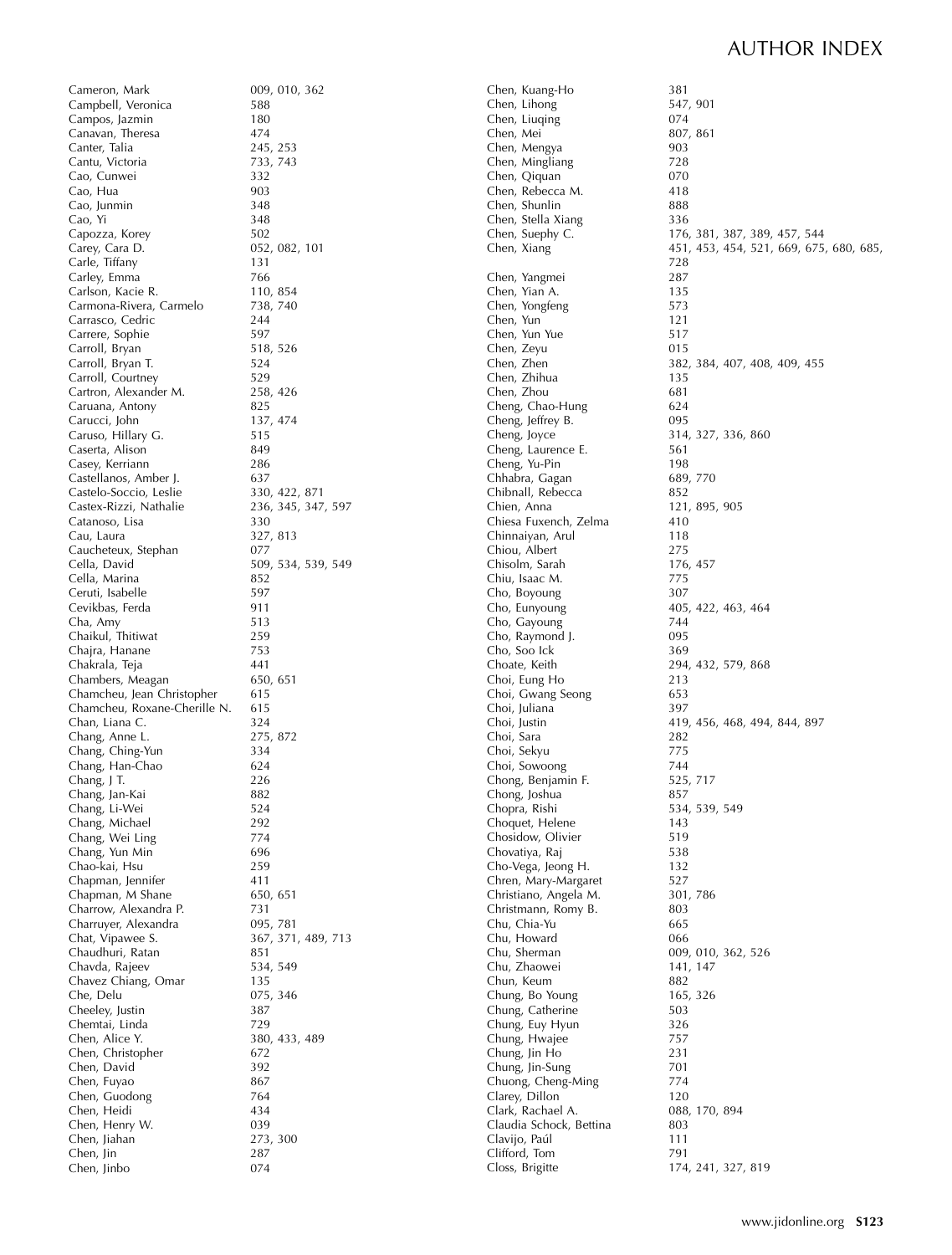Clouse, Cara Cloutier, Nathalie Coates, Margaret Coerdt, Kathleen Coffin-Schmitt, Anthony Cogan, Jon Cohen, Leah Cohen, Olivia G. Cohen, Steven Coit, Patrick Colavincenzo, Maria Cole, Emily M. Cole, Philip A Colebatch, Andrew J. Collado, Loren Collin-Djangoné, Christine Collin L'Hortet, Alexandra Collins, Donald Collins, Patrick L. Colonna, Marco Concha, Josef S. Cong, Zhaoyuan Conic, Rosalynn Connolly, John Connor, Jason Cook, Brian Cook, Christopher Cook, Curtiss Coolman, Tyler Cooper, Kevin Coppola, Kyle Corallo, Krystle Corcoran, DL Cork, Michael J. Cornelius, Lynn Coryell, Edna Costa, Adilson Costa, Max Cota, Carlo Cotliar, Jonathan Cotterell, Lindsay Coubetergues, Hela Council, Martha L. Cousy, Adrien Couts, Kasey Covington, Kyle R. 515 Crane, Christine 254 Craw, John S. Crawford, Richard Creech, Katrina Crepel, Frédéric Criscito, Maressa Crowe, Tyler Cruz, PD Cui, Haiyan Cui, Lian Cui, Tingting Culton, Donna A. Cummings, Steven R. Cunha, Thiago M. Curiel, Clara Curtis, Jeffrey R.

#### D

| Dahabreh, Dante       | 386 |
|-----------------------|-----|
| Dai, Xing             | 223 |
| Dai, Xiuju            | 796 |
| Dalgard, Clifton      | 258 |
| Damiani, Giovanni     | 010 |
| Danesh, Melissa J.    | 441 |
| Dang, Erle            | 027 |
| Daniels, Montanea     | 334 |
| Danoux, Louis         | 343 |
| Darling, Thomas       | 258 |
| Daugherty, Timothy T. | 544 |

| 006                  |               |                    |  |
|----------------------|---------------|--------------------|--|
|                      |               |                    |  |
| 321, 814<br>097      |               |                    |  |
|                      |               |                    |  |
| 093, 163<br>807, 861 |               |                    |  |
| 370                  |               |                    |  |
| 391                  |               |                    |  |
|                      |               | 158, 449, 483, 488 |  |
| 008                  |               |                    |  |
| 858                  |               |                    |  |
| 176, 544             |               |                    |  |
|                      | 660, 692, 816 |                    |  |
| 894                  |               |                    |  |
| 767                  |               |                    |  |
| 773                  |               |                    |  |
| 263                  |               |                    |  |
| 235                  |               |                    |  |
| 852                  |               |                    |  |
| 852                  |               |                    |  |
|                      | 424, 505, 536 |                    |  |
|                      | 338, 632, 893 |                    |  |
| 476                  |               |                    |  |
| 265                  |               |                    |  |
| 501                  |               |                    |  |
| 496                  |               |                    |  |
| 095                  |               |                    |  |
| 393                  |               |                    |  |
| 461                  |               |                    |  |
|                      | 009, 010, 362 |                    |  |
| 393                  |               |                    |  |
|                      | 178, 235, 887 |                    |  |
|                      |               | 014, 251, 321, 814 |  |
| 455                  |               |                    |  |
| 392                  |               |                    |  |
| 709                  |               |                    |  |
| 869                  |               |                    |  |
| 131                  |               |                    |  |
| 688                  |               |                    |  |
| 491                  |               |                    |  |
| 238                  |               |                    |  |
| 244, 635             |               |                    |  |
| 852                  |               |                    |  |
| 236                  |               |                    |  |
| 674                  |               |                    |  |
| 515                  |               |                    |  |
|                      |               |                    |  |
| 254                  |               |                    |  |
| 254                  |               |                    |  |
| 081                  |               |                    |  |
| 595                  |               |                    |  |
| 237                  |               |                    |  |
| 083                  |               |                    |  |
| 898                  |               |                    |  |
| 701                  |               |                    |  |
| 626                  |               |                    |  |
| 053                  |               |                    |  |
| 721                  |               |                    |  |
| 098                  |               |                    |  |
| 200                  |               |                    |  |
| 775                  |               |                    |  |
| 640                  |               |                    |  |
| 470                  |               |                    |  |
|                      |               |                    |  |
|                      |               |                    |  |
| 386, 568             |               |                    |  |

| Dauskardt, Reinhold        | 244                               |
|----------------------------|-----------------------------------|
| David, Consuelo V.         | 491                               |
| Davidson, Lance            | 526                               |
| Dawant, Benoit             | 847                               |
| Dean, William F.           | 192                               |
| DeAngelis, Yvonne M.       | 249                               |
| De Benedetto, Anna         | 255                               |
| Debes, Gudrun F.           | 157                               |
| de Bruin-Weller, Marjolein | 407                               |
| DeFreest, Lori             | 142                               |
| DeGrazia, Taryn M.         | 176, 457                          |
| de Guzman Strong, Cristina | 206                               |
| Dejean, Caroline           | 237                               |
| Dekker, Paige K.           | 553                               |
| De La Feld, Salma          | 457                               |
|                            | 031                               |
| De La Torre, Rachel        |                                   |
| Del Duca, Ester            | 727                               |
| Dellalana, Laura           | 867                               |
| Dellavalle, Robert         | 394, 461, 481, 485, 486, 519, 551 |
| Deluca, Ilana J.           | 491                               |
| Demczuk, Michael           | 614                               |
| DeMeo, Dustin              | 401                               |
| Denda, Mitsuhiro           | 196                               |
| Denisenko, Oleg            | 272                               |
| Denning, Mitchell          | 146                               |
| Dennison, Don K.           | 498                               |
| Dent, Paul                 | 575                               |
| Deodhar, Atul              | 471                               |
| Depasquale, Michael        | 055                               |
| Der, Evan                  | 158                               |
| Derr, Alan                 | 093, 163                          |
| Desai, Krisha              | 025                               |
| de Souza, Mark             | 282                               |
| De Souza, Brianna          | 443, 715                          |
| Devenport, Danelle         | 185                               |
| Dhamija, Bhavuk            | 889                               |
| Diaz, Aisleen              | 253, 727                          |
| Diaz, Fanny                | 606                               |
| Diaz, Luis                 | 085                               |
| Diaz, Philippe             | 254, 606                          |
| DiCaudo, David J.          | 462                               |
| Dickerson, Ty              | 492                               |
| Dickinson, Sally E.        | 626, 640, 641                     |
| Diette, Nicole             | 279, 289                          |
| DiGiammarino, Enrico       | 571                               |
|                            |                                   |
| DiGiovanna, John J.        | 106, 107, 260, 261, 266           |
| Dikeman, Dustin            | 339, 361, 591                     |
| Dillen, Carly              | 905                               |
| Di Nardo, Anna             | 363                               |
| Dinetz, Stephen F.         | LB924                             |
| Ding, Xiaolan              | 093, 163, 523                     |
| Ding, Yangfeng             | 045, 315                          |
| DiPersio, C. Michael       | 142                               |
| Divito, Sherrie J.         | 404, 878                          |
| Dizon, Matthew P.          | 527                               |
| Dlova, Ncoza               | 712                               |
| Dlugosz, Andrzej A.        | 030, 118, 296, Do, Tran H.        |
|                            | 187                               |
| Dokoshi, Tatsuya           | 226, 337                          |
| Dolorito, John             | 286, 304, 305, 306                |
| Dominguez, Johanny         | 393                               |
| Domire, Jacqueline         | 459, 495                          |
| Dommasch, Erica            | 398                               |
| Donahue, Leanne            | 785                               |
| Dong, Bilin                | 074                               |
| Dong, Kelly                | 178, 235, 682                     |
| Dong, Xian                 | 395                               |
| Doolittle-Amieva, Coley    | 865                               |
| Dorschner, Robert A.       | 309                               |
| Doudican, Nicole           | 137, 474                          |
| Dougherty, Irene           | 733, 743                          |
| Douki, Thierry             | 635                               |
| Downing, Lauren            | 035                               |
| Dragan, Morgan             | 223                               |
| Drinan, Jack               | 112                               |
| Drucker, Aaron M.          | 464                               |
|                            |                                   |

010, 476<br>441

 $\frac{0.17}{0.27}$ , 209

258, 812<br>544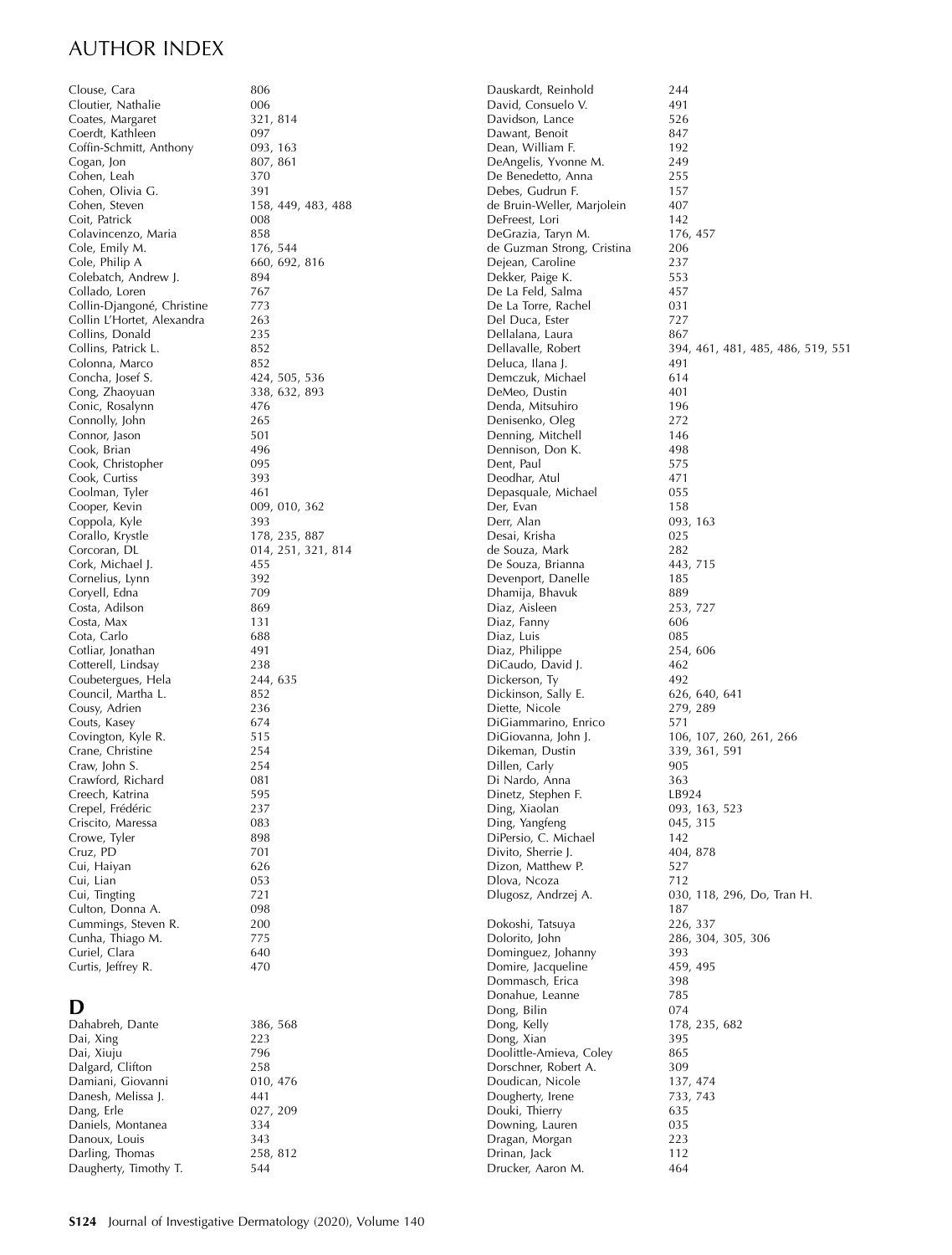Du, Amy Du, Hongyao Du, Juan Du, Tommy Du, Xueshan Duan, Juanjuan Dubin, Celina Dulmage, Brittany Dunnick, Cory Dunnwald, Martine Duplan, Helene Duprat, Laure Duriot, Leonor Duroux, Romain Duval, Cedric Duverger, Daphné Duvic, Madeleine Duvvuri, Murali

# E

Dwyer, Karen

Dzirasa, Kafui

Dyring-Andersen, Beatrice

Eagle, Whitby Ederaine, Sophia A. Edwards, Marshall Efimova, Tatiana<br>Egami, Shohei Ego, Kaori Ehteshami, Maryam Eichenfield, Lawrence F. Eichenfield, Lawrence F. Eid, Mary Einziger, Anne Marie Einziger, Michael Eisenstein, Anna Elbe-Burger, Adelheid Elcavage, Lara Elder, James T. Elias, Peter Eliceiri, Brian Ellebrecht, Christoph T. Elmaraghy, Hany Elmets, Craig Elsayed, Mahmoud Emam, Sepideh Emily, Chen Eng, Victor Engel, Tess Engle, Sarah Enriquez, Jose S. Erdos, Geza Erickson, Taylor Erjavec, Stephanie O. Frlich. Tal Ermentrout, Bard Eskin-Schwartz, Marina Esparza, Jasmine Espino, Michael Essien, Kingsley Estharabadi, Nima Estrada, Yeriel Etkzorn, Jeremy Evans, Conor Evans, Holly Evans, Spencer

# $\mathbf{F}$ <br>Eadadu Bai

898 816

254

| 003, 004<br>523<br>843<br>346<br>396                                           | 506, 507, 913 |                                               |  |                                         |  |
|--------------------------------------------------------------------------------|---------------|-----------------------------------------------|--|-----------------------------------------|--|
| 386, 568<br>858<br>551<br>831                                                  |               |                                               |  | 236, 237, 244, 345, 347, 596, 597, 634, |  |
| 776, 825<br>634<br>753<br>602<br>259<br>686<br>589<br>709<br>531<br>894<br>814 |               |                                               |  |                                         |  |
| 178<br>393, 462                                                                |               |                                               |  |                                         |  |
| 752<br>693                                                                     |               |                                               |  |                                         |  |
| 013<br>264                                                                     |               |                                               |  |                                         |  |
| 552                                                                            |               |                                               |  |                                         |  |
| 513<br>603                                                                     |               |                                               |  |                                         |  |
| 124                                                                            |               |                                               |  |                                         |  |
| 702, 709<br>702, 709                                                           |               |                                               |  |                                         |  |
| 051<br>161                                                                     |               |                                               |  |                                         |  |
| 130                                                                            |               |                                               |  |                                         |  |
|                                                                                |               | 078, 273, 281, 303<br>197, 209, 224, 374, 579 |  |                                         |  |
| 309                                                                            |               |                                               |  |                                         |  |
| 564<br>500                                                                     |               |                                               |  |                                         |  |
| 687, 855                                                                       |               |                                               |  |                                         |  |
| 855<br>506, 507                                                                |               |                                               |  |                                         |  |
| 672<br>282, 388                                                                |               |                                               |  |                                         |  |
| 904                                                                            |               |                                               |  |                                         |  |
| 334<br>589                                                                     |               |                                               |  |                                         |  |
| 245                                                                            |               | 052, 060, 082, 101                            |  |                                         |  |
| 301                                                                            |               |                                               |  |                                         |  |
| 042<br>526                                                                     |               |                                               |  |                                         |  |
| 259                                                                            |               |                                               |  |                                         |  |
| 160, 756<br>727                                                                |               |                                               |  |                                         |  |
| 093, 163<br>832                                                                |               |                                               |  |                                         |  |
| 386, 727                                                                       |               |                                               |  |                                         |  |
| 400, 890<br>879, 900                                                           |               |                                               |  |                                         |  |
| 501<br>614                                                                     |               |                                               |  |                                         |  |
|                                                                                |               |                                               |  |                                         |  |
|                                                                                |               |                                               |  |                                         |  |
| 413<br>895                                                                     |               |                                               |  |                                         |  |

 $\overline{z}$   $\overline{z}$   $\overline{z}$   $\overline{z}$   $\overline{z}$   $\overline{z}$   $\overline{z}$   $\overline{z}$   $\overline{z}$   $\overline{z}$   $\overline{z}$   $\overline{z}$   $\overline{z}$   $\overline{z}$   $\overline{z}$   $\overline{z}$   $\overline{z}$   $\overline{z}$   $\overline{z}$   $\overline{z}$   $\overline{z}$   $\overline{z}$   $\overline{z}$   $\overline{z}$   $\overline{$ 

| Falo, Louis D.                                  | 052, 060, 082, 101, 365 |
|-------------------------------------------------|-------------------------|
| Fan, Xueli                                      | 093, 163                |
| Fang, Bin                                       | 249                     |
| Fang, Hong                                      | 234                     |
| Fang, Milie                                     | 253                     |
| Farah, Ronda                                    | 442, 484, 530, 556, 832 |
| Fast, Eva M.                                    | 775                     |
| Feehan, Robert                                  | 632<br>852              |
| Fehniger, Todd A.<br>Feichtenschlager, Valentin | 672                     |
| Feldman, Ron                                    | 176                     |
| Feldman, Steven R.                              | 402, 438, 439           |
| Femia, Alisa                                    | 730                     |
| Feng, Bing-Jian                                 | 529                     |
| Feng, Rui                                       | 505, 536                |
| Feng, Suying                                    | 085                     |
| Fereidouni, Farzad                              | 904                     |
| Ferguson, Andrew L.                             | 324                     |
| Ferguson, Peter M.                              | 894                     |
| Fernandez, Jose R.                              | 233                     |
| Ferris, Laura K.                                | 500<br>200              |
| Ferrucci, Luigi<br>Fessing, Michael             | 764                     |
| Fett, Nicole                                    | 845                     |
| Fields, Kathy                                   | 254                     |
| Fields, Paul                                    | 894                     |
| Filipowicz, Andrew                              | 811                     |
| Fimbres, Jocelyn                                | 609                     |
| Fishbein, Anna                                  | 882                     |
| Fisher, David                                   | 042, 775                |
| Fisher, Gary J.                                 | 296                     |
| Fitz, Gillian                                   | 225                     |
| Flamm, Alexandra                                | 412, 632                |
| Flavell, Richard                                | 186                     |
| Flint, Ivan<br>Flint, Nicholas D.               | 492<br>492              |
| Florell, Scott                                  | 113                     |
| Flores, Elsa R.                                 | 135, 136                |
| Floyd, LP                                       | 014                     |
| Flynn, Elizabeth                                | 443, 715                |
| Fogel, Alexander                                | 421                     |
| Folarin, Sandra                                 | 266                     |
| Foley, John G.                                  | 811                     |
| Fonseca, Allene                                 | 105, 379, 411, 469      |
| Foos, Will T.                                   | 828                     |
| Foreman, Ruth                                   | 404, 878                |
| Fort, Robert<br>Fortelny, Nikolaus              | 431<br>161              |
| Fortin, Paul                                    | 006                     |
| Fortugno, Andrew                                | 519                     |
| Foss, Francine M.                               | 110, 854                |
| Fradette, Julie                                 | 587                     |
| Fraietta, Joseph A.                             | 564                     |
| Francesco, M. R.                                | 569                     |
| Francois, Sandy                                 | 381                     |
| Frazzette, Nicholas                             | 137                     |
| Frechet, Mathilde                               | 753                     |
| Freeman, Esther                                 | 729                     |
| Freeman, Gordon                                 | 042                     |
| Freese, Rebecca<br>Freudenberg, Johannes        | 442, 484<br>098         |
| Frew, John W.                                   | 062, 520, 703, 880      |
| Friedman, Adam                                  | 693                     |
| Friedman, Blake                                 | 082                     |
| Friedman, Marcia                                | 856                     |
| Frieman, Amy                                    | 279, 289                |
| Frisoli, Michael                                | 093, 163                |
| Fu, Meng                                        | 577                     |
| Fujii, Kento                                    | 007                     |
| Fujikawa, Hiroki                                | 271                     |
| Fujimoto, Atsushi                               | 271, 493                |
| Fujimoto, Manabu                                | 005                     |
| Fujimura, Taku<br>Fujita, Mayumi                | 329<br>608, 674         |
| Fujita, Yuka                                    | 203                     |
| Fukai, Kazuyoshi                                | 487                     |
|                                                 |                         |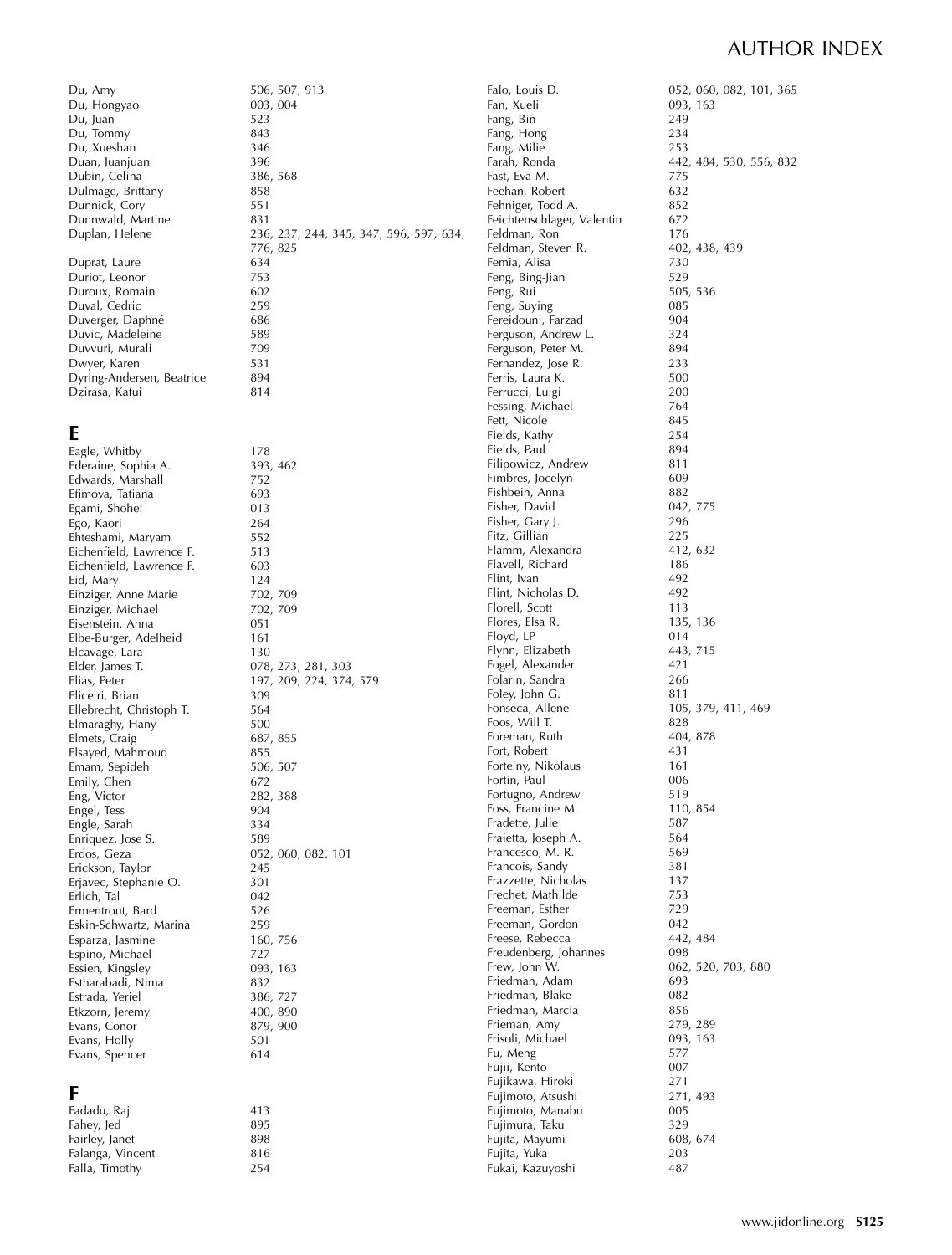Fukuda, Shinji 796 Fukunaga, Yoshie 487<br>Funchain. Pauline 144 Funchain, Pauline 144<br>Fung Maxwell 904 Fung, Maxwell 904<br>Furi, Laura 559 Furi, Laura Furue, Kazuhisa 108<br>Furue, Masutaka 108, 681 Furue, Masutaka Fuschiotti, Patrizia 863

# G

Gabbard, Ryan D. 637 Gabel, Colleen (1990)<br>Gabriel, Sylvia (1991)<br>6534, 549 Gabriel, Sylvia Gaddam, Sadhana 140<br>Gadotti, Vinicius 606 Gadotti, Vinicius Gaffney, Rebecca 536<br>
Galliano, Marie-Florence 345, 347, 825 Galliano, Marie-Florence Galligan, James 609 Gallo, Gaia 500<br>Gallo, Richard L. 226 Gambhir, S<br>Gambotto, Andrea (1952) Gambotto, Andrea (1952)<br>Gan David (1953) Gan, David<br>
Ganguly, Anutosh 667 Ganguly, Anutosh 667<br>Gao Jixin 664 Gao, Jixin Gao, Na 800<br>Gao, Ran 438, 439 Gao, Ran Gao, Tianwen 103, 164, 661, 677<br>Gao, Whitney 752 Gao, Whitney Gao, Xing-Huang 010 Garber, Manuel 093, 163<br>
Garcet, Sandra 049, 062, Garelli, Colton 091<br>
Garg, Amit 414, 465 Garg, Amit 414<br>Garg, Vaibhav 397 Garg, Vaibhav 397<br>Garibvan, Lilit 379 Garibyan, Lilit Garman, Khalid 582<br>Garner, Charlotte 632 Garner, Charlotte 632<br>
Garry, Elizabeth M. 438, 439 Garry, Elizabeth M. 438, 439<br>Garza, Luis 794, 795 Garza, Luis Gastman, Brian 476<br>
Gatenby, Robert A. 135, 136 Gatenby, Robert A. Gault, Manon 343<br>Gav. Denise 664 Gay, Denise 664<br>Gaydosik, Alyxzandria 663 Gaydosik, Alyxzandria 863<br>Gelb Tara 582 Gelb, Tara<br>Gelfand, Joel Gelfman, Sahar 301<br>Gellatly, Kyle 303, 163 Gellatly, Kyle Gemperline, David C. 334 Geng, Songmei 075, 141, 145, 147, 346, 745<br>
Genies, Camille 596, 776 Genies, Camille 596, 776<br>George, Andrea 111, 114 George, Andrea George, Elisabeth A. 422 Germain, Stéphane 1998<br>Geskin, Larisa 116 Gettle, Samantha 338<br>
Ghadially, Ruby 695, 781 Ghadially, Ruby 095<br>Ghaffari, Roozbeh 1888 Ghaffari, Roozbeh Ghanian, Soha (405)<br>Ghannoum, Mahmoud (362) Ghannoum, Mahmoud 362<br>Gharaee-Kermani, Mehrnaz 030 Gharaee-Kermani, Mehrnaz 030<br>Ghazal, Stephanie 552 Ghazal, Stephanie Gherardini, Jennifer 773<br>
Ghias, Mondana 449, 488 Ghias, Mondana (149, 488)<br>Ghoreschi, Kamran (199, 058) Ghoreschi, Kamran 180<br>Giang, William 180 Giang, William 180<br>Gibney Geoffrey 197 Gibney, Geoffrey 097<br>
Gibson, Frederick 660, 692 Gibson, Frederick 660,<br>Gilbert, Linda 869 Gilbert, Linda 869<br>Gill Jennifer G 123 Gill, Jennifer G.<br>
Gill, Steven R.<br>
344, 349 Gill, Steven R. Gilliet, Michel 356 Gimenez-Riviera, Vladimir-Andrey 557 Giordano, Cerrene

226, 314, 327, 336, 337, 598, 813, 860<br>222 049, 062, 568, 703, 880<br>091 390, 450, 458, 514 116, 150, 531, 863 Goff, Peter Gu, Jun 315

Giordano, Sharon H. 391<br>Giraldo-Castillo, Nicolas 906 Giraldo-Castillo, Nicolas 906<br>Girardi, Michael 110, 578, 854 Girardi, Michael 110,<br>
Glass, Christopher 264 Glass, Christopher 264<br>
Glass, Donald 233, 743 Glass, Donald Glass, Frank 693<br>Glazko, Galina V. 154 Glazko, Galina V. 154<br>Glembocki, David J. 626 Glembocki, David J. 626<br>Glickman, Jacob 386, 568 Glickman, Jacob 386, 568<br>
Glynn, John R. 239, 240 Glynn, John R. 239, 240 Gniadecki, Robert 506, 506, 506, 913 Godoy, Elias Godsel, Lisa 225<br>Goff. Peter 18937 Goldenberg, Michael 475<br>
Goldfarb, Noah 477 Goldfarb, Noah 477<br>Golembesky, Amanda K. 438, 439 Golembesky, Amanda K. Gollob, Jared 588 Gonçalves, William A. 775<br>Gondo, George 459, 495 Gondo, George Gontier, Etienne 244<br>Gontzes, Alyssa 727 Gontzes, Alyssa (527)<br>Gonzalez, David (598) Gonzalez, David 598<br>Googe Paul 698 Googe, Paul 098<br>Gordon, Beth 518 Gordon, Beth 518<br>Gordon Terry 131 Gordon, Terry Gorell, Emily 282, 304<br>Gorkun, Anastasiya 2806 Gorkun, Anastasiya Gottlieb, Alice 459, 495<br>
Govas, Panayiota 518, 524, 526 Govas, Panayiota Gowrishankar, G<br>
Goyarts, Earl
178, 235 Goyarts, Earl 178, 235<br>
Grada, Ayman 185, 486 Grada, Ayman (185, 486)<br>Graham, Daniela (185, 1913) Graham, Daniela Graier, Thomas 636<br>
Grand, David 520, 703 Grand, David 520, 703 Granville, David Grasso, Chris 198<br>
Gray, Nathanael 104 Gray, Nathanael Gray, Veronica 111<br>Green, Beniamin 1906 Green, Benjamin Green, Kathleen J. 225 Gregorich, Graham 484<br>Gregory, Simon G. 251 Gregory, Simon G. 251<br>Greiling Teri M. 2892 Greiling, Teri M. 892<br>Greiner Mark 898 Greiner, Mark 898<br>Grenga Andrea 111 Grenga, Andrea (411)<br>Grenier, Alexe (616) Grenier, Alexe 616<br>Griendling, Kathy 618 Griendling, Kathy 180<br>Griener, Russ 506 Griener, Russ 506<br>Griffith. Iack 509 Griffith, Jack 109<br>Griffiths, Christopher 238, 399 Griffiths, Christopher 238,<br>Grilletta, Erica 870 Grilletta, Erica Grimaldi, Christine 241 Grimes, Barbara (413)<br>Grimes, Pearl (413) 702, 709 Grimes, Pearl Grimsley-Myers, Cynthia M. 180 Grossman, Douglas 113<br>Gruber, James V. 207 Gruber, James V. Gruber, Robert 256 Gruber-Wackernagel, Alexandra 636<br>Gu, Jun 315 Gu, Qiong 562<br>Gu, Yangguang 596, 657 Gu, Yangguang Gudjonsson, Johann E. 008, 030, 035, 188, 212, 225, 229, 273, 276, 284, 300 Guenin, Eric 603 Guenin, Samuel 214<br>Guérin, Sylvain I 299 Guérin, Sylvain L. 799<br>Guerrero Angela (222) Guerrero, Angela Guerrero-Juarez, Christian F. 336<br>Guest Jodie 389 Guest, Jodie 389<br>Guhan, Samantha M. 104 Guhan, Samantha M. 104<br>Guinta, Allison 19 Guinta, Allison Gulati, Nicholas 703<br>Gunasingh, Gency 707 Gunasingh, Gency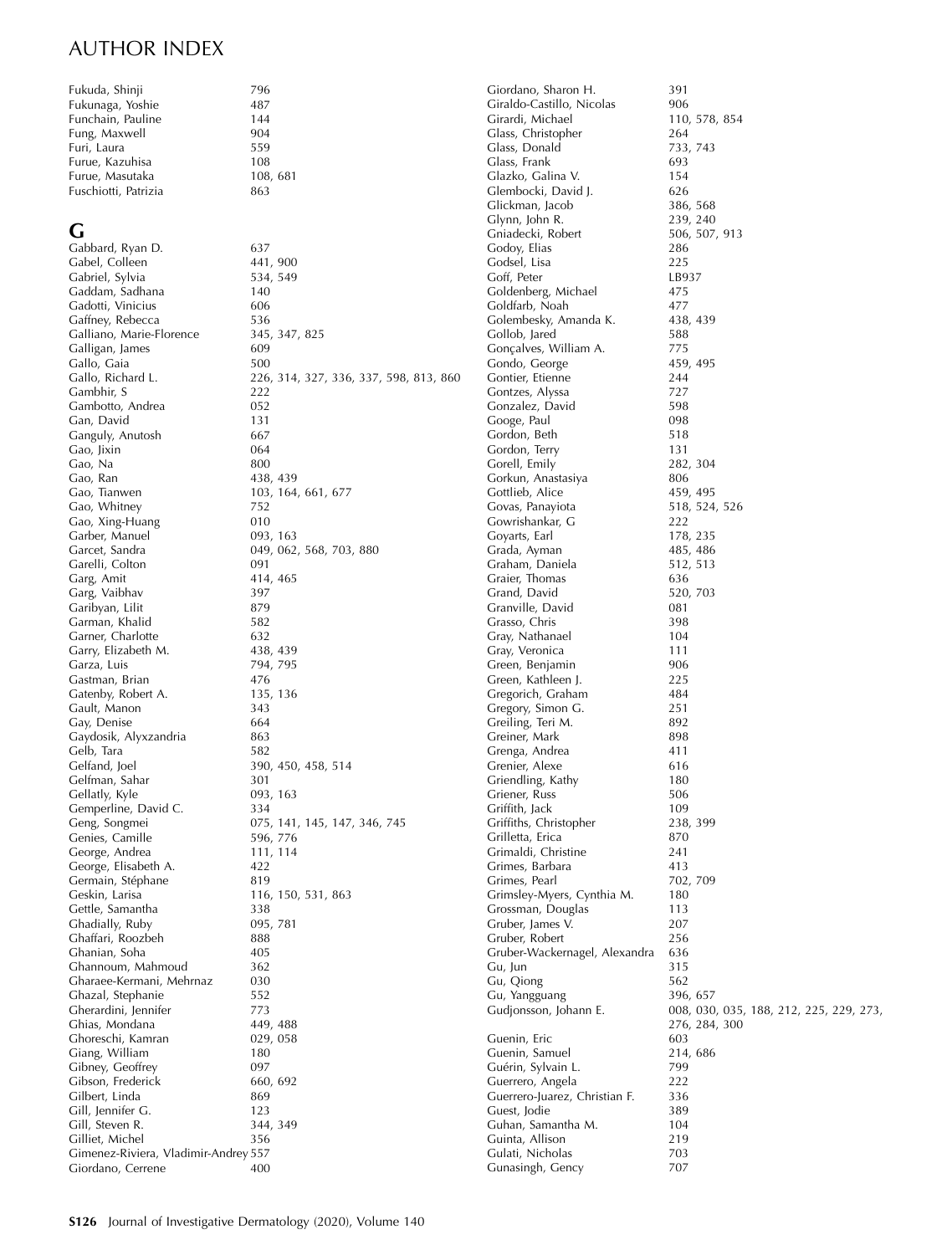Guo, Chunyuan (1945)<br>Guo, Jiun-Wen (198 Guo, Jiun-Wen 198<br>Guo, Lisa 16 Guo, Lisa 416 Guo, Ruifeng 859<br>Guo, Sen 173 Guo, Sen 173<br>Guo, Weinan 103, 661 Guo, Weinan 103, 661<br>Guo, Yeye 669, 675 Guo, Yeye 669, 675<br>Gurevitch, Irina 286, 305, 306 Gurevitch, Irina 286, 305,<br>Guroji, Purushotham 248, 638 Guroji, Purushotham Guthridge, Joel 717<br>
Gutierrez, Daniel 730 Gutierrez, Daniel 730<br>Gutierrez, Guadalune 723 Gutierrez, Guadalupe Guyard, Fabienne

#### H

Ha, Wootae 155, 786 Haag, Carter 845<br>Haass, Nikolas K. 707 Haass, Nikolas K. 707 Habe, Koji 046, 050 Haensel, Daniel 140, 223<br>Hagigeorges, Dina 143, 715 Hagigeorges, Dina (143)<br>Hagiya Yumi (1329) Hagiya, Yumi 329<br>Haidari, Wasim 697 Haidari, Wasim 097 Hakonarson, Hakon Hakozaki, Tomohiro 249 Halai, Poonam 238 Haley, Robert 540<br>Hall Matthew 582 Hall, Matthew 582<br>Halpern, Allan C 498 Halpern, Allan C. (498)<br>Hamburg-Shields. Emily (484) Hamburg-Shields, Emily 184<br>Hamidi, Revhaneh 191 Hamidi, Reyhaneh (1991)<br>Hamilton, Claire (1996) 861, 868 Hamilton, Claire 861<br>Hamon de Almeida, Valérie 686 Hamon de Almeida, Valérie 686<br>Han, Gangwen 600 Han, Gangwen 800<br>Han, Iiali 880 405, 648 Han, Jiali 405,<br>Han, Jin 504 Han, Jin 504<br>
Han, Jiyeon 744, 751 Han, Jiyeon Han, Joseph 568<br>
Han, Liang 176, 772 Han, Liang Handfield, Chelsea 814<br>Hanifin, Jon 831 Hanifin, Jon 031<br>Hanly, Ailish 660, 692 Hanly, Ailish 660<br>Hansen C. David 501 Hansen, C. David 501<br>Hansen, Laura 607 Hansen, Laura 607<br>Hao, Michelle 607, 861 Hao, Michelle 807<br>Hao, Rong 852 Hao, Rong 052<br>Hao, Xingxing 052 Hao, Xingxing 052<br>Hao, Yong 075, 346 Hao, Yong (175, 1866)<br>Harant, Maren (1866) Harant, Maren Harden, Jamie 872 Haririchian, Paymann Harms, Paul 118<br>
Harris, John 1093, 163 Harris, John Harris-Tryon, Tamia A. 752<br>Harvey, Jamison 393 Harvey, Jamison 393<br>Hasan, Mashfiq 3464 Hasan, Mashfiq<br>Hastings, Karen T. 626 Hastings, Karen T.<br>Hata, Tissa Hatzimemos, Aristides 328<br>Havas, Fabien 3246 Havas, Fabien 246<br>Hav. Roderick 519 Hay, Roderick 519<br>Hayashi, Asumi 598 Hayashi, Asumi 598<br>Hayashi, Ryota 1971 Hayashi, Ryota 271 Haydeck, Caitlin 387<br>Hayden, Matthew S. 317 Hayden, Matthew S. 517<br>Haves. M Geoffrev 265 Hayes, M Geoffrey 265<br>
Haynes, Dylan 527, 892 Haynes, Dylan 527, 892<br>He, Helen 245, 253 He, Helen 245,<br>He, Langchong 075 He, Langchong 075<br>He, Megan 775 He, Megan 775<br>
He, Tianyuan 296 He, Tianyuan 296<br>He, Xiaovu 251 He, Xiaoyu He, Zhi 395<br>Healy, Jason 233 Healy, Jason

Guttman-Yassky, Emma 245, 253, 386, 563, 568, 727

314, 327, 336, 860

Hefele, Brooke 458 Heinz, Sven<br>Hekmatjah, Joshua 367, 371, 489, 713<br>261, 266 Heller, Elizabeth R. 261,<br>Hellstein, John 298 Hellstein, John Heo, Ji Hye<br>
Herbosa, Christina<br>
392, 736 Herbosa, Christina 392<br>Herman, Ira M Herman, Ira M. Hernandes, Marina 180 Herr, Fiona 531<br>Herzog, Erica 603 Herzog, Erica<br>Hess, Rachel 874, 875, 876, 877 Hettiaratchy, Shehan P. 373<br>Hewitt. Stephen 124 Hewitt, Stephen Higashiyama, Shigeki 796<br>Higgins, William 400 Higgins, William 400<br>Higgs, Richard E 500 Higgs, Richard E. 500<br>Hile, Grace 6008 Hile, Grace Hill, David<br>
Hilley, Henry 176, 772 Hilley, Henry Hilliard, Brandon 155, 786<br>Hinde, Amanda 155, 786 Hinde, Amanda Hinds, Brian 864<br>Hinne Daniel S. 385 Hippe, Daniel S. 385 Hirai, Toshiro (1999)<br>Hirovasu, Sho Hiroyasu, Sho 081 Ho, William 561<br>
Ho. Yuan-Soon 562 Ho, Yuan-Soon Hoang, Margaret 691<br>Hoang, P 614 Hoang, P 014<br>
Hodges, Wesley 392, 736 Hodges, Wesley Hofer, Angelika 636 Hoffmann, Sabrina 058<br>Hofland, Hans 872 Hofland, Hans 872<br>Hollev. Kara C. 496 Holley, Kara C. 496<br>
Holmes, Matti 607 Holmes, Matti 607<br>Holmes. Thomas R. 607. 815 Holmes, Thomas R. Holstein, Julia 1999<br>Holtorf, Stephanie 1988 Holtorf, Stephanie Holtz, Robert 207<br>Holzbaur, Frika 212 Holzbaur, Erika Homsi, Jade 132<br>Honda, Kord 550 Honda, Kord 550 Hong, Huihua 348 Hong, Jeong Yeon 326<br>Hoon Dave 042 Hoon, Dave<br>Hordinsky, Maria K. 442, 484, 530, 556, 832<br>766 Horsley, Valerie 766<br>Horswill Alexander 327 Horswill, Alexander 327<br>Hosgood, H. Dean 488 Hosgood, H. Dean 488<br>Hosokawa. Masahito 4837 Hosokawa, Masahito Hotta, Akitsu 283<br>Hou, Yingping 283, 861 Hou, Yingping Houcine, Audrey 635<br>
Hovnanian, Alain 6273, 579, 884 Hovnanian, Alain 273,<br>Howell, Michael 866 Howell, Michael 866<br>
Hripcsak, George 265 Hripcsak, George 265<br>
Hsieh, Pei-Chen 278 Hsieh, Pei-Chen 878<br>Hsu, Ann 579 Hsu, Ann 579<br>Hsu, Dan 657 Hsu, Dan 857<br>Hsu, Derek 534, 549 Hsu, Derek 534<br>Hsu, Joy 661 Hsu, Joy 061<br>Hsu, Larry 579 Hsu, Larry 579<br>Hsu, Ya-Chieh 575 Hsu, Ya-Chieh Hu, Chunyu (1953)<br>Hu, Gang (1982) Hu, Gang 820<br>Hu, Jamie K. 678 Hu, Jamie K. 578 Hu, Ju 504 Hu, Ronghua 294 Hu, Sophia 481<br>Hu, Xing 421 Hu, Xing 421<br>Hu, Yanging 421 Hu, Yanqing 866<br>Hua, Anh 809, 641 Hua, Anh 609,<br>Huang, Amy 609, Huang, Amy Huang, Dane 562<br>Huang, Hailiang 562 Huang, Hailiang

[www.jidonline.org](http://www.jidonline.org) S127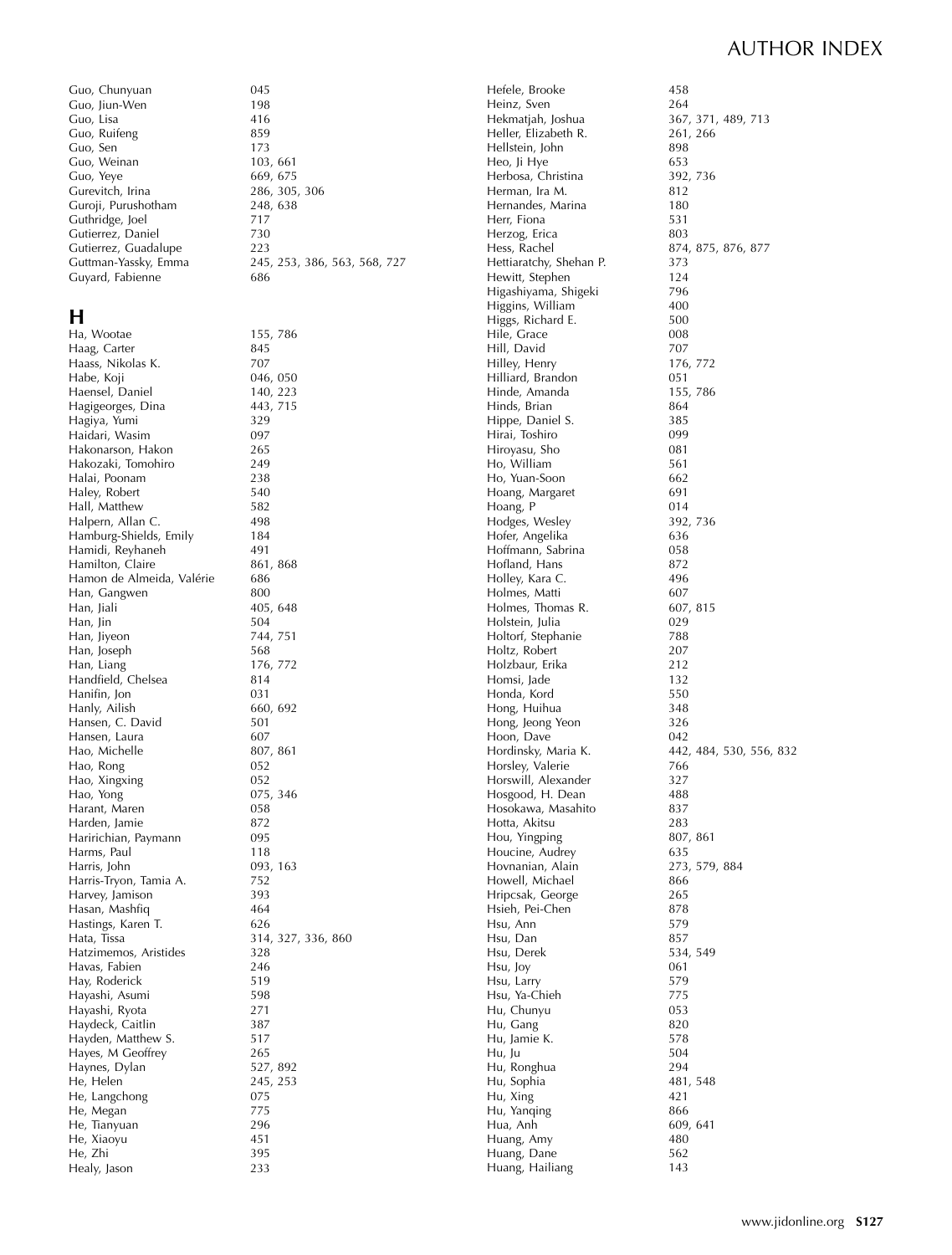| Huang, Hsinyu          | 259 |
|------------------------|-----|
| Huang, Jianhe          | 291 |
| Huang, Mingxia         | 608 |
| Huang, Qingrong        | 061 |
| Huang, Shibo           | 658 |
| Huang, Shu Mei         | 620 |
| Huang, Taoyuan         | 820 |
| Huang, Yuzhou          | 454 |
| Huber, Kristen L.      | 233 |
| Huffine, Amber L.      | 225 |
| Hugh, Jeremy           | 551 |
| Hughes, Alysia         | 462 |
| Hughes, Dalton         | 814 |
| Huh, Dana D.           | 639 |
| Hung, Mandy            | 324 |
| Hurbon, Helena         | 843 |
| Hurst, Anne            | 518 |
| Hussain, Iftikhar      | 408 |
| Hussain, Noora         | 484 |
| Hutcherson, Rebekah J. | 637 |
| Huynh, Mindy           | 857 |
| Hwang, Bin-Jin         | 074 |
| Hwang, Eojin           | 757 |
| Hwang, Hyun Jee        | 213 |
| Hwang, Samuel          | 284 |
|                        |     |

#### I

Iacovelli, Paolo 688 Idkowiak-Baldys, Jolanta 239,<br>Igawa, Satomi 263 Igawa, Satomi 363<br>Iida, Shouhei 363 046, 050 Iida, Shouhei 046,<br>Imafuku, Shinichi 203 Imafuku, Shinichi 203 Imai, Yasutomo Immaneni, Supriya 549<br>Inoue, Yukako 516 Inoue, Yukako <sup>1</sup> 316<br>Inyang, Meyeneobong 484 Inyang, Meyeneobong 1844<br>Isaacson, Robin 180 Isaacson, Robin 180<br>Ishida-Yamamoto, Akemi 363 Ishida-Yamamoto, Akemi 363<br>Ishihara, Takuma 487 Ishihara, Takuma (1878)<br>Ishikawa, Takashi (1893) Ishikawa, Takashi Ishiwatari, Shioji 862<br>Islam, Nasif 794, 795 **Islam, Nasif** 794, 795<br> **Isola, Gaurav** 552, 557 Isola, Gaurav 552,<br>Ito, Mayumi 664 Ito, Mayumi 664<br>Ito, Takahiro 531 Ito, Takahiro 531<br>Ito, Takamichi 531 Ito, Takamichi 108<br>Iwai, Yuki 108 Iwai, Yuki

061<br>658 518<br>408

284, 318, 857

| ,                   |                         |
|---------------------|-------------------------|
| Jack, Carolyn       | 552, 557                |
| Jackson, George     | 379, 411                |
| Jackson, Kathryn    | 509                     |
| Jacobe, Heidi T.    | 039, 540, 543           |
| Jacobs, Ida Joely   | 291                     |
| Jacobsen, Eric      | 444                     |
| Jacobson, Scott     | 561                     |
| Jacques, Carine     | 596, 776                |
| Jagasia, Madan      | 434, 838, 842, 847, 867 |
| Jahoda, Colin       | 174                     |
| Jain, Hasmukh       | 889                     |
| Jain, Vaibhav       | 251                     |
| Jaju, Prajakta      | 421                     |
| Jaleel, Tarannum    | 321                     |
| Jalilian, Iman      | 766                     |
| Jama, Burhan        | 864                     |
| James, Judith       | 717                     |
| James, William      | 397                     |
| Jandova, Jana       | 609, 641, 705           |
| Jang, Ji Yun        | 368                     |
| Jang, Min Soo       | 368                     |
| Jang, Sue Im        | 744                     |
| Janjetovic, Zorica  | 248, 638                |
| Jankicevic, Jasmina | 561                     |
| Janmohamed. Sherief | 534.549                 |

| Jariwala, Shashank        | 098      |
|---------------------------|----------|
| Jarrold, Bradley B.       | 249      |
| Jayawickreme, Channa      | 595      |
| Jean Decoster, Catherine  | 635      |
| Jeanjean, Corinne         | 237      |
| Jeanjean-Miquel, Corinne  | 596      |
| Jee, Shiou-Hwa            | 198      |
| Jennings, Erin            | 609      |
| Jeong, Brian              | 803      |
| Jeong, Sekyoo             | 757      |
| Jepson, Brett             | 860      |
| Jerome, Jaimie            | 690      |
| Jetten, Anton             | 248      |
| Ji, Nan                   | 588      |
| Ji, Zhenyu                | 104      |
| Jia, Justin               | 452      |
| Jia, Yuemeng              | 132      |
| Jiahui, Hu                | 145      |
| Jian, Zhe                 | 164, 721 |
| Jiang, Hong               | 124      |
| Jiang, Leiwei             | 658      |
| Jiang, Yanyun             | 188      |
| Jing, Ke                  | 085      |
| Jo, Han                   | 882      |
| Jo, Jay-Hyun              | 355      |
| Johnson, Amy G.           | 503      |
| Johnson, Keli             | 860      |
| Johnson, Kirk W.          | 579      |
| Jones, Amanda             | 258      |
| Jones, Jackson            | 337      |
| Jones, John D.            | 551      |
| Joost, Simon              | 251      |
| Jorapur, Aparna           | 561      |
| Jorgensen, Adam M.        | 806      |
| Jorgenson, Eric           | 143      |
| Joyce, Daniel             | 339, 591 |
| Juan, Wen Tau             | 774      |
| Jugé, Romain              | 241      |
| Julien, Anne-Sophie       | 006      |
| Julien-Williams, Patricia | 258      |
| Jung, Juyeon              | 757      |
| Jung, Min Je              | 165      |
| Jung, Yuchul              | 744      |
| Jurek, Russell            | 707      |
| Jussila, Anna             | 184      |
|                           |          |

# $K_{Ka}$

| Kaffenberger, Benjamin    | 427, 468, 475, 494      |
|---------------------------|-------------------------|
| Kaffenberger, Jessica     | 475                     |
| Kahlenberg, J. Michelle   | 008, 030, 188, 229, 276 |
| Kajiwara, Atsushi         | 676                     |
| Kakavas, Steve            | 571                     |
| Kalin, Jay                | 660                     |
| Kallenbach, Klaus         | 894                     |
| Kamberov, Yana            | 789                     |
| Kameyama, Naoya           | 158                     |
| Kamimoto, Kenji           | 829                     |
| Kane, Maureen             | 794                     |
| Kang, Gyeong Jin (Stella) | 089                     |
| Kang, Pan                 | 173                     |
| Kang, Seok Young          | 165                     |
| Kang, Sewon               | 895, 905                |
| Kang, Xiaojing            | 460                     |
| Kang, Youn-Jung           | 645                     |
| Kantor, Robert            | 534, 539, 549           |
| Kaplan, Daniel            | 099, 175                |
| Kaplan, Mariana J.        | 738, 740                |
| Kaplan, Nihal             | 228                     |
| Karanfilian, Katrice M.   | 706                     |
| Karkala, Visesha          | 305, 306                |
| Karlin, Nina              | 393                     |
| Karulkar, Atharva         | 889                     |
| Kasper, Maria             | 251                     |
| Kassardjian, Ari          | 367, 371, 489, 713      |
| Kassner, Paul             | 561                     |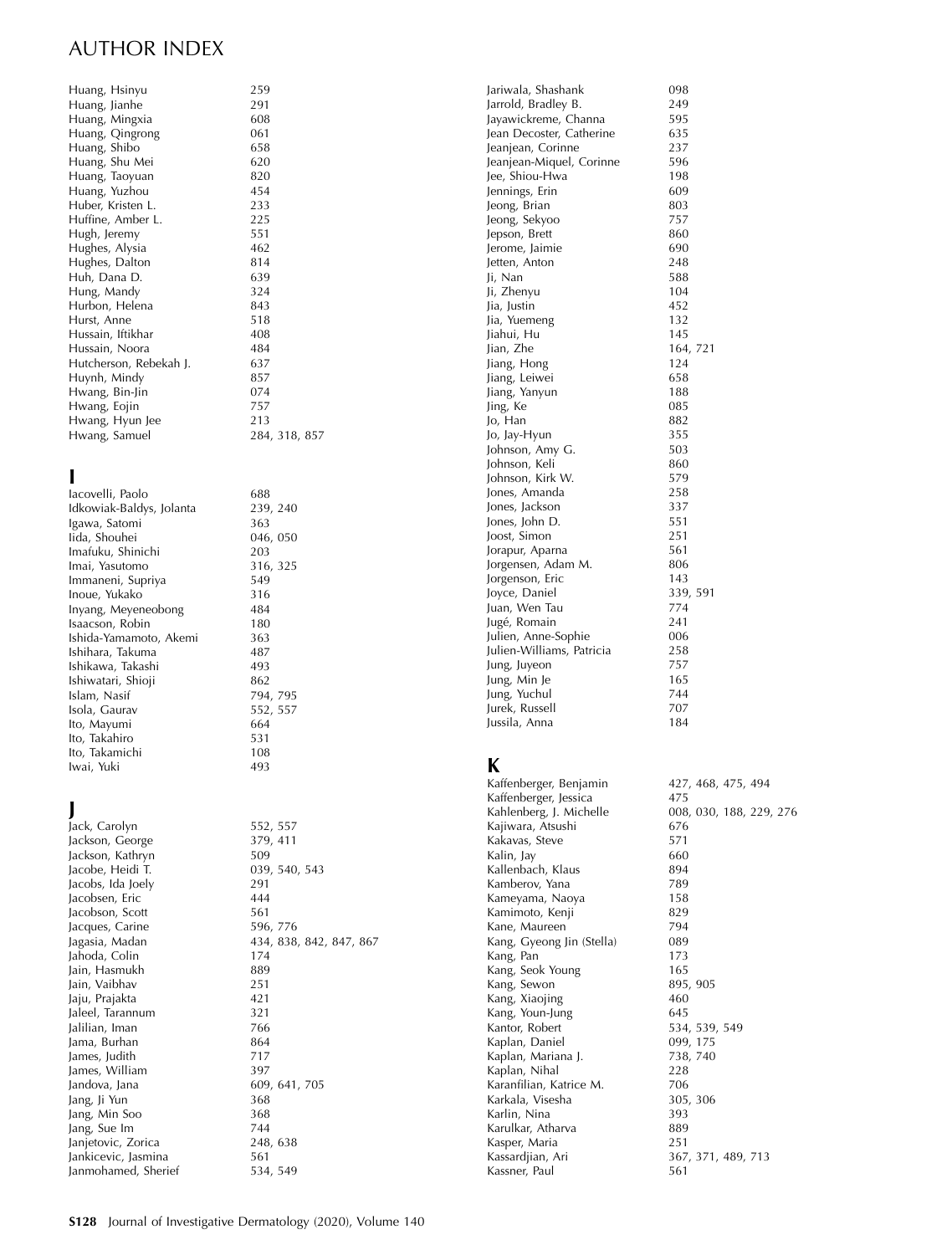Kataoka, Yoko 455 Katehis, Ioanna<br>Kaufman, Stuart S. 653 Kaufman, Stuart S. 553<br>Kavanaugh, Jeffrey 327 Kavanaugh, Jeffrey 1927<br>Kawamura, Tatsuyoshi 19274 Kawamura, Tatsuyoshi Kawasaki, Hiroshi 837 Kawasumi, Masaoki 272, 376 Kazi, Rashek 524<br>Ke. Wuiian 608 Ke, Wujian 808<br>Ke, Yao Ke, Yao 064<br>Kedl, R 014 Kedl, R 014 Keegan, Theresa Keel, Mitchell 611<br>Keene. Douglas 6304 Keene, Douglas 304 Keiser, Michael J. 383<br>Kelley, Matthew 767 Kelley, Matthew 767<br>
Kelly, Michael 767 Kelly, Michael 767<br>
Kelly-Scumpia, Kindra 752 Kelly-Scumpia, Kindra 352 Kelm, Ryan 507<br>Kemeny, Lajos 642 Kemeny, Lajos 042 Kemp, Michael G. 628<br>Kern, Chloe 637 Kern, Chloe (1982)<br>Kern, Dale (1986) 496, 793 Kern, Dale 496, 793<br>
Kerns, Michelle L. (738, 740) Kerns, Michelle L. 738,<br>Keyes, Emily 536 Keyes, Emily 536<br>Khalid. Bisma 556 Khalid, Bisma Khalifa, Ayman 781<br>Khan, Atlas 265 Khan, Atlas 265 Khan, Sikandar G. 106,<br>Khandpur, Sujay 1896 Khandpur, Sujay 896<br>Khanna, Dinesh 188 Khanna, Dinesh<br>Khanna, Raveena Khavari, Paul 130, 222<br>Khawam, Maria 150, 222 Khawam, Maria 640<br>Khechen, Noor 680 Khechen, Noor 080 Khera, Zain<br>Khodadadi-lamavran, Alireza 137 Khodadadi-Jamayran, Alireza Kida, Maki 816 Kidder, Austin 276<br>Kilgour, James M. 421 Kilgour, James M. 421<br>Kim, Aram 645 Kim, Aram Kim, Beom Jun 213<br>Kim, Brian 852 Kim, Brian 852<br>Kim, Dahihm 852 Kim, Dahihm 785<br>Kim, Dong Fon 1999 Kim, Dong Eon 601<br>Kim, Dong Hyun 645 Kim, Dong Hyun 645<br>Kim, Dongwon 794 Kim, Dongwon 794<br>Kim, Edward 692 Kim, Edward 692<br>
Kim, Fun 652 Kim, Eun<br>Kim, Eungjung (1922)<br>213 Kim, Eungjung 13<br>Kim, Eunioo 1244, 751 Kim, Eunjoo Kim, Evangeline 093, 163<br>Kim, Hye Li 067 Kim, Hye Li 067<br>Kim, Hye One 165 Kim, Hye One 165<br>
Kim, Hye Ran 165, 326 Kim, Hye Ran Kim, Hyun Je 158<br>Kim, Inkyu 172 Kim, Inkyu 472 Kim, Jaehwan<br>Kim, Jenny Kim, Jiwoong Kim, Jung Eun 165, 326<br>Kim, Jungwoo 882 Kim, Jungwoo 882<br>Kim, Kinam 307 Kim, Kinam 307<br>Kim, Min Ah 3751 Kim, Min Ah 751<br>Kim, Noori 1986 1997, 467, 639 Kim, Noori 1997, 1997, 1998 Min, Randie H. 1998 Min 1998 Min 1998 Min 1998 Min 1998 Min 1999 Min 1999 Min 1999 Min 1999 Min 1999 Min 1999 Min 1999 Min 1999 Min 1999 Min 1999 Min 1999 Min 1999 Min 1999 Min 1999 Min 1999 Min Kim, Randie H. Kim, Sanghun 751<br>Kim, Sa Rang 110, 854 Kim, Sa Rang 110,<br>Kim, Se Ik 369 Kim, Se Ik<br>Kim, Seo Hveong (369) Kim, Seo Hyeong 067<br>Kim, SooAh 794 Kim, SooAh 794<br>Kim, Soo-Chan 307 Kim, Soo-Chan 307<br>Kim, Su Min 307 Kim, Su Min 067 Kim, Tae Kang Kim, Tae Woo  $001$ <br>Kim, Yuhree  $143, 429$ Kim, Yuhree

456, 467, 480, 723, 841, 844, 897, 910 041, 358, 809<br>109, 132

| Kimball, Alexa B.        | 430, 445, 490                          |
|--------------------------|----------------------------------------|
| Kimball, Ranch A.        | 490                                    |
|                          | 386                                    |
| Kimmel, Grace            |                                        |
| King, Amber Loren O.     | 110, 378, 854                          |
| King, Dana               | 398                                    |
| King, Heather            | 379, 411                               |
| King, Kathryn            | 111, 114                               |
| King, Megan              | 766                                    |
| Kinoshita, Manao         | 274                                    |
| Kirchner, Stephen        | 341, 814                               |
|                          |                                        |
| Kirma, Joseph            | 188                                    |
| Kirschnerova, Viktoria   | 640                                    |
| Kirshner, Helene F.      | 321                                    |
| Kiryluk, Krzysztof       | 265                                    |
| Kiss, Alexi              | 693                                    |
| Kiuru, Maija             | 420, 691, 904                          |
| Kiwalkar, Sonam          | 471                                    |
|                          |                                        |
| Klausner, Mitchell       | 299, 694, 886                          |
| Kleinnijenhuis, Anne     | 791                                    |
| Klover, Peter            | 812                                    |
| Kluz, Thomas             | 131                                    |
| Knackstedt, Rebecca      | 476                                    |
| Knaggs, Helen E.         | 496, 793                               |
| Knight, R                | 226                                    |
|                          | 225                                    |
| Koetsier, Jennifer L.    |                                        |
| Koguchi-Yoshioka, Hanako | 005                                    |
| Kogut, Igor              | 270, 279, 289                          |
| Kojima, Kaname           | 883                                    |
| Kokalari, Blerina        | 789                                    |
| Kolli, Hiren             | 262                                    |
| Kondo, Ekyu              | 883                                    |
| Kondo, Makoto            | 046, 050                               |
| Kondo, Shinya            | 862                                    |
|                          | 381                                    |
| Kong, Ha Eun             |                                        |
| Kong, Heidi H.           | 355                                    |
| Kong, Wenjun             | 829                                    |
| Konrad, Robert J.        | 500                                    |
| Koralov, Sergei B.       | 150                                    |
| Korkmaz, Emrullah        | 082, 101                               |
| Koseki, Haruhiko         | 837                                    |
| Kosiorek, Heidi          | 393                                    |
| Kotowsky, Nirali         | 438, 439                               |
|                          | 107                                    |
| Kouatcheu, Samuel K.     |                                        |
| Kovacs, Daniela          | 688                                    |
| Kowal, Luke              | 291, 293                               |
| Kowalczyk, Andrew        | 180, 192                               |
| Koyasu, Shigeo           | 013                                    |
| Kraemer, Kenneth H.      | 106, 107, 260, 261, 266                |
| Krain, Rebecca           | 536                                    |
| Krausgruber, Thomas      | 161, 354                               |
|                          |                                        |
| Kreitinger, Joanna       | 254, 606                               |
| Kriner, Michelle         | 691                                    |
| Krishnan, Suma           | 263, 305                               |
| Krispin, Shlomo          | 246                                    |
| Kritikos, George         | 219                                    |
| Kroemer, Alexander H.    | 553                                    |
| Kroshinsky, Daniela      | 441, 900                               |
| Krotova, Karina          | 786                                    |
| Krueger, James           | 049, 062, 245, 253, 386, 520, 568, 880 |
|                          |                                        |
| Krueger, James G.        | 158, 500, 529, 703, 727                |
| Kuang, Kevin             | 660, 692                               |
| Kuang, Rui               | 139                                    |
| Kuang, Yehong            | 728                                    |
| Kuhn, Helena             | 422                                    |
| Kulesz-Martin, Molly     | 031                                    |
| Kulkarni, Nikhil         | 337                                    |
| Kumar, Anusha            | 275                                    |
| Kumar, Dileep            | 113                                    |
|                          |                                        |
| Kumar, Priya             | 228                                    |
| Kumar, Raj               | 104                                    |
| Kumar, Sushant           | 889                                    |
| Kumazwa, Noriyuki        | 196                                    |
| Kuo, Chao-Chung          | 273                                    |
| Kuo, Fiona               | 866                                    |
| Kupper, Thomas S.        | 057, 066, 067, 084, 088, 170, 894      |
| Kuroda, Etsushi          | 325                                    |
|                          |                                        |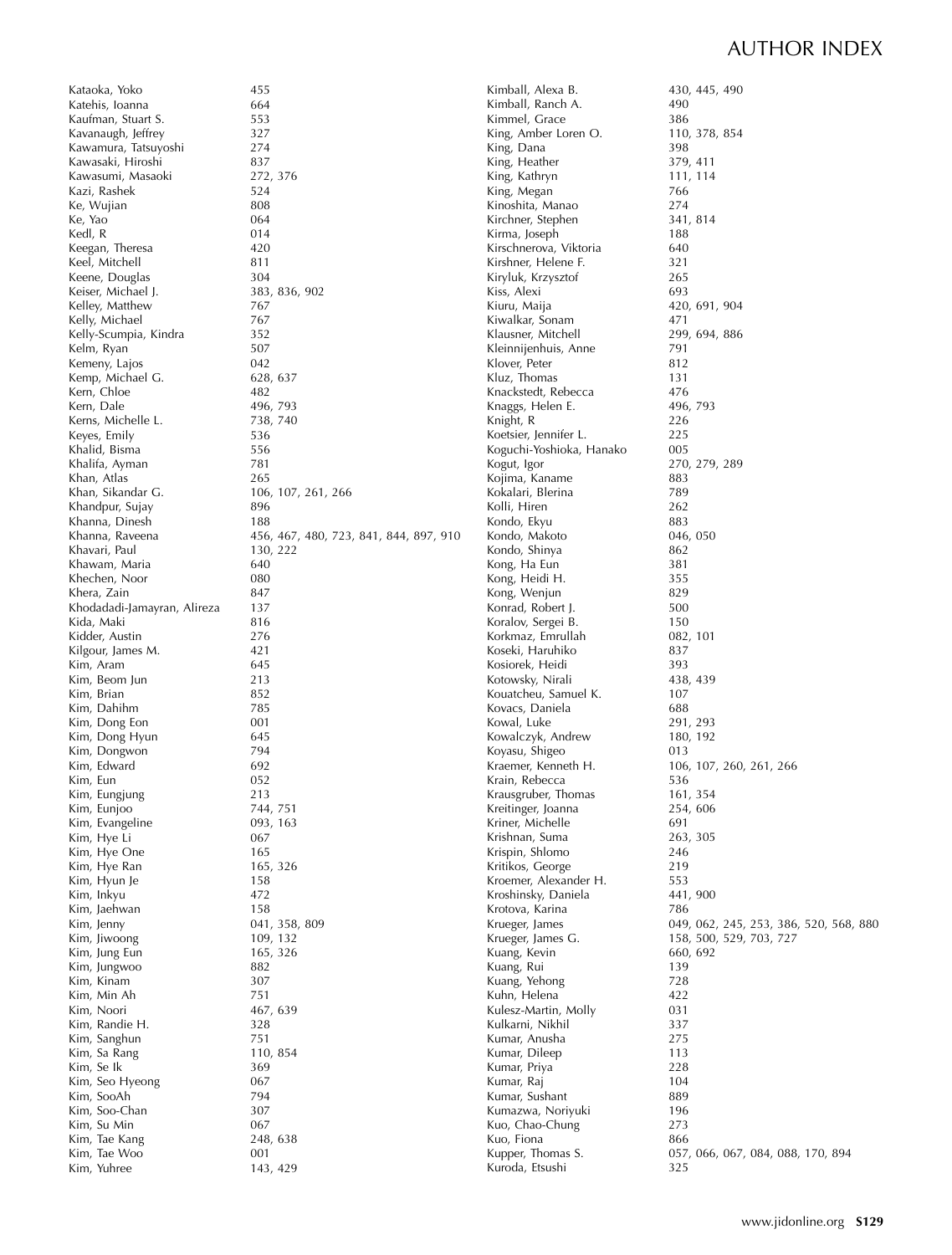| Kusakabe, Minori     | 316, 325                                | Lee, Hee Jung          | 645                          |
|----------------------|-----------------------------------------|------------------------|------------------------------|
| Kwak, Jean           | 826                                     | Lee, Jihoon W.         | 272, 376                     |
| Kwak, Ruby           | 731                                     | Lee, Jing-Jin          | 330                          |
| Kwak, Sung           | 826                                     | Lee, Jinmin            | 564                          |
| Kwan, Kevin R.       | 590, 815, LB939                         | Lee, John Yu Wei       | 259                          |
| Kwatra, Shawn        | 392, 419, 427, 456, 467, 468, 480, 494, | Lee, Jong              | 882                          |
|                      | 575, 723, 736, 841, 844, 897, 910       | Lee, Jongmi            | 158                          |
| Kweon, Junghun       | 225                                     | Lee, Jong Suk          | 326                          |
| Kweon, Robyn T.      | 828                                     | Lee, KunHyuck          | 882                          |
| Kwock, J             | 014, 341                                | Lee, Kuo-Fen           | 324                          |
| Kwon, Chase W.       | 389                                     | Lee, Kwang Hoon        | 067                          |
| Kwon, Christina      | 467                                     | Lee, M                 | 014                          |
| Kwon, Do Ik          | 368                                     | Lee, Michael P.        | 400                          |
| Kwon, Kyeongha       | 826                                     | Lee, Min Jin           | 251                          |
| Kwon, Ohsang         | 369                                     | Lee, Nadine            | 561                          |
| Kwong, Andrew        | 807, 861                                | Lee, Noo Ri            | 213                          |
| K Y Tang, Edith      | 248                                     | Lee, Rachel            | 882                          |
|                      |                                         | Lee, Sam               | 794                          |
|                      |                                         | Lee, Sangeun           | 757                          |
| L                    |                                         | Lee, Sang Eun          | 307                          |
| Labus, Marie         | 791                                     | Lee, Sang Jin          | 806                          |
| Lachance, Kristina   | 385, 497                                | Lee, Seung-Chul        | 499                          |
| Lachica, Olevie      | 379                                     |                        | 067                          |
|                      |                                         | Lee, Seung Hee         |                              |
| Laclaverie, Marine   | 241                                     | Lee, Seung-Hyo         | 001                          |
| Ladd, Daniel         | 555                                     | Lee, Seung Ju          | 307                          |
| LaFleur, Martin      | 042                                     | Lee, Seung Mi          | 369                          |
| Lafyatis, Robert     | 188                                     | Lee, Solam             | 213                          |
| Laga Canales, Alvaro | 444                                     | Lee, Stephanie         | 434                          |
| Lai, Chinglin        | 579                                     | Lee, Stephen           | 888                          |
| Lai, Jin-Shei        | 509, 539                                | Lee, Sung Yul          | 326                          |
| Lai, Qingsong        | 197, 374                                | Lee, Victor            | 378                          |
| Lai, Shao Chi        | 620                                     | Lee, Vivian            | 828                          |
| Laker-Oketta, Miriam | 729                                     | Lee, Wei-Li            | 574                          |
| Lambert, Karoline    | 674                                     | Lee, Wendy             | 664                          |
| Lambert, Sylviane    | 078                                     | Lee, Yong              | 466                          |
| Lambert, William C.  | 706                                     | Lee, Young Bin         | 213                          |
| Lan, Cheng Che       | 620                                     | Leech, Adam            | 888                          |
|                      |                                         |                        | 123                          |
| Lan, Jiajia          | 003, 004                                | Leef, Samantha         |                              |
| Lan, Yunhua          | 396, 657                                | Lefferdink, Rachel     | 253                          |
| Landry, Tomothy      | 886                                     | Legat, Franz           | 636                          |
| Landy, Hal           | 306                                     | Le Gélébart, Erwan     | 221                          |
| Lang, Benjamin       | 049                                     | Lehigh, Elisabeth      | 297                          |
| Langan, Sinead       | 375, 391, 399, 435, 466, 482            | Lehman, Julia          | 859                          |
| Langerveld, Anna     | 297                                     | Lei, Donald            | 532, 534, 549                |
| Langner, Adelheid    | 874, 875, 876, 877                      | Lei, Ming Xing         | 774                          |
| Langrish, C. L.      | 569                                     | Lei, Vivian            | 341, 814                     |
| Lapalud, Priscilla   | 635                                     | Leiker, Merced         | 059                          |
| Laperdrix, Celine    | 214                                     | Leland, Evelyn M.      | 427                          |
| Larregina, Adriana   | 060, 365                                | Lenn, Jon              | 849                          |
| Latour, Emile        | 845                                     | Lenz, Sydney           | 228                          |
| Laughlin, Timothy L. | 249, 250                                | Leoni, Mollie          | 531                          |
| Laughter, Melissa    | 481, 548, 551                           | Leoty-Okombi, Sabrina  | 219, 343                     |
| Laura, Zhu           | 579                                     | Le Riche, Alizée       | 174                          |
| Lauzon, Gilles       | 667                                     | Lesouhaitier, Olivier  | 353                          |
| Law, Rebecca M.      | 211                                     | Lester, Jenna          | 716                          |
| Lawley, Leslie       |                                         | Lestienne, Fabrice     | 236, 347, 597                |
|                      | 381, 387                                |                        |                              |
| Lawson, Katy         | 772                                     | Le Toquin, Esther      | 353                          |
| Layman, Dawn         | 177, 178, 682                           | Leung, Donald          | 860                          |
| Lazova, Rossitza     | 673                                     | Levenson, Richard      | 904                          |
| Le, Stephanie        | 035, 284                                | Leventhal, Jonathan S. | 868                          |
| Le, Thomas           | 419                                     | Lewandowski, Katherine | 815                          |
| Le, Yunchen          | 901                                     | Lewin, Jesse           | 116                          |
| LeBoeuf, Nicole R.   | 444                                     | Lewinn, Kaja           | 482                          |
| Lebwohl, Mark G.     | 605                                     | Lewis, Daniel J.       | 425                          |
| Lee, Albert          | 672                                     | Lewis, Julia M.        | 110, 578, 854                |
| Lee, Alex J.         | 127                                     | Li, Ang                | 794, 795                     |
| Lee, Chung Hyeok     | 213                                     | Li, Ben-Zheng          | 064                          |
| Lee, Chyi-Chia R.    | 107, 261                                | Li, Bian               | 064, 608                     |
| Lee, Dale            | 209                                     | Li, Bing               | 065                          |
| Lee, Diana           | 449                                     | Li, Chunying           | 103, 164, 173, 661, 677, 721 |
| Lee, Erica           | 366                                     | Li, Dayan              | 404                          |
| Lee, Ernest Y.       | 324                                     |                        | 074                          |
|                      |                                         | Li, Dongsheng          |                              |
| Lee, Eunice E.       | 109, 132                                | Li, F                  | 226, 336                     |
| Lee, Eunice Y.       | 301                                     | Li, Haiyue             | 099                          |
| Lee, Grace           | 381                                     | Li, Hang               | 781                          |
| Lee, Hang            | 429                                     | Li, Hong               | 608                          |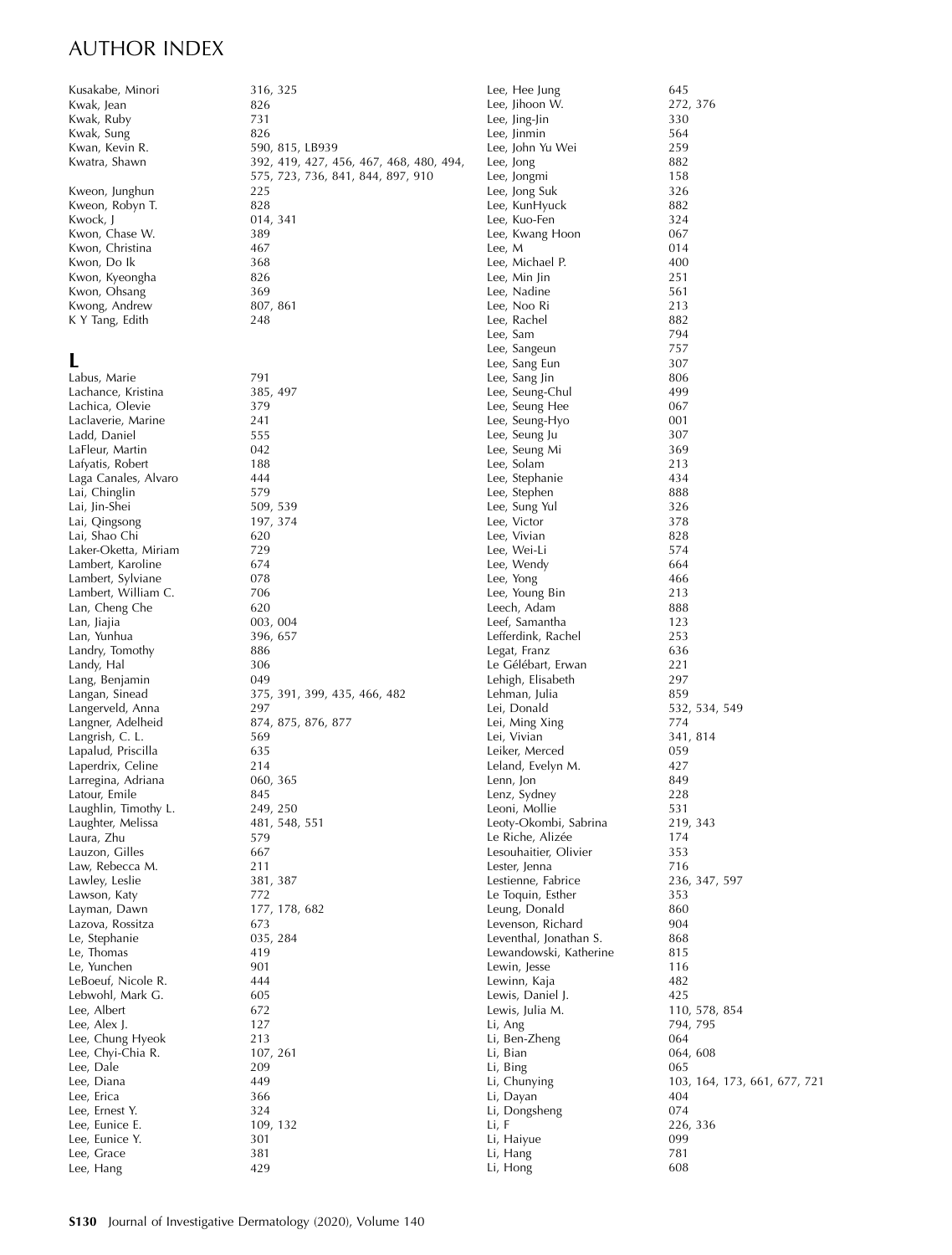Li, Hq 313 Li, Jie 699<br>Li, lingting 699 Li, Jingting 805<br>Li, Kai 721 Li, Kai 721 Li, Lu 056 Li, Luowei 127 Li, Man<br>Li, Ning Li, Ning 074, 085<br>
Li, Qian 420, 504 Li, Qian 420, 504<br>
Li, Qiaoli 291, 293 Li, Qing 460<br>Li, Oingwen 573 Li, Qingwen Li, Qingyan 745 Li, Quan-Zhen Li, Rick 264 Li, Rui 872<br>Li, Shaowei 812 Li, Shaowei<br>Li, Shufeng Li, Shufeng 275, 282, 388 Li, Shuli 173, 721<br>Li, Tricia 105, 463, Li, Tricia 405, 463, 464 Li, Weihua 888<br>Li, Wen-Hwa 292, 633 Li, Wen-Hwa 292<br>Li Xia 201 Li, Xia 901 Li, Xiaorui 315  $Li$ , Xilong Li, Xin<br>Li, Xinvan 648<br>115 Li, Xinyan Li, Yajia 453 Li, Ying<br>Li, Yubin Li, Yuce 003<br>
1. Yuting 365 Li, Yuting 365<br>
Li, Zhengxiao 309, 232 Li, Zhengxiao 209,<br>Ll. lian 600 LI, Jian<br>Liang Marilyn (1878)<br>878 Liang, Marilyn 19878<br>Liebel, Frank 1988 (239, 240) Liebel, Frank Lieng, Juelline 324<br>
Lifton, Richard 294 Lifton, Richard 294<br>
Liggins, Marc 226, 337 Liggins, Marc 226,<br>
Lim, Chae Ho 664 Lim, Chae Ho 664<br>
Lim, Young H. 868 Lim, Young H. 868<br>Lim, Young 294 Lim, Young 294<br>
Lin, C T. 828 Lin, C.T. 828<br>Lin, Lan, 074 Lin, Lan 074 Lin, Liang-Yu 375 Lin, Lin 074<br>
Lin, Tina 605 Lin, Tina 605 Lin, Yiting  $065$ <br>
Lin  $7x$  313 Lin, Zx 313<br>
Lindgren, Bruce 477 Lindgren, Bruce Ling, Shiqi 312 Ling, Xin 341<br>
Lininger, Farl N 471 Lininger, Earl N. 471<br>
Linos, Eleni 418, 452 Linos, Eleni Lischka, Fritz W. 812<br>
Liszewski, Walter 415, 437 Liszewski, Walter 15<br>Little, Steven R 101 Little, Steven R. 101<br>Liu, Fengjie 138 Liu, Fengjie<br>Liu, Haiyun Liu, Haoming 590<br>Liu, Hong 342, Liu, Hua 895<br>Liu, Langni 627 Liu, Langni Liu, Liang 116, 155, 786 Liu, Luzheng 1988<br>Liu, Meng 1988 1989 560, 746 Liu, Meng 560<br>Liu, Pei 6004 Liu, Pei<br>Liu, Oi Liu, Wen-jie 769<br>Liu, Xiaogi 769 Liu, Xiaoqi<br>Liu, Yale Liu, Yingzi 336 Liu, Yuangang Liu, Zhengyi 800

291, 293, 348<br>460 312, 807<br>888 025, 839<br>003 361, 794, 795 342, 436, 594<br>895 339, 361, 591<br>769 095, 511<br>336 074, 085, 395

Lloyd, Sarah 225 Lo, Jennifer 042<br>Tobl. Marissa 120 Lobl, Marissa 120<br>Lockshin, Benjamin 155 Lockshin, Benjamin<br>Loing, Estelle 246, 353, 602 Lomakin, Ivan B. 576<br>
Long, Jing 685 Long, Jing 685 Long, Zijun 197 Longenecker, Amy 338, 893 Longmate, Whitney M. 142<br>Loo, Steven K. 313 Loo, Steven K. 313<br>Lood, Christian 006 Lood, Christian Lopez, Adriana 116<br>
Lopez-Paiares. Vanessa 1222 Lopez-Pajares, Vanessa 222<br>Lo Sicco, Kristen 2083, 730 Lo Sicco, Kristen 083,<br>Loss, Manisha 428 Loss, Manisha 428 Lovas, Sandor 607 Lovat, Penny Lovato, Paola<br>
Lowry, William E. 160, 756 Lowry, William E.<br>Lu, Hongguang Lu, Hua 658<br>
Lu, liaiing 658 Lu, Jiajing 045 Lu, Kurt 614<br>
Lu, Lixia 680 Lu, Lixia 680 Lu, Lulu 800 Lu, Steve 906<br>
Lu, Yufang 155 Lu, Yufang Lubrano, Christian 214<br>
Lucas, Jennifer 2008 Lucas, Jennifer 498<br>
Ludwig, Philip 219, 343 Ludwig, Philip 219,<br>
Lui, Harvev 710 Lui, Harvey 710<br>
Lukowiak, Tess M 400 Lukowiak, Tess M. 400<br>Lundgren, Daniel K. 564 Lundgren, Daniel K. 564<br>Lunt. Mark 399 Lunt, Mark 399<br>
Luo, Hongbin 291, 348 Luo, Hongbin 291,<br>
Luo, Huanhuan 395 Luo, Huanhuan Luo, Jincheng 070<br>Luo, Yang 312 Luo, Yang 312 Luxardi, Guillaume 035, 284 Lv, Chengzhi 210<br>
Lv, Bao C. 473, 905 Ly, Bao C. 473,<br>Lyass, Ljuba 228 Lyass, Ljuba M Ma, Feiyang 190<br>Ma, Jingjing 164 Ma, Jingjing 164<br>Ma, Jinyuan 1661 Ma, Jinyuan 661<br>Martxa ta 1975 - 1980<br>Tanah 1981 Ma, Sai 775 Ma. Xiaolei MacBeth, Morgan 674<br>
Macdonald, Timothy 709 Macdonald, Timothy 709<br>Maciejewski, Kaitlin 432 Maciejewski, Kaitlin Mack, Madison R. 652<br>Mackelfresh. Iamie 6387. 869 Mackelfresh, Jamie<br>MacLeod, Amanda S. Macy, Anne M. 626<br>Maczuga, Steven 412, 431 Maczuga, Steven 412,<br>Maddukuri. S 839 Maddukuri, S 839 Maddukuri, Spandana (194, 881, 881)<br>Mahadevan, Varun (198, 723) Mahadevan, Varun 180<br>Mahajan, Ajav Mahajan, Ajay 804<br>Mahurin, Heather M. 385 Mahurin, Heather M. 385<br>Maibach, Howard I. 211 Maibach, Howard I. 211<br>Mainolfi, Nello 588 Mainolfi, Nello<br>
Mainville, Laurence
1006 Mainville, Laurence 006<br>
Mainzer, Carine 327 Mainzer, Carine 327<br>Malik Kunal 325 Malik, Kunal 245<br>Mammone Tom 690 Mammone, Tom 690<br>
Man, George 209 Man, George 209<br>
Man, Maogiang 210 Man, Maoqiang 210<br>
Man, Mao-Oiang 209 Man, Mao-Qiang 209 Mande, Purvi Mandeau, Anne 602<br>Mane, Tejas 671 Mane, Tejas

395, 396, 655, 657, 658<br>658 014, 251, 321, 341, 814<br>626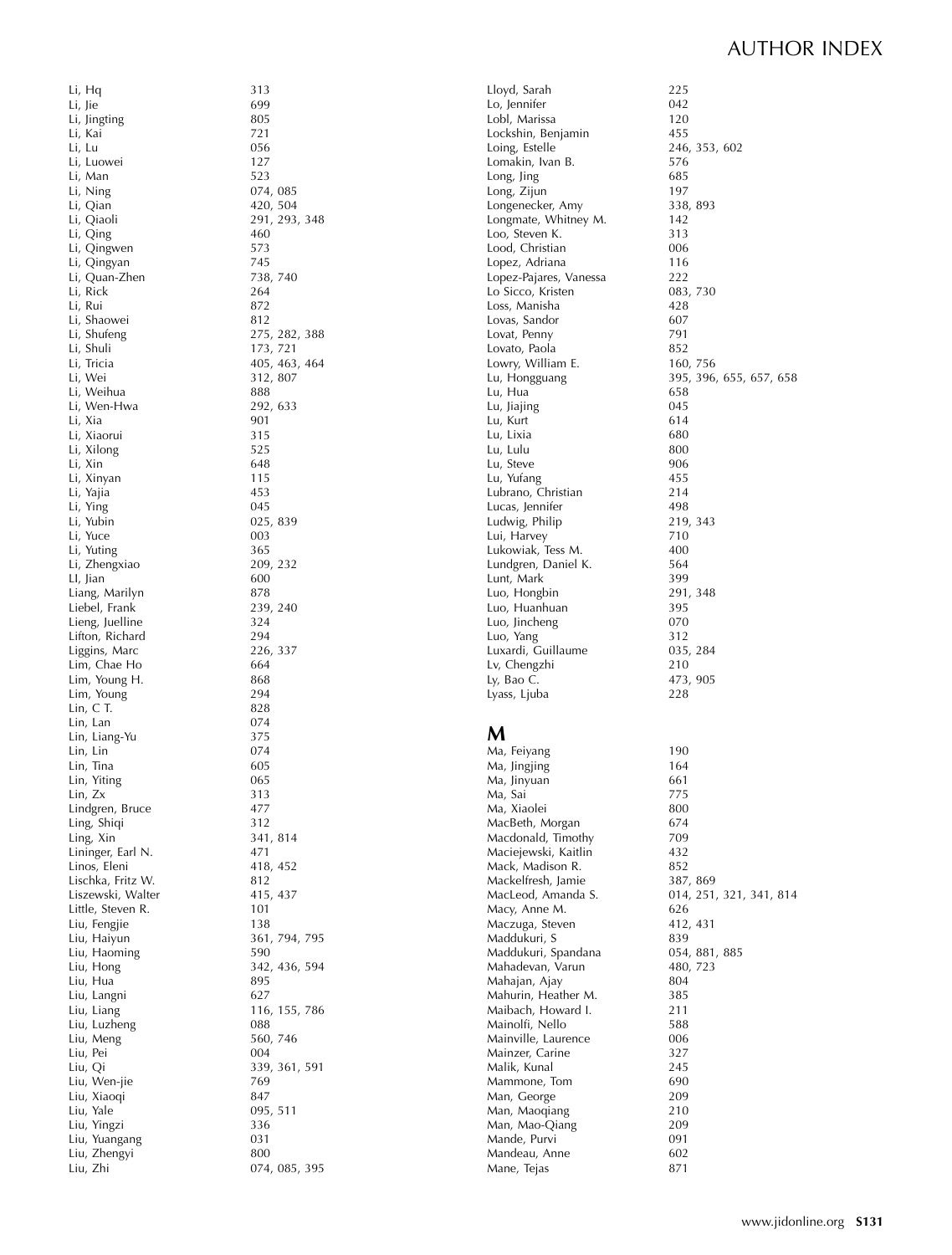| Manfredo-Vieira, Silvio                     |
|---------------------------------------------|
| Mangold, Aaron                              |
| Mann, Caroline M.                           |
| Mao, Xuming<br>Marangoni, Roberta Goncalves |
| Marathe, Soumitra                           |
| Marchand, Laetitia                          |
| Mardaryev, Andrei                           |
| Maredia, Hasina                             |
| Marengo, Kaitlyn<br>Maret, Anne             |
| Margolis, David J.                          |
| Margvicius, Seunghee                        |
| Mariette, Valerie                           |
| Marinkovich, Matt P.                        |
| Marji, Jackleen<br>Marko, Jamie             |
| Marks, H                                    |
| Marsch, Amanda                              |
| Marshak-Rothstein, Ann                      |
| Martin, Jeffrey                             |
| Martin, Paul<br>Marusina, Alina             |
| Maruyama, Reina                             |
| Mashimo, Tomoji                             |
| Masicampo, E. J.                            |
| Masopust, David                             |
| Masri, Selma<br>Massey, Paul                |
| Massie, Allan                               |
| Mathews, Thomas                             |
| Mathur, Rohini                              |
| Mathyer, Mary E.                            |
| Matsui, Mary                                |
| Matsumura, Yutaka<br>Matsunaga, Hiroko      |
| Matsushima, Glenn                           |
| Matsushima, Yoshiaki                        |
| Matsuzaka, Takash <mark>i</mark>            |
| Mattheyses, Alexa L.<br>Mauro, Theodora     |
| Mauroux, Adèle                              |
| Maverakis, Emanual                          |
| Maverakis, Natalia                          |
| Maymone, Mayra                              |
| Mayo, Michele<br>Mazhar, Momina             |
| McCarthy, John M.                           |
| McCollam, Jill                              |
| McConnell, Ashleigh                         |
| McCormick, Thomas                           |
| McCraw, E T.<br>McCullen, Matthew           |
| McDaniel, Baliley N.                        |
| McDonald, Jeffrey                           |
| McDonel, Patrick                            |
| McGarvey, Shennea                           |
| McGrath, John                               |
| McGrath, P. Sean<br>McGregor, Jessina       |
| McHale, Kimberly                            |
| McKellar, Siegen                            |
| McMahon, Devon                              |
| McMahon, Martin<br>McPherson, John          |
| Meehan, Shane A.                            |
| Meier, Katharina                            |
| Melki, Imène                                |
| Mellody, Kieran T.                          |
| Mendoza, Lindsay                            |
| Meng, Li<br>Mengeaud, Valerie               |
| Mentch, Frank                               |
| Merati, Nickoo                              |
| Merida, Julie                               |
| Merleev, Alexander                          |

| Merola, Joseph F.                        | 409, 459, 495             |
|------------------------------------------|---------------------------|
| Messing, Robert                          | 031                       |
| Messingham, Kelly                        | 898                       |
| Meves, Alexander                         | 859                       |
| Meyer, Jason                             | 224                       |
| Meyer, Thomas                            | 851                       |
| Meza, Daphne                             | 292                       |
| Mi, Qing-Sheng                           | 350, 360                  |
| Mi, Zihao                                | 342                       |
| Miakicheva, Svetlana                     | 561                       |
| Miao, Lingling                           | 767                       |
| Mias, Celine                             | 244                       |
| Micali, Giuseppe                         | 437                       |
| Micevic, Goran                           | 668                       |
| Michael, Magdalene                       | 259                       |
| Mihlan, Michael                          | 786                       |
| Mihm, Martin C.                          | 894                       |
| Mildner, Michael                         | 161                       |
| Miller, Benjamin L.                      | 195                       |
| Miller, Christopher                      | 400, 890                  |
| Miller, Lloyd S.                         | 339, 361, 591, 794, 795   |
| Miller, Robert J.                        | 591                       |
| Milliken, Michael                        | 529                       |
| Mills, Robert                            | 598                       |
| Milone, Michael C.                       | 564                       |
| Ming, Michael E.                         | 425<br>770                |
| Mintie, Charlotte A.<br>Miranda, Matilde |                           |
| Mirza, Fatima N.                         | 160, 756<br>110, 378, 854 |
| Mishra, Bharat                           | 855                       |
| Mishra, Deependra K.                     | 843                       |
| Misitzis, Angelica                       | 105                       |
| Missero, Caterina                        | 225                       |
| Mistry, Krishan                          | 791                       |
| Mitsui, Hiroshi                          | 703                       |
| Miyagawa, Fumi                           | 017                       |
| Miyai, Tomohiro                          | 837                       |
| Mizes, Alicia                            | 082                       |
| Mizutani, Kento                          | 046, 050                  |
| Mock, Bo-Ram                             | 645                       |
| Model, Jeffrey                           | 888                       |
|                                          |                           |
| Modlin, Robert L.                        | 187, 190, 229, 352, 356   |
| Moerman-Herzog, Andrea                   | 154                       |
| Mohri, Yasuaki                           | 664                       |
| Molignano, Jennifer                      | 299                       |
| Monnot, Catherine                        | 819                       |
| Montenegro, Sara E.                      | 231                       |
| Montoya, Jordan                          | 462                       |
| Monts, Josh                              | 788                       |
| Moon, Hyeongsun                          | 785                       |
| Moradi Tuchayi, Sara                     | 879                       |
| Moran, Mary                              | 195, 349                  |
| Morelli, Adrian E.                       | 060                       |
| Mori, Hideki                             | 796                       |
| Morin, Sophie                            | 587, 799, 802             |
| Morisaka, Hiroyuki                       | 283                       |
| Morren, Marie-Anne                       | 455                       |
| Morris, Gerald                           | 864                       |
| Morris, Isis                             | 379                       |
| Morris, Rebecca                          | 139, 788                  |
| Morris, Samantha                         | 829                       |
| Morrison, Lily D.                        | 418                       |
| Morrison, Sean                           | 123                       |
| Morse, Daniel                            | 845                       |
| Morse, Megan                             | 887                       |
| Morss, Peyton C.                         | 445<br>114                |
| Moses, Michael                           | 091                       |
| Moses, Stephanie<br>Moshiri, Yasman      | 865                       |
| Moss, Joel                               | 258                       |
| Motter, Jennifer                         | 428                       |
| Mou, Jingchun                            | 655                       |
| Moubarak, Rana                           | 664                       |
| Moy, Ronald                              | 262                       |
| Mukherjee, Nabanita<br>Muller, Laurent   | 674<br>819                |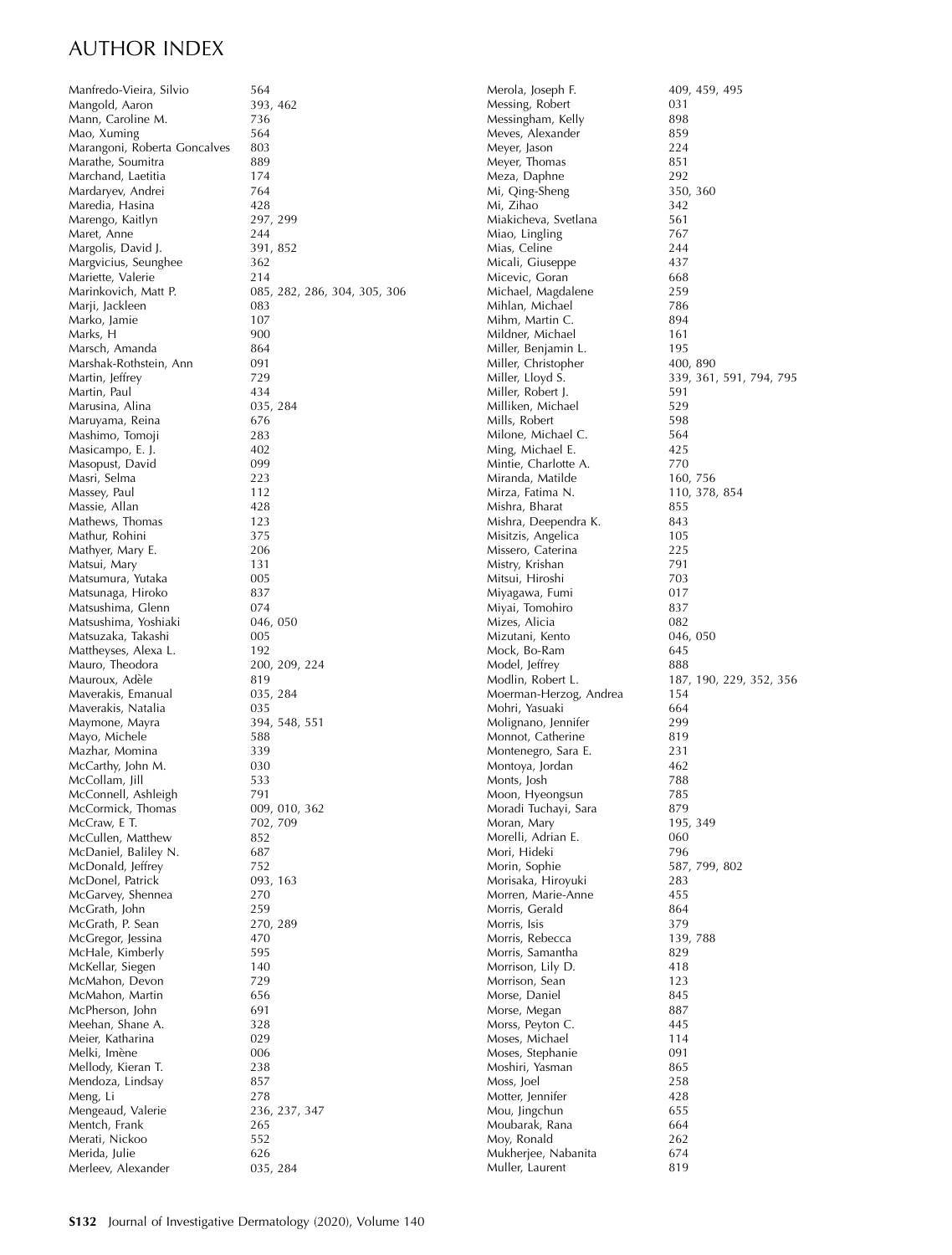Mulligan, Elena (1858)<br>Mullins, Lisa A. (1872) 250 Mullins, Lisa A. 250<br>Mulvanev. Patrick 112 Mulvaney, Patrick 112<br>Mumtaz Mohammed M 591 Mumtaz, Mohammed M. 591<br>Mun, Je-Ho 231 Mun, Je-Ho Muradova, Elnara 370 Murakami, Masamoto *796*<br>Muramatsu, Shogo *193* Muramatsu, Shogo Murata, Maho 108 Murphy, Emily 693<br>
Murphy, Rachel 693, 163 Murphy, Rachel 093,<br>Murphy, Zachary R 228 Murphy, Zachary R. Murrell, Dedee 282 Musiek, Amy Muto, Jun 796<br>Mydlarski, Régine 667 Mydlarski, Régine 667<br>Myers Kenneth 180 Myers, Kenneth Myung, Peggy S. 664

#### N

Nadeau, Peter Nagai, Nakoto Naghavi, Mohsen Naik, Haley Nair, Rajan Nakamura, Kouki Nakanishi, Kenji 325 Nakata, Satoshi Nakatsuji, Teruaki 327, 337, 363, 598, 813, 860 Naldi, Luigi Nambudiri, Vinod Namkoong, Jin 496 Nardone, Beatrice Nasca, Maria Rita Nassar, Kelsey Natsuaki, Masaru Naughton, Gail Navrazhina, Kristina Nazarian, Roya Nazaroff, Jaron Ndiaye, Mary A. Ndoye, Abibatou Neil, Jessica E. Nelson, Amanda Nelson, Steven Nghiem, Paul Nguyen, Audrey Nguyen, Breanna A. Nguyen, E Nguyen, Hai Duong Nguyen, Kathy Nguyen, Ngon Nguyen, Quy Nguyen, Robert Nguyen, Thien Nguyen, Tiffany Ni, Xiao Ni, Ying Nicholas, Timothy Nickoloff, Brian J. Nicola, Lauren Nicolas Stefano, Del Bene Nigwekar, Sagar U. 441 Nihal, Minakshi 267 Nishimura, Emi K. Nishizawa, Shino Niu, Haixia 852 Noizet, Maité Nolan, Zachary Nomura, Hisashi Norris, David North, Jeffrey P. Nosrati, Avigdor Nunez-Cruz, Selene

| 255      |               |                        |  |
|----------|---------------|------------------------|--|
| 316      |               |                        |  |
| 485, 486 |               |                        |  |
| 452, 716 |               |                        |  |
|          | 078, 281, 303 |                        |  |
| 813      |               |                        |  |
| 325      |               |                        |  |
|          |               |                        |  |
| 196      |               |                        |  |
|          |               | 327, 337, 363, 598, 81 |  |
| 519      |               |                        |  |
| 416      |               |                        |  |
| 496      |               |                        |  |
| 437      |               |                        |  |
| 437      |               |                        |  |
| 674      |               |                        |  |
| 316      |               |                        |  |
| 252      |               |                        |  |
|          |               | 062, 520, 703, 880     |  |
| 158      |               |                        |  |
| 282      |               |                        |  |
| 689, 770 |               |                        |  |
| LB953    |               |                        |  |
| 849      |               |                        |  |
|          | 338, 632, 893 |                        |  |
| 462      |               |                        |  |
| 497, 865 |               |                        |  |
| 442      |               |                        |  |
| 099, 524 |               |                        |  |
| 900      |               |                        |  |
| 662      |               |                        |  |
| 491      |               |                        |  |
| 304      |               |                        |  |
| 223      |               |                        |  |
| 781      |               |                        |  |
| 236, 347 |               |                        |  |
| 579      |               |                        |  |
| 589      |               |                        |  |
| 144      |               |                        |  |
| 512      |               |                        |  |
| 500      |               |                        |  |
| 607      |               |                        |  |
| 219      |               |                        |  |
| 441      |               |                        |  |
| 267      |               |                        |  |
| 664      |               |                        |  |
| 862      |               |                        |  |
| 852      |               |                        |  |
|          |               |                        |  |
|          |               | 596, 635, 776, 825     |  |
| 893      |               |                        |  |
| 013      |               |                        |  |
| 608, 674 |               |                        |  |
| 095      |               |                        |  |
| 449, 488 |               |                        |  |
| 564      |               |                        |  |

Nunn, P. A. 569<br>Nymeyer, Hugh 579 Nymeyer, Hugh

ONeill, Alan

O

O'Hern, Keegan 650, 651 O'Mara, Chris 306<br>
O'Neal, Sydney 477 O'Neal, Sydney  $477$ <br>Oak. Allen S W  $248.855$ Oak, Allen S W 248, 855<br>
Oblong, John 249, 250 Oblong, John 249,<br>Ochoa, Shari 462 Ochoa, Shari 162<br>Odell, Ian 186 Odell, Ian 186<br>Ogawa, Youichi 186 Ogawa, Youichi 274 Ogdie, A 514<br>
Oh, Dennis H. 379, 411, 643 Oh, Dennis H. Oh, Jang Hee 231<br>Ohara, Osamu 231 Ohara, Osamu 013 Ohzono, Ayaka 363 Okada, Karin 1946, 050<br>Okawa. lovce 1950, 536 Okawa, Joyce 505, 536<br>Okoye, Ginette A. 738, 740 Okoye, Ginette A. 738,<br>Okragly, Angela J. 334 Okragly, Angela J. 334 Okuzaki, Yuya Okwundu, Nwanneka 113 Oltz, Eugene M.  $852$ <br>Olvera I 226 Olvera, J<br>Onay, Ummiye V. 614 Onay, Ummiye V. 614<br>
ONeill, Alan 598, 813 Onken, Michael 656<br>
Onoufriadis, Alexandros 259 Onoufriadis, Alexandros 259<br>Oosten James 526 Oosten, James 526<br>Orlando, Nicholas 591 Orlando, Nicholas 591<br>Oro, Anthony E. 140 Oro, Anthony E. 140<br>Ortega-Loayza, Alex 471, 845, 856, 892 Ortega-Loayza, Alex 471, 845, 856, 81, 795 Ortines, Roger Ortiz, Angelica 131 Ortiz Romero, P.L. 833 Ortiz-Urda, Susana 672<br>Ose, Dominik 874 Oska, Sandra Osman, Iman 664<br>Otterson, lack 361 Otterson, Jack Otto, Caitlin 574<br>
Ouyang, Zhengyu 264 Ouyang, Zhengyu Ovits, Channa 474 Owens, Sherry 866 Owens, T. D. 569

297, 299, 694<br>852 874, 875, 876, 877<br>260

# P

Pacific, Kristen 1988 and 449, 483, 488<br>Pacifico, Alessia 1988 688 Pacifico, Alessia (688)<br>Paidimukkala, Nishitha (139) Paidimukkala, Nishitha 139<br>Paine Allison 138 Paine, Allison<br>Paller, Amy S. 245, 253, 263, 455, 509, 579, 590, 815, 868, 882, 888, 911 Palmer, Sam 898<br>
Pan, Meng 834 034, 583, 848, 903 Pan, Timothy 084<br>
Pan, Youdong 057 057, 084, 088, 170 Pan, Yunlei 234<br>Panchaud, Robyn 2370 Panchaud, Robyn 370<br>Pandulal Miskin, Rakshitha 142 Pandulal Miskin, Rakshitha 142 Pandya, Radha P. (1951)<br>Papadavid. E. (1933) Papadavid, E. Pappas-Taffer, Lisa 505, 536<br>Parisi, Rosa 399 Parisi, Rosa 399<br>Park, Chang Ook 399 066, 067 Park, Chang Ook 066,<br>Park, Chun Wook 165 Park, Chun Wook Park, Eugene 852<br>Park, Jin 355 Park, Jin 355<br>Park, Jong Bin 368 Park, Jong Bin 368<br>Park, JunHyeong 499 Park, JunHyeong (1998)<br>Park, Seungman (1998) Park, Seungman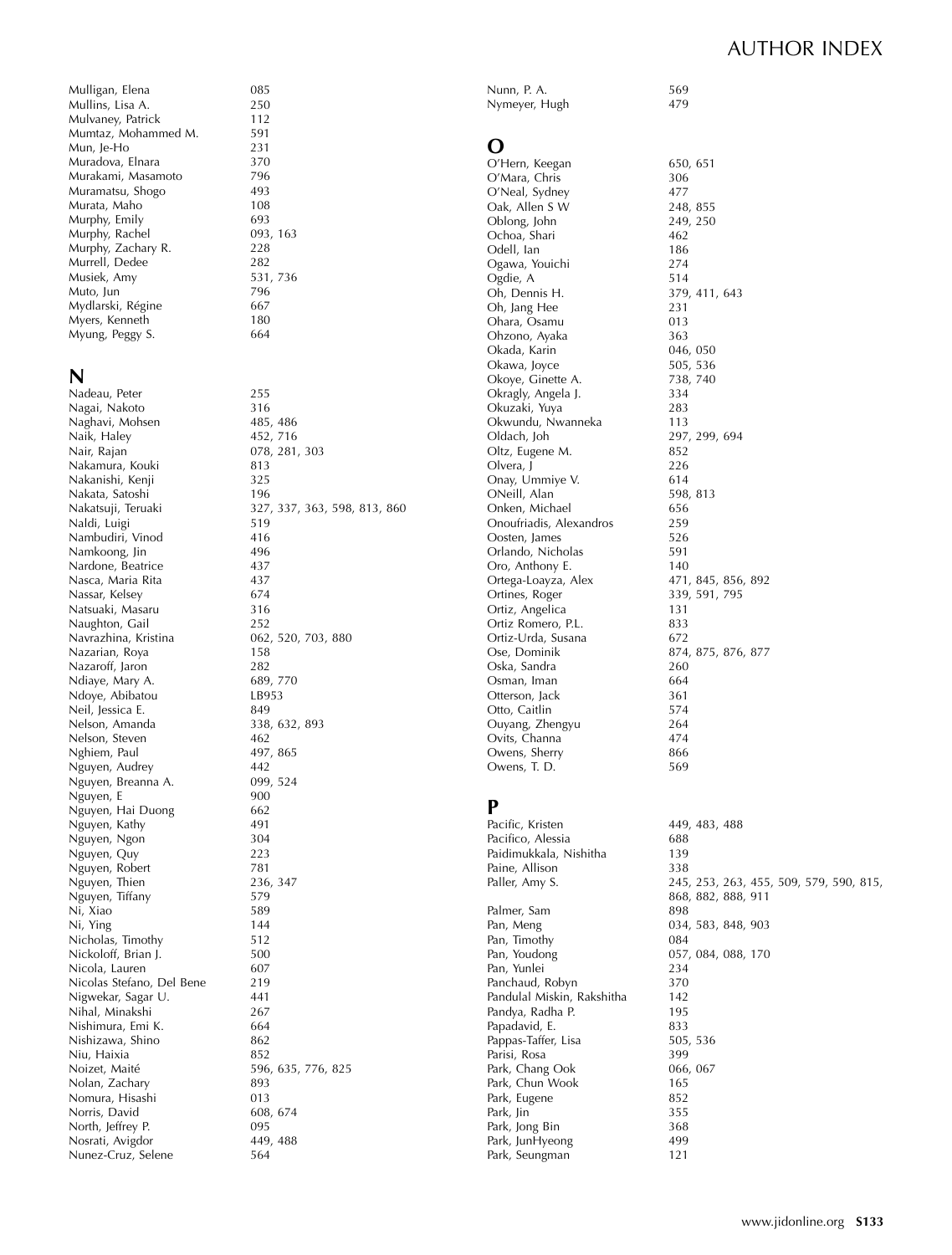Park, So Young 500<br>Park, Thomas 500 Park, Thomas 136<br>Park, Yoonseok 136 Park, Yoonseok 826<br>Parker, Rich 430 Parker, Rich 430<br>Parks, Kelsey 847 Parks, Kelsey Parsa, Ramine 292, 633<br>Parsons, Maddy 259 Parsons, Maddy 259<br>Pasieka, Helena B. 2097, 553 Pasieka, Helena B. Pasillas, Martina 264 Patel, Aman 591<br>Patel, Jay 654 Patel, Jay 054, 839, 881, 885<br>Patel, Kevin 534, 539, 549 Patel, Mayha 491<br>Patel, Sagar P. 456 Patel, Tiffany 140<br>Patel, Vidhi 1509 Patel, Vidhi Patel, Vishal A. (491)<br>Patrick, Garrett J. (491) 361, 591 Patrick, Garrett J. Patrick, Matthew 118, 188, 273, 300, 303<br>Patrinely, James R. 838, 842 Patrinely, James R. Paul, Maia 716 Paus, Ralf<br>Pavel, Ana Brandusa Pavlick, Anna 474 Pavlova, Maryna 1970<br>Pavne, Aimee S. 1986 Payne, Aimee S. Pedretti, Nathalie 686<br>Pelle Edward 687 - 235 887 Pelle, Edward Pellegrini, Matteo 190, 356<br>Pence Isaac 1879 Pence, Isaac Peng, Bin 075, 147, 346<br>Peng, Cong 669, 675, 685 Peng, Fen 681<br>Pentland, Alice P. 681 Pentland, Alice P. 472<br>Pentland, Brian T. 472 Pentland, Brian T. 472 Peracca, Sara 379, 411 Perer, Jessica Perez, Eduardo 233<br>
Perez White, Bethany E. 228, 229, 276 Perez White, Bethany E. Pernodet, Nadine 177, 178, 235, 682, 887<br>Perumal, Narayanan 334 Perumal, Narayanan Perz, Allison 400<br>Peters, Gregory 429 Peters, Gregory 429<br>Petit. Isabelle 174 Petit, Isabelle 174<br>Petukhova, Lynn 265, 301 Petukhova, Lynn<br>Pfau, Jacob Pham, Alexander T. (1941)<br>Pham, Anh (223) Pham, Anh 223<br>Pham, Ouv 338 Pham, Quy 338<br>Picardo, Mauro 688 Picardo, Mauro 688<br>Piccini, Ilaria 688 Piccini, Ilaria Piercy, James 533<br>Piguet, Vincent 677 Piguet, Vincent 077<br>Pike Kristin 091 Pike, Kristin Pillai, Radhakrishnan 605<br>Pinter, Andreas 18940 Pinter, Andreas LB94<br>Pithadia, Deeti 258 Pithadia, Deeti 258<br>Pittelkow Mark R 462 Pittelkow, Mark R. 462<br>Plazyo, Olesya 630, 188 Plazyo, Olesya (330, 1888)<br>Plikus, Maksim V. (336) Plikus, Maksim V. 336 Polikanov, Yury 576<br>Pollack, Brian P. 696 Pollack, Brian P. Polsky, David 646 Ponakala, Anusha Ponnamperuma, Roshini 111 Pontes, David 826<br>Porter, Martina 430 Portillo, Jessica<br>Pouliot, Roxane Power, Derek 142<br>Prasad, Smriti 540, 543 Prasad, Smriti 540,<br>Pratapaneni Sandhya 530 Pratapaneni, Sandhya 530<br>Premi, Sanjay 651 Premi, Sanjay 851<br>Prens. Errol 873. 407 Prens, Errol Prindaville, Brea 422<br>Privalle, Ashley N. 659 Privalle, Ashley N.

534, 539, 549 456, 844, 897, 910 Pavel, Ana Brandusa 245, 253, 386, 563, 568, 727 669, 675, 685 383, 836, 902<br>041 430, 445, 490<br>355 587, 616, 799, 802

| 563 |
|-----|
| 894 |
| 509 |
| 524 |
| 865 |
| 512 |
| 889 |
| 158 |
| 422 |
|     |

# Q

Qayyum, Shariq 248, 638 Qiao, Jianjun Qin, Caroline X. 494<br>Qin, Min 641 041, 358, 809 Qiu, Xiaoyue 197 Quaglino, P. 833 Quan, Taihao 296<br>Queen, Dawn 116, 863 Queen, Dawn Querfeld, C. 833<br>Quesnel, Yannick 602 Quesnel, Yannick<br>Oureshi, Abrar Qureshi, Abrar 405, 422, 463, 464 Qureshi, Munibah 578

# R

Rachidi, Saleh 895<br>Rachman, Inbal 895 Rachman, Inbal Radaelli, Enrico 564<br>Rafailovich, Miriam 177 Rafailovich, Miriam 177<br>Rafeld Mark 107 Rafeld, Mark 107<br>Raff, A 900 Raff, A 900<br>Rahman, Hafeez 113 Rahman, Hafeez Rahmatallah, Yasir 154<br>Raja, Kalpana 188 Raja, Kalpana Rajadurai, Anpuchchelvi 104 Rajagopal, S 014 Rajendran, Divya 872<br>Rajpal, Deepak 098 Rajpal, Deepak 1998<br>Ralph, Douglas 1993 Ralph, Douglas Ramachandran, Divya 509 Ramam, M Raman, Chander 248<br>Raman, Subha 275 Raman, Subha Ramani, Vijay 701 Ramanujam, Meera 361 Ramesh, Vijayashree 123 Ramirez, Faustine D. 435<br>Ramsdell. Deborah 1306 Ramsdell, Deborah 306<br>Rangchi, Arshia 304 Rangchi, Arshia 1904<br>
Rangel, Stephanie 1945, 253, 509 Rangel, Stephanie Rangu, Sneha<br>Ranpariya, Varun 161 Ranpariya, Varun 161<br>Rao Anarna 123 Rao, Aparna 123<br>Rao, Shikha 123 Rao, Shikha 869 Rao, Tejeshwar C. Rapp, Christine M. 627<br>Rashid, Harunor 580 Rashid, Harunor Rashighi, Mehdi 093 Rastinejad, Fraydoon 595<br>Ratnakumar, Kaian 376 Ratnakumar, Kajan 376<br>Ravikumar, Puja 1989 Ravikumar, Puja<br>Ravipati, Advaitaa 1948 - 1948 1949 1959 Ravipati, Advaitaa<br>Ravishankar, Adarsh Raymond, Ernest 361 Read, Charlotte 367, 371, 373, 489, 713 Reasat, Tahsin 847<br>Reddy, Sashank 794 Reddy, Sashank 794<br>Redoules. Daniel 596 Redoules, Daniel 596<br>Reeb, Tanner 631 Reeb, Tanner 831<br>Regev, Aviv 775 Regev, Aviv 775 Reich, Kristian 500<br>Remer, Justin 469 Remer, Justin Ren, Ivy 432 Ren, Xianwen 138

Ravishankar, Adarsh 424, 477, 505, 536, 839, 881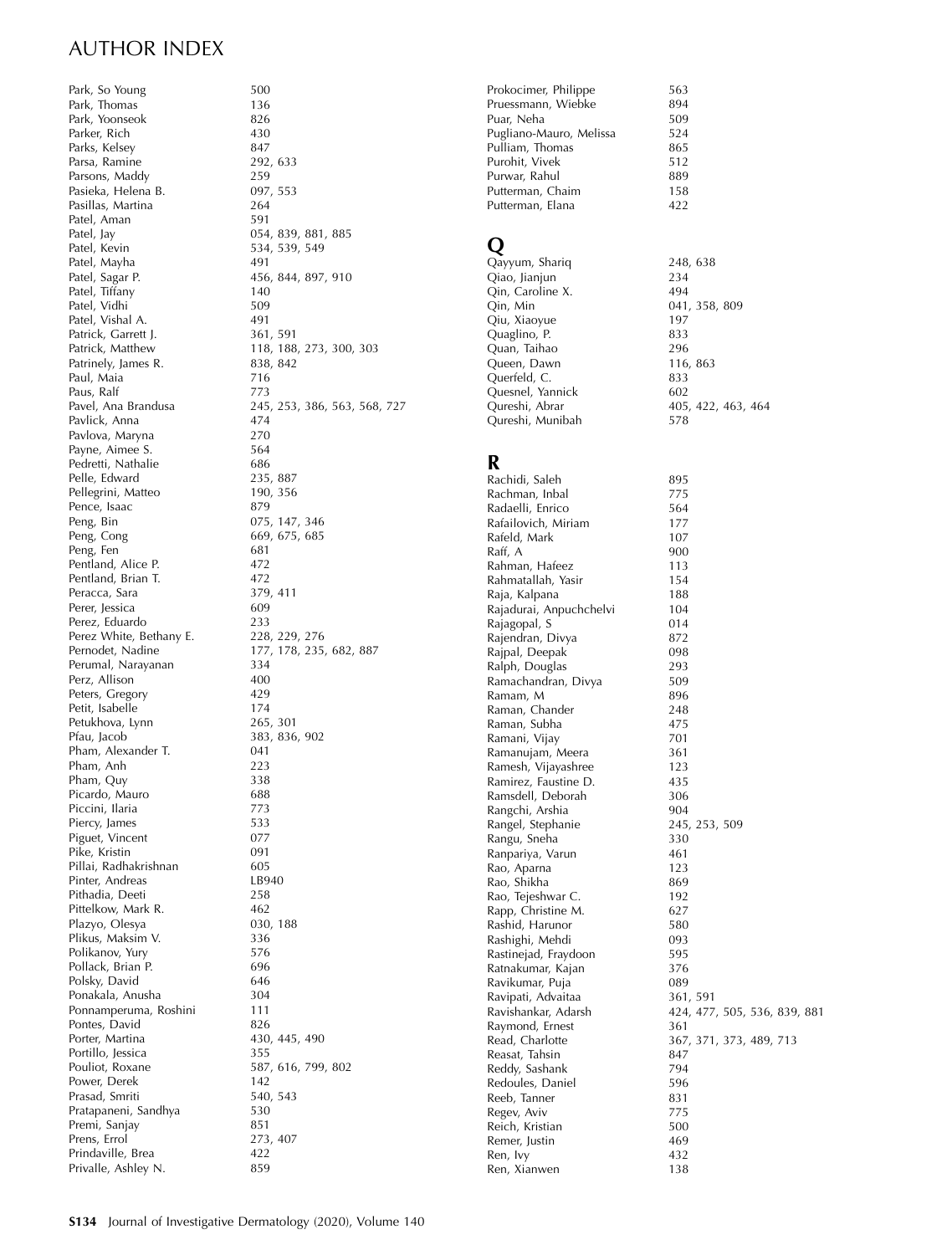Renda, Lisa Retuerto, Mauricio Reymermier, Corinne Reynolds, Kerry Reynolds, Matthew Rhea, Lindsey Rhoads, Jamie Ricardo-Gonzalez, Roberto Ricci, Romeo Rich, Bianca Richardson, Brian Richardson, Katlyn Richardson, Paul L. Riches-Suman, Kirsten Richmond, Jillian Rickard, David Rieger, Kerri Riggs, Melanie Rindler, Katharina Rioux, Geneviève Rivera, Guillermo Ro, Yang Roberts, James Robins, Harlan Robinson, William Rochette, Patrick J. Rodan, Katie Rodic, Nemanja Rodriguez, Natalia Roe, Denise J. Rogers, John Rogers, Tova Roh, Kyounghwan Roh, Youkyung S. Rojahn, Thomas B. Rokunohe, Daiki Rolader, Robin Rollet-Labelle, Emmanuelle Rollison, Dana Romar, George Romigh, Todd Rong, Haojing Roop, Dennis R. Rosa Coutinho Goulart Borges M 321, 814 Rosales Santillan, Monica Rosenthal, Amanda Rossi, Ana B. Roth-Carter, Quinn R. Roussakis, E Roy, Janine Roy, Tithi Rozhok, Andrii Rubens, Jessica H. Rubenstein, David Rudd, Justin Ruggiero, Florence Rundle, Chandler W. Rushing, Meghan Rusin, Scott Ryan Wolf, Julie Rytlewski, Julie

# S

| 855      |
|----------|
| 553      |
| 709      |
| 539, 549 |
| 571      |
| 484      |
| 345, 634 |
| 563      |
| 007      |
| 264      |
| 111, 114 |
|          |

| 500<br>362                  |                                     |  |  |
|-----------------------------|-------------------------------------|--|--|
| 292<br>392                  |                                     |  |  |
| 475<br>831                  |                                     |  |  |
| 095,                        | 874, 875, 876, 877<br>716           |  |  |
| 786                         | 874, 875, 876, 877<br>009, 010, 362 |  |  |
| 081<br>571                  |                                     |  |  |
| 804<br>091                  |                                     |  |  |
| 595                         |                                     |  |  |
| 140, 304<br>496, 793<br>161 |                                     |  |  |
| 829                         | 587, 799, 802                       |  |  |
| 198<br>381                  |                                     |  |  |
| 894<br>674<br>616           |                                     |  |  |
| 254<br>673                  |                                     |  |  |
| 719<br>626                  |                                     |  |  |
| 473                         | 826, 882, 888                       |  |  |
| 307<br>639                  |                                     |  |  |
| 161<br>272                  |                                     |  |  |
| 387<br>006<br>370           |                                     |  |  |
| 404, 878<br>144             |                                     |  |  |
| 588<br>270, 279             |                                     |  |  |
| ariottoni, Paula            |                                     |  |  |
| 430<br>262                  |                                     |  |  |
| 225<br>900                  | 382, 408, 409, 455                  |  |  |
| 049<br>615                  |                                     |  |  |
| 270, 279<br>339, 591        |                                     |  |  |
| 595<br>607                  |                                     |  |  |
| 819<br>394, 519             |                                     |  |  |
| 292<br>588<br>472           |                                     |  |  |
| 894                         |                                     |  |  |
| 855                         |                                     |  |  |
| 553<br>709                  |                                     |  |  |
| 539, 549<br>571             |                                     |  |  |
| 484<br>345, 634             |                                     |  |  |

| Saknite, Inga            | 838, 842                                |
|--------------------------|-----------------------------------------|
| Sakurai, Tetsuhito       | 862                                     |
| Saldanha, Gillian        | 388                                     |
|                          |                                         |
| Salem, Iman              | 362                                     |
| Salomon, Matthew         | 042                                     |
| Saltzman, William M.     | 578                                     |
| Salvini, Corrado         | 559                                     |
| Salwinski, Aleksander    | 753                                     |
| Samadfam, Rana           | 580                                     |
| Samantha, Jakuboski      | 146                                     |
| Samie, Faramarz          | 116                                     |
| Samlaska, Curt           | 259                                     |
| Sanchez, A               | 222                                     |
|                          | 283                                     |
| Sano, Shigetoshi         |                                         |
| Sarig, Ofer              | 259                                     |
| Sarin, Kavita            | 140, 421                                |
| Sarkar, Mrinal K.        | 273                                     |
| Sartori-Valinotti, Julio | 859                                     |
| Satge, Camille           | 244                                     |
| Sato, Emi                | 203                                     |
| Sato, Takuya             | 274                                     |
| Satoh, Rumi              | 837                                     |
| Saunders, Elizabeth      | 651                                     |
| Saur, Dieter             | 664                                     |
|                          | 430                                     |
| Savage, Kevin            |                                         |
| Savory, Stephanie        | 701                                     |
| Sawada, Yu               | 337                                     |
| Sawalha, Amr             | 008                                     |
| Sawka, Erika             | 856                                     |
| Sayama, Koji             | 796                                     |
| Scarisbrick, J.J.        | 833                                     |
| Schaffner, Stephen       | 789                                     |
| Schipper, Jessica        | 270                                     |
| Schlievert, Patrick      | 349                                     |
| Schmid, Ramona           | 049                                     |
| Schmidt, Alina D.        | 206                                     |
|                          |                                         |
| Schmidt, Birgitta        | 878                                     |
| Schmidt, Cynthia         | 120                                     |
| Schmults, Chrysalyne     | 112                                     |
| Schmuth, Matthias        | 256                                     |
| Schneider, Andrea        | 632, 893                                |
| Schober, Markus          | 664                                     |
| Schollaert-Fitch, Kaila  | 540                                     |
| Schopf, Rudolf E.        | 542                                     |
| Schrom, Kory P.          | 009, 362                                |
| Schulz, Steffan          | 536                                     |
|                          | 788                                     |
| Schuster, Todd           |                                         |
| Schwardt, Nicole H.      | 355                                     |
| Schwartz, Janice         | 501                                     |
| Sciacca Kirby, Joslyn    | 431                                     |
| Scolyer, Richard A.      | 894                                     |
| Scott, Victoria E.       | 571                                     |
| Secrest, Aaron M.        | 492, 874, 875, 876, 877                 |
| Seffens, Angelina M.     | 150                                     |
| Segev, Dorry             | 428                                     |
| Segre, Julie             | 355                                     |
| Seidman, Jason           | 226, 264                                |
| Seiffert-Sinha, Kristina | 055, 056, 059, 080                      |
|                          |                                         |
| Seishima, Mariko         | 007                                     |
| Sekita, Aiko             | 837                                     |
| Sekulic, Aleksandar      | 462                                     |
| Seligmann, Bruce         | 640                                     |
| Semeere, Aggrey          | 729                                     |
| Semenov, Yevgeniy        | 392, 419, 427, 467, 468, 480, 494, 723, |
|                          | 736, 841, 844, 897                      |
| Sen, George L.           | 337, 805                                |
| Senna, Maryanne          | 443, 715                                |
| Sennett, Rachel          | 864                                     |
|                          |                                         |
| Seo, Tadahiko            | 180                                     |
| Seong, Seol Hwa          | 368                                     |
| Sevagamoorthy, Anjana    | 417, 724, 735                           |
| Severine, Julie          | 634                                     |
| Severson, Kevin          | 462                                     |
| Seykora, John T.         | 828                                     |
| Shabbir, Arsalan         | 455                                     |
| Shafi, Rubina            | 855                                     |
|                          |                                         |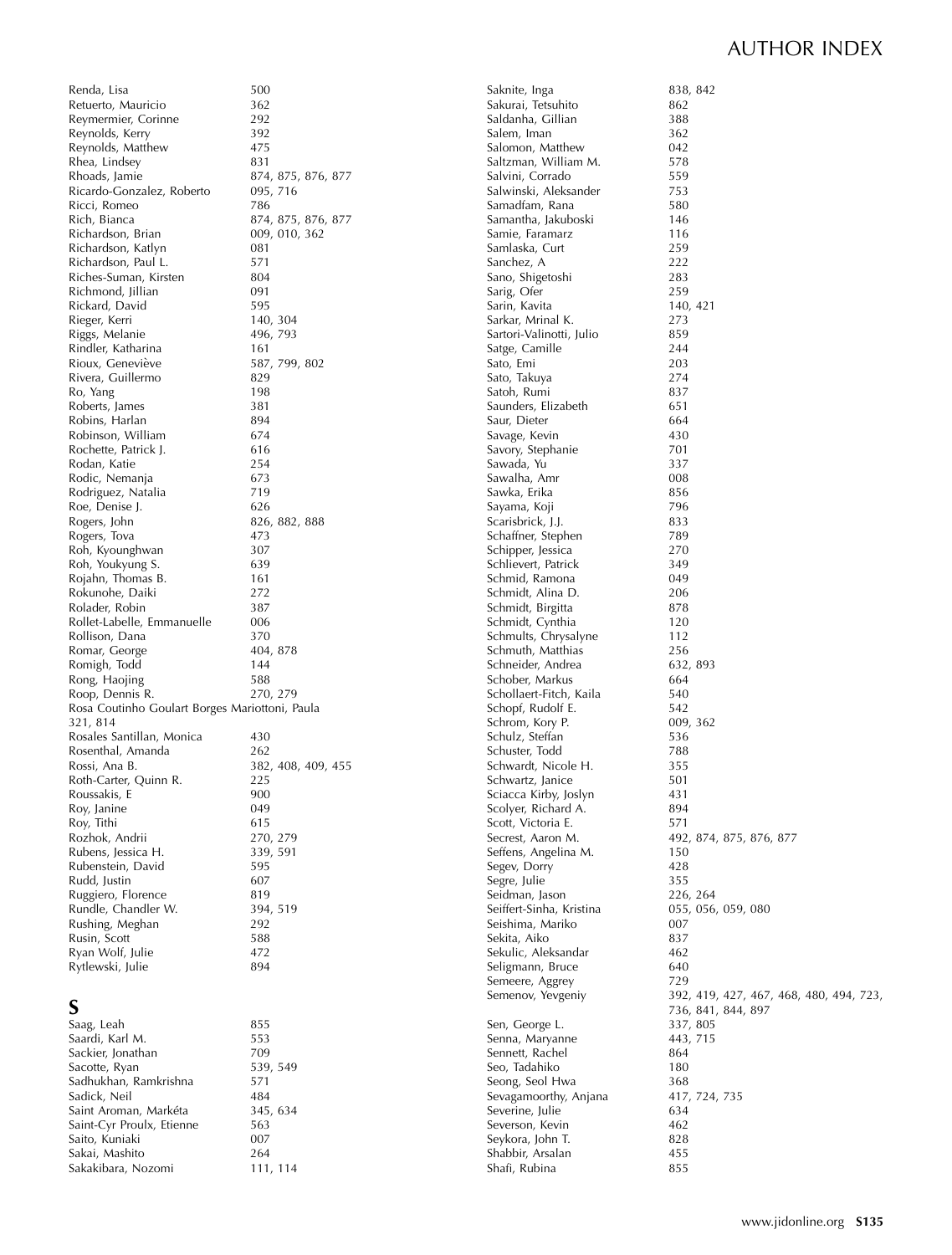| Shafiq, Faiza                          | 860                          |
|----------------------------------------|------------------------------|
| Shah, Payal                            | 646                          |
| Shah, Radhika                          | 441, 900                     |
| Shaik, Javed A.                        | 484, 556, 832                |
| Shakya, Aryatara<br>Shang, Qian        | 641<br>147                   |
| Shannon, Jessica                       | 251, 814                     |
| Shao, Shuai                            | 229, 276                     |
| Sharma, Kirti                          | 588                          |
| Sharma, Meena                          | 623                          |
| Sharma, Neha                           | 889                          |
| Sharma, Rohit                          | 132                          |
| Sharma, Shivani                        | 543                          |
| Sharov, Andrey                         | 764, 816                     |
| Sharpe, Arlene                         | 042                          |
| Shaughnessy, Michael                   | 104                          |
| Sheen, Yi-Shuan                        | 665<br>273                   |
| Shefler, Alanna<br>Sheinbein, David    | 852                          |
| Shelfler, Alanna                       | 300                          |
| Shellman, Yiqun                        | 674                          |
| Shen, Changyu                          | 398                          |
| Shen, Minxue                           | 453, 454                     |
| Shen, Shunli                           | 132                          |
| Shen, Xiaojuan                         | 562                          |
| Shen, Xiaoping                         | 396                          |
| Shen, Xiaoyan                          | 134                          |
| Shen, Yao                              | 116                          |
| Shenoy, Rajani M.                      | 130                          |
| Sher, Lawrence<br>Sherrill, Joseph D.  | 408<br>249, 250              |
| Sherwani, Mohammad Asif                | 687                          |
| Shi, Galen                             | 468                          |
| Shi, Lei                               | 621                          |
| Shi, Linjing                           | 141                          |
| Shi, Yuling                            | 015, 045, 053, 315           |
| Shi, Zhenrui                           | 284, 318, 857                |
| Shido, Kosuke                          | 883                          |
| Shields, Bridget E.                    | 505                          |
| Shih, Yen-Chi                          | 848                          |
| Shih, Yi-Hsien                         | 275, 872<br>274              |
| Shimada, Shinji<br>Shimano, Hitoshi    | 005                          |
| Shimomura, Yutaka                      | 271                          |
| Shin, Daniel                           | 390, 425, 450, 458, 724, 735 |
| Shin, JungU                            | 645                          |
| Shin, Kayong                           | 757                          |
| Shin, Kihyuk                           | 001                          |
| Shin, Kyong-Oh                         | 757                          |
| Shin, Thuzar                           | 400, 890                     |
| Shinkuma, Satoru                       | 271, 493                     |
| Shinohara, Michi M.                    | 385<br>487                   |
| Shintani, Ayumi<br>Shipman, William D. | 738, 740                     |
| Shiraishi, Ken                         | 796                          |
| Shirakami, Eri                         | 046                          |
| Shirakata, Yuji                        | 796                          |
| Shirazi, Roksana                       | 352                          |
| Shivananda Murthy, Meghana H.          | 270                          |
| Shmuylovich, Leo                       | 843                          |
| Shoemaker, Wyatt                       | 133                          |
| Shroot, Braham                         | 501                          |
| Shufesky, William                      | 060                          |
| Shukla, Neha<br>Shumel, Brad           | 418, 452<br>407, 408, 409    |
| Shwartz, Yulia                         | 775                          |
| Shyam, Nikhil                          | 905                          |
| Sidbury, Robert                        | 409                          |
| Siegel, Daniel M.                      | 574                          |
| Siegel, Sarah A.                       | 470, 471                     |
| Sielaff, Bernhard                      | 571                          |
| Sielski, Lauren                        | 055                          |
| Sierka, Debra                          | 384, 407                     |
| Sierro, Tiffany                        | 367, 371, 489, 713           |
| Silva, Bruno                           | 190                          |
| Silverberg, Jonathan                   | 509, 532, 534, 538, 539, 549 |

| Silverman, Robert                       | 794                     |
|-----------------------------------------|-------------------------|
| Simard, Melissa                         | 587, 799, 802           |
|                                         | 492                     |
| Simister, Sam                           |                         |
| Simoes, Luiza S.                        | 135                     |
| Simon, Michael                          | 430                     |
| Simpson, Cory L.                        | 212, 719                |
| Simpson, Eric                           | 031, 382, 384, 527, 911 |
| Simpson, Michael                        | 259                     |
| Simpson, R M.                           | 261                     |
| Sims, Jonathan T.                       | 334                     |
| Singam, Vivek                           | 534, 539, 549           |
| Singer, Giselle                         | 386                     |
| Singh, Chandra K.                       | 689, 770                |
| Singh, Indira                           | 380, 433, 489           |
| Singh, Partik                           | 415                     |
| Sinha, Animesh A.                       | 055, 056, 059, 080      |
| Sinnott, Sarah-Jo                       | 375                     |
| Sioda, Natasha                          | 607                     |
|                                         |                         |
| Siprashvili, Zurab                      | 130                     |
| Sivanand, Arunima                       | 913                     |
| Skees, Jenette                          | 674                     |
| Slavin, Anthony                         | 588                     |
| Sleiman, Patrick                        | 265                     |
| Slominski, Andrzej T.                   | 248, 638, 855           |
| Slominski, Radomir M.                   | 248, 334                |
| Smart, Suzanne                          | 475                     |
| Smieszek, Sandra                        | 269                     |
| Smith, David                            | 579                     |
| Smith, JS                               | 014                     |
| Smith, Neal                             | 170                     |
| Smith, Shelby                           | 381                     |
|                                         |                         |
| Smith, Susan                            | 595                     |
| Smith Begolka, Wendy                    | 502                     |
| Snyder, Ashley                          | 874, 875, 876, 877      |
| Sobanko, Joseph                         | 400, 890                |
| Soeberdt, Michael                       | 562                     |
| Sofen, Howard L.                        | 491                     |
| Soker, Shay                             | 806                     |
| Solimani, Farzan                        | 029                     |
| Solis, Daniel                           | 282                     |
| Soll, David                             | 831                     |
| Sommer, Morten                          | 563                     |
| Song, Philip I.                         | 441                     |
|                                         | 248                     |
| Song, Yuhua                             | 248                     |
| Song, Yuwei                             |                         |
| Song, Zhiqiang                          | 070, 600                |
| Sourbier, Carole                        | 114                     |
| Southall, Michael                       | 292, 633                |
| Spandau, Dan                            | 628, 811                |
| Spann, Nathanael                        | 264                     |
| Spelman, Lynda J.                       | 513                     |
| Spergel, Amanda                         | 860                     |
| Spoerri, Loredana                       | 707                     |
| Spraker, Mary                           | 381                     |
| Sprecher, Eli                           | 259                     |
| Sreeskandarajan, Sutharzan              | 273                     |
| Sridhar, Kunju                          | 305, 306                |
| Srinivasan, Yashes                      | 324                     |
|                                         | 867                     |
| Ssempijja, Yvette                       |                         |
| Stafa, Klodjan                          | 178                     |
| Stahley, Sara N.                        |                         |
| Staud, Clement                          | 185                     |
| Steagall, Wendy                         | 354                     |
| Steele, Haley                           | 258                     |
|                                         | 772                     |
| Steele, Miarasa                         | 184                     |
| Stein, Allison                          | 831                     |
|                                         | 259                     |
| Steiner, Roberto                        |                         |
| Stein Gold, Linda F.                    | 513, 605                |
| Stephens, Adrienna                      | 687                     |
| Stevens, Zachary                        | 886                     |
| Stevenson, Mary                         | 474                     |
| Steward, Nicolas                        | 236                     |
| Stewart, Rachel                         | 766                     |
| Stingl, Georg                           | 351, 354                |
| Stingley, Claire A.<br>Stock, Jeffry B. | 057, 084, 170<br>233    |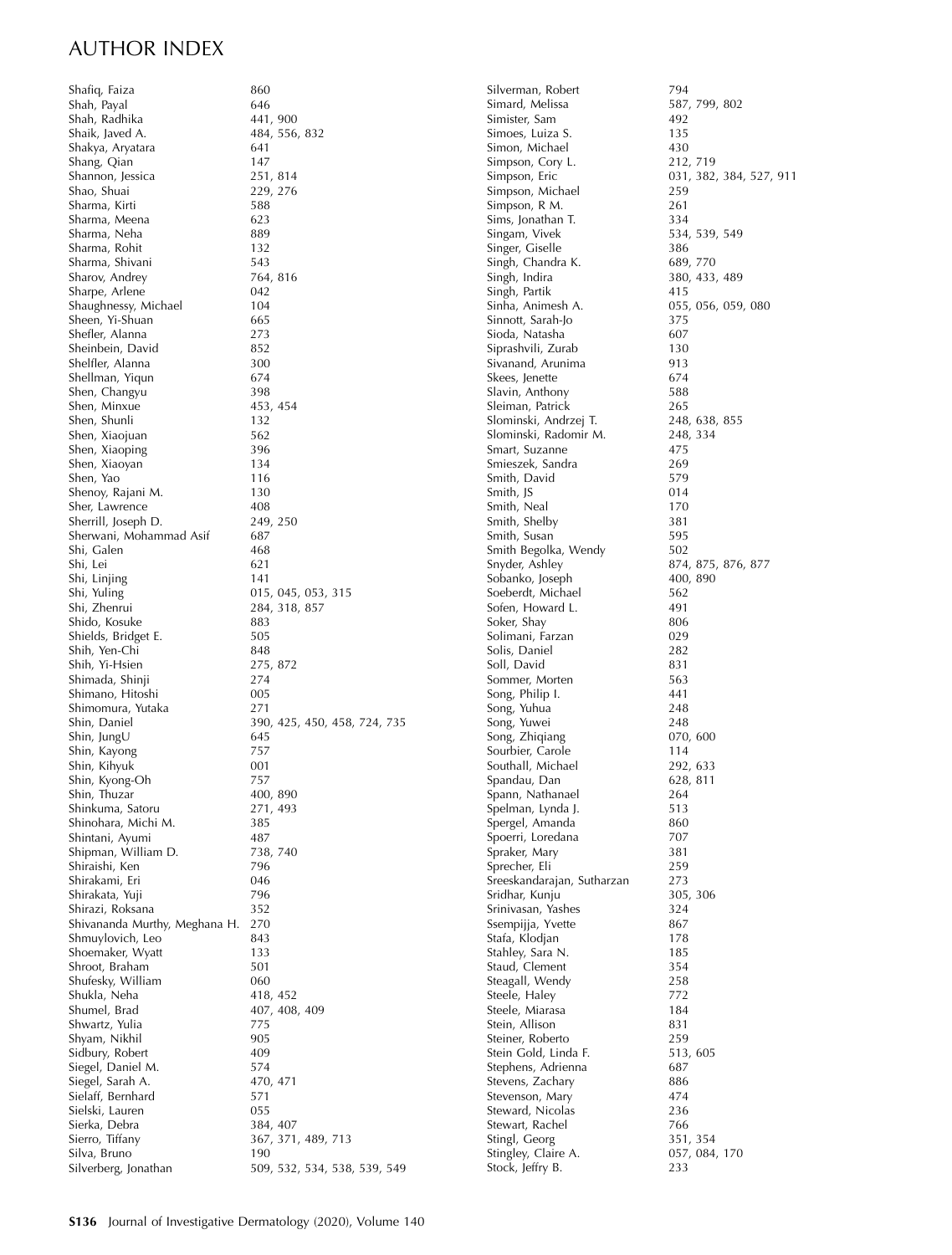Stock, Maxwell 233<br>Stoll, Stefan W. 230 Stoll, Stefan W. 030<br>Straight. Chelsev 338 Straight, Chelsey 338<br>Strassner, James 093. 163 Strassner, James (1937)<br>Stratigos, Alexander (1957) Stratigos, Alexander Strunck, Jennifer L. 892<br>Strunk, Andrew 414, 465 Strunk, Andrew 414, 465<br>
Stuart, Philip 281, 303 Stuart, Philip 281,<br>
Su. Iohn C. 513 Su, John C. 513<br>Su, Juan 680 Su, Juan 680<br>Su, Mack 690 Su, Mack 042 Su, Mingwan Su, Yiqun 775<br>Succaria, Farah 775 Succaria, Farah Suh, Hee Won 578<br>Suh, Kee Suck 368 Suh, Kee Suck 368<br>Sullivan, Christopher 309 Sullivan, Christopher 109<br>Sumpter, Tina 1060, 365 Sumpter, Tina Sun, Chaohong 571<br>Sun, Hong 571 Sun, Hong Sun, Jianfang 117<br>Sun, Kang 117 Sun, Kang 866<br>Sun, Lele 594 Sun, Lele 594<br>Sun, Lixiang 594 Sun, Lixiang 769<br>
Sun, Peng 223 Sun, Peng 223<br>Sun, Oi 664 Sun, Qi 664<br>Sun, Qing 159. 763 Sun, Qing 159, 763<br>
Sun, Oisi 1432, 868 Sun, Qisi Sun, Yijun 056<br>Sun, Yonghu 436 Sun, Yonghu 436<br>Sun, Zhejun 562 Sun, Zhejun Sun, ZhengWang 1966<br>Sunsrisuniai, Chavalit 1976 Supsrisunjai, Chavalit 259<br>Surmanowicz, Philip 2506, 507, 667, 913 Surmanowicz, Philip 506<br>Surovtseva, Yulia 654 Surovtseva, Yulia <sup>1</sup> 854<br>Sutharzan, Sreeskandarajan 300 Sutharzan, Sreeskandarajan 300<br>Suwanpradid. lutamas 6014 Suwanpradid, Jutamas 614<br>Svigos, Katerina 6083, 730 Svigos, Katerina (1833)<br>Swerlick, Robert A. 544 Swerlick, Robert A. Swigon, David<br>Swindell, William R. 225, 851 Swindell, William R. 225, 851<br>Syed, Maha N. 390, 450 Syed, Maha N.

## T

Tada, Akihiro 676<br>Tahir. Muhammad 673 Tahir, Muhammad 673<br>Tajalli, Mahroo 463, 464 Tajalli, Mahroo 463, 464 Takahashi, Hayato 013 Takahashi, Toshiya 329 Takamura, Naoko Takeda, Junji 283 Takeo, Makoto Takeshita, Junko 410, 417, 724, 735 Taketo, M. Mark 664 Takeyama, Haruko 837<br>Takiya, Liza 837 Takiya, Liza 513 Talay, Oezcan<br>Taliercio, Vanina Tam, Andrew Tam, Idy LB969 Tamashunas, Nina L. Tamura, Deborah 106, 107, 260, 261, 266 Tamura, Masanori 233 Tan, Aik-Choon 674<br>Tan, Belinda H. 691 Tan, Belinda H. 491<br>Tan, Friko 1996 Tan, Eriko 1966 - 796 796 796<br>Tanaka, Yuka 108 Tanaka, Yuka<br>Tang, Jean Tang, Lili 288<br>Tang, Liren 610 Tang, Liren 610<br>Tang Shunli 6334 Tang, Shunli 234<br>Tanghetti, Emil 603 Tanghetti, Emil<br>Tao, luan 603, 004 Tao, Juan 003, 004 Tao, Maocan 348 Tarabadkar, Erica

874, 875, 876, 877<br>896

282, 304, 388<br>288

Taube, Janis 906<br>Taylor, B C. 226 Taylor, B C. 226<br>Taylor, James S. 226 Taylor, James S. 498<br>Taylor, Matthew 391 Taylor, Matthew 391<br>Taylor, Patricia 660 Taylor, Patricia 860<br>Tegtmeyer, Kyle 858 Tegtmeyer, Kyle<br>Teichmann, Maiko<br>869 Teichmann, Maiko 869<br>Tekath Tobias (229) Tekath, Tobias (1998)<br>Teles. Rosane (1998) Teles, Rosane Tenca, Guillaume 686<br>
Teng, Claudia E. 304 Teng, Claudia E.<br>Teng, Joyce 388, 501, 579 Teng, Xu LB968 Terrell, Edward<br>
Terrell, Jessica<br>
420, 691 Terrell, Jessica 420,<br>Terry, Ian 293 Terry, Ian 293<br>Terry, Sharon F 293 Terry, Sharon F Texari, Lorane 264 Thepmankorn, Parisorn 633<br>Thiboutot, Diane 893 Thiboutot, Diane 893<br>Thoma, Christian 049 Thoma, Christian 049<br>Thomas. C 900 Thomas, C<br>Thompson, Bonne 752 Thompson, Bonne 752<br>Thompson, John F. 894 Thompson, John F. 894<br>Thomsen, Simon 506 Thomsen, Simon 506<br>Thoreson, Nick 398 Thoreson, Nick Thornton, Julie M.  $804$ <br>Thorne. Ryan 515 Thorpe, Ryan Tian, Faming 232<br>Tian, Tian 232 084, 088, 170<br>060 Tkacheva, Olga<br>Tkaczyk, Eric R. Tkaczyk, Eric R. 434, 838, 842, 847, 867 041, 809<br>674 Todd, Kaleb 674<br>Todorovic. Viktor 671 Todorovic, Viktor 571<br>Toft-Kehler, Rasmus 563 Toft-Kehler, Rasmus 563 Tohgasaki, Takeshi 862 Tokito, Mariko 1212<br>Tomaszewski, Natalie 166 Tomaszewski, Natalie Tomondy, Paul 382<br>Tomura, Michio 325 Tomura, Michio Tong, Larry 860<br>Tonnessen-Murray, Crystal A. 707 Tonnessen-Murray, Crystal A. 707<br>Topham, Christina 2031, 527, 892 Topham, Christina (135)<br>Tordesillas, Leticia (135) Tordesillas, Leticia 135<br>Torok, Kathryn 540 Torok, Kathryn 1988 540<br>Tourette, Amelie 1996, 635, 776 Tourette, Amelie 596, 635, 776 Toussi, Atrin 035<br>Trager Megan H 116 Trager, Megan H. 116<br>Tran, An 743 Tran, An 743<br>Tran, Ly 717 Tran, Lv Tran, Mimi 491<br>Tran, Monica 635 Tran, Monica (3559)<br>Travagli, Valter (359) Travagli, Valter 559<br>Travers, Jeffrey B. 627, 628 Travers, Jeffrey B. 627<br>Treichel. Alison 258 Treichel, Alison 258<br>Trevor, Lucy V. 804 Trevor, Lucy V. 804<br>Trier, Anna M. 852 Trier, Anna<sup>'</sup>M.<br>Trivero, Jacqueline 178, 235 Trivero, Jacqueline Troutman, Ty 264 Trujillo, Damian 561<br>Truong, Amanda 656 Truong, Amanda 656 Tsai, Kenneth Y. 135,<br>Tsai, Tsen-Fang 1366 Tsai, Tsen-Fang 366 Tsao, Hensin 104 Tsirigos, Aristotelis 137<br>Tsoi, Alex 008 Tsoi, Alex 008, 035, 276<br>Tsoi, Lam C. 030, 118, 188, 030, 118, 188, 225, 229, 273, 281, 300, 303 Tsuda, Teruko 796 Tsui, Joseph C. 313 Tsuji, Gaku<br>Tsuruta, Daisuke 108 Tsuruta, Daisuke 487<br>Tuckev. Robert C 48 Tuckey, Robert C Tufa, Sara 304

Tuo, Huihui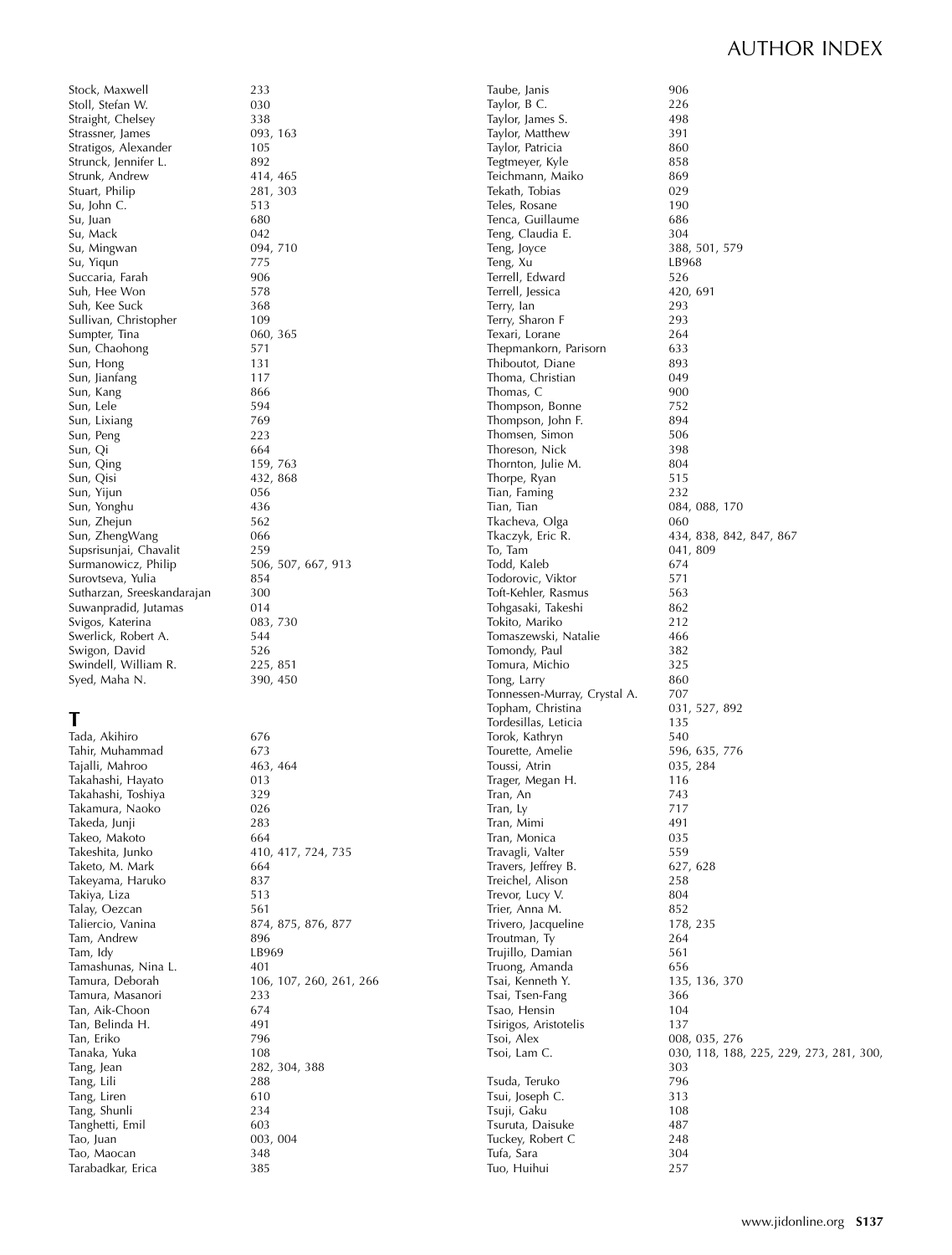| Turner, Christopher                 | 081           | Walsh, Star         |
|-------------------------------------|---------------|---------------------|
| Turner, Matthew J.                  | 334, 811      | Wan, Joy            |
| Tusi, Stephen K.                    | 313           | Wan, M T.           |
| Tuttle, Kelsey                      | 272           | Wan, Yu-Jui         |
| Tzachanis, Dimitirios               | 864           | Wang, Andrew        |
|                                     |               | Wang, Baomei        |
|                                     |               | Wang, Bo            |
| U                                   |               | Wang, Boshen        |
| Uitto, Jouni                        | 291, 293, 348 | Wang, Catherine     |
| Umaoka, Ai                          | 046, 050      | Wang, Chunhua       |
| Umekoji-Hayashi, Ayano              | 487           | Wang, Donna         |
| Umino, Yuki                         | 196           | Wang, Fang          |
| Umlauf, Sheila                      | 854           | Wang, Gang          |
| Uppala, Ranjitha                    | 212, 276      | Wang, Gaofeng       |
| Urban, Daniel                       | 582           | Wang, Huan          |
| Urciuoli, Gloria                    | 225           | Wang, Huina         |
| Uy, Angeline J.                     | 380, 433      | Wang, Huixia        |
|                                     |               | Wang, Huiyuan       |
|                                     |               | Wang, Jennifer      |
| V                                   |               | Wang, Jian          |
| Vain, Arved                         | 867           | Wang, Jieqiong      |
| Vakharia, Paras                     | 534, 539, 549 | Wang, Jingying      |
| Valdecantos, Wendell C.             | 438, 439      | Wang, Leyu          |
| Valencia Pena, Pilar Alue           | 699           |                     |
|                                     | 501           | Wang, Peiru         |
| Valentine, James                    |               | Wang, Richard       |
| Valin, Elodie<br>Vance, Terrence M. | 221           | Wang, Ruizhi        |
|                                     | 463           | Wang, Shaomeng      |
| VanDaele, Doug                      | 898           | Wang, Shiyu         |
| Van Der Steen, Bastiaan             | 791           | Wang, Sijia         |
| Van De Water, Livingston            | 142           | Wang, Suyan         |
| Van Goor, Julia                     | 118           | Wang, Tian          |
| Van Gullick, Robert                 | 674           | Wang, Timothy       |
| Vanhoecke, Barbara                  | 791           | Wang, Wenxia        |
| van Holthoon, Frédérique            | 791           | Wang, Xiaohua       |
| Van Waes, Carter                    | 111           | Wang, Xiao-Jing     |
| Varga, John                         | 803           | Wang, Xiuli         |
| Vargas, Stephanie                   | 811           | Wang, Xuan          |
| Varkey, Mathew                      | 806           | Wang, Yan           |
| Varney, Scott                       | 142           | Wang, Yang          |
| Verhaegen, Monique E.               | 118           | Wang, Ying          |
| Verlande, Amandine                  | 223           | Wang, Yong          |
| Verona, Patricia                    | 393           | Wang, Yu            |
| Vice, Emily                         | 136           | Wang, Yuqing        |
| Vidimos, Allison T.                 | 498           | Wang, Zhen          |
| Vij, Alok                           | 498           | Wang, Zhenping      |
| Villani, Chloe                      | 170           | Wang, Zhenzhen      |
| Vinzant, Schuyler                   | 305           | Wang, Zhiping       |
| Viode, Cecile                       | 597           | Ward, Brian M.      |
| Visvanathan, Sudha                  | 049           | Ward, Nicole L.     |
| Vivier, Eric                        | 852           | Warnault, Pierre    |
| Vlahos, Bonnie                      | 513           | Warren, Richard     |
| Voller, Lindsey                     | 530           | Waschek, James      |
| Von Hoff, Daniel                    | 575           | Wasikowski, Rachael |
| Voorhees, John J.                   | 296           | Wat, Jeanette       |
| Vorstandlechner, Vera               | 161           | Wat, Margaret       |
| Vu, BaoChau                         | 264           | Watanabe, Rei       |
| Vu, Remy                            | 223           | Watanabe, Takashi   |
| Vujic, Igor                         | 672           | Watanabe, Tomoya    |
| Vujic, Marin                        | 672           | Watanabe, Yuko      |
| Vuong, Ivan                         | 591           | Waters, Diana       |
|                                     |               | Watson, Rachel      |
|                                     |               | Webb, Corey N.      |
| W                                   |               | Webber, Lisa        |
| Wada, Naoko                         | 013           | Weed, Jason         |
| Wade, Kristin                       | 895           | Wehner, Mackenzie R |

390, 450, 482 523, 852 027, 065, 577 794, 795 109, 132 197, 374  $064, 608, 800$ 278, 617, 621 451, 521 339, 350, 361, 396, 591, 657, 795 195, 349 008, 188, 273, 300 874, 875, 876, 877 LB936 383, 413, 836, 896, 902 229, 273 111, 114 105, 379, 411, 469

254,606

254,606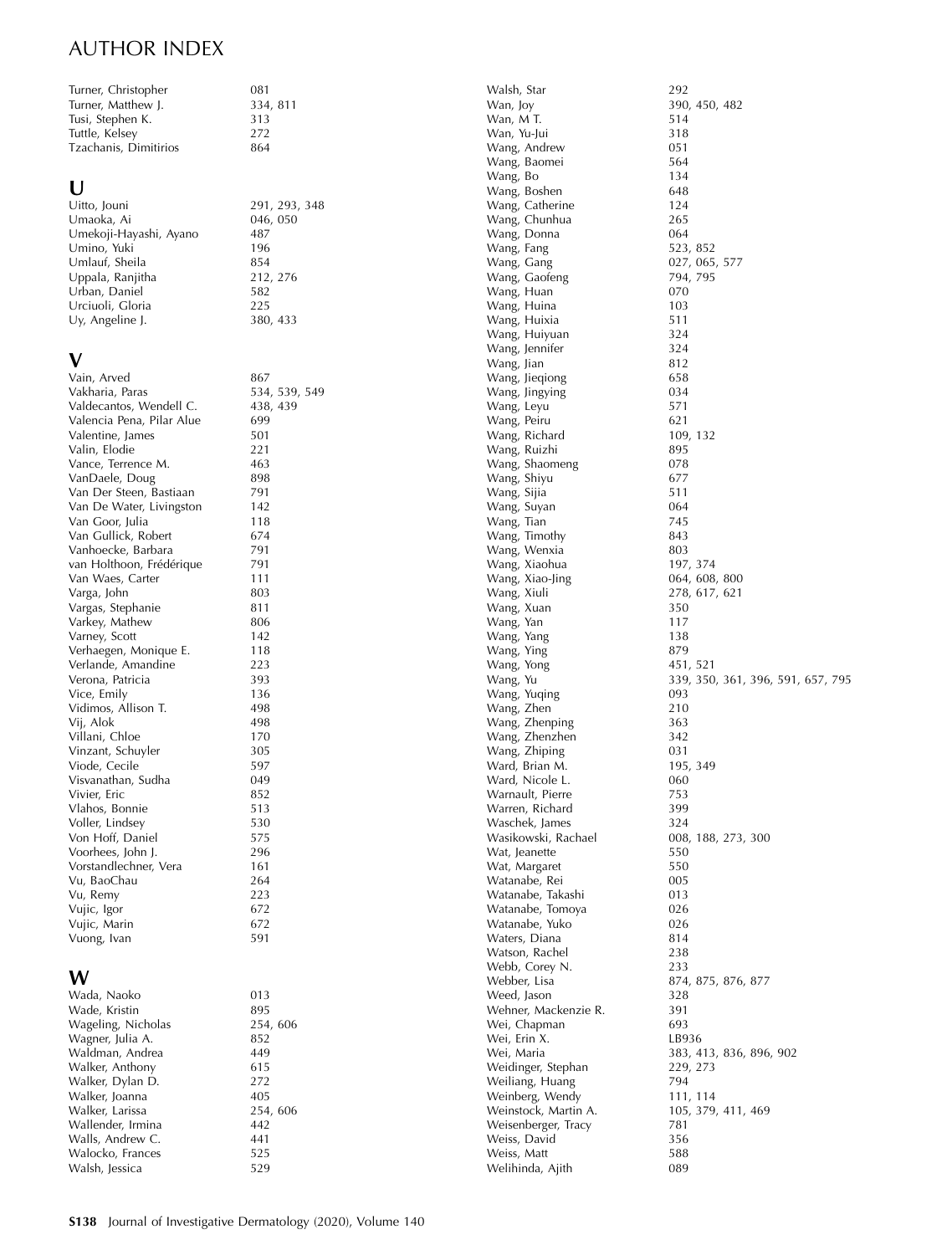Wells, Taylor M. 394<br>Wen, Si 397 Wen, Xiaoquan 281<br>Weninger, Wolfgang 207 Weninger, Wolfgang 707<br>Werth, John L. 512, 513 Werth, John L.<br>Werth, Victoria

Werth, VP Wessel, Charles 518<br>Wessels, Deborah 631 Wessels, Deborah 831<br>West, Cameron 575 West, Cameron 575<br>West, Dennis P. 437 West, Dennis P. West, Drake 674<br>Wevne, Ionathan 674 Weyne, Jonathan 407<br>Whang, Katherine 480, 723 Whang, Katherine 480<br>Wheeldon, James 077 Wheeldon, James Whelan, Chris 136<br>Wheless, Lee 870 Wheless, Lee White, Andrew 785<br>
Whited, John 379, 411 Whited, John Wiedenbauer, Martin 636<br>Wier, Eric M. 794, 795 Wier, Eric M. Wilbert, Dawn 118 Wilkerson, Matthew 258<br>Willcox, Smaranda 109 Willcox, Smaranda 109<br>William. Basem M. 503 William, Basem M. Williams, Erik F.<br>Williams. Kl 541 Williams, KJ Williams, M R. 226<br>Williams, Mickael 327, 598, 813 Williams, Mickael 327<br>Williams, NF 541 Williams, NF 541<br>Wilmott, James 894 Wilmott, James<br>Wilson, Matthew I. (300, 188) Wilson, Matthew J. 030<br>Windenburg, Denise 442 Windenburg, Denise 442<br>Winter, Margo 530 Winter, Margo 530<br>Winthrop, Kevin L. 470, 471 Winthrop, Kevin L. 470,<br>Wolf, Peter 636 Wolf, Peter Wollenberg, Andreas 409<br>
Wondrak, Georg T. 609, 640, 641, 705 Wondrak, Georg T. Wong, Christian 643<br>Wong, Gerard C. 324 Wong, Gerard C. 324<br>Wong, Henry K. 154, 479 Wong, Henry K. 154<br>Wong Lance 091 Wong, Lance 091<br>Wongvibulsin, Shannon 841 Wongvibulsin, Shannon 841<br>Wood, GS. 267. 567 Wood, GS. 267, 567<br>Woodley, David 207, 861 Woodley, David 807, 861<br>Wright, Shari 414, 465 Wright, Shari 414<br>Wu Dalei 595 Wu, Dalei 595<br>Wu, Howard 5774 Wu, Howard Wu, Jashin 366<br>Wu, Jianing 375 Wu, Jianing Wu, Jianni 727 Wu, Junyan 504 Wu, Kevin 657, 170<br>Wu, Muzhou 660, 692, Wu, Shuai 336<br>Wu, Xuesong 357 Wu, Xuesong 857 Wu, Yan Wu, Zhen-Yu 198<br>Wushanely, Lily T. 628 Wushanely, Lily T. Wustrow, David 561 Wysocka, Maria Wysong, Ashley 120

#### X

Xia, Wei 296<br>Xia, Yumin 2006 296 Xia, Yumin 510 Xian, YF<br>Xiao, Yi 313<br>453, Xiaochun, Liu 312<br>Xie, Lillian 155, 786 Xie, Lillian Xie, Yunna 172<br>
Xing, Xianying 1880 030, 276 Xing, Xianying

453, 454<br>312

197, 210, 374<br>281, 303 025, 054, 424, 505, 536, 623, 839, 881, 885<br>541 Williams, Kyle 419, 427, 456, 467, 468, 480, 494, 723, 844, 897, 910 660, 692, 816<br>336, 769

Xing, Y. 569  $Xing, Yanyan$ <br> $Xu, Amy, Z$   $852$ Xu, Amy Z. 852<br>Xu, Beilei 312 Xu, Beilei 312<br>Xu, Guoliang 312 Xu, Guoliang Xu, Jin 872<br>Xu, Jinhua 872  $Xu$ , Jinhua Xu, Jun 562 Xu, Lina 234 Xu, Peng 045<br>
Xu, Qin 764 Xu, Qin<br>Xu, Shuai Xu, Xiaowei 664<br>Xue. Feng Xue, Feng 547 Xue, Ke 65<br>
Xue, Yingchao 65 Xue, Yingchao Yadav, Shruti 089 Yamada, Daisuke 284, 857<br>Yamagami, Jun 013 Yamagami, Jun 013 Yamaguchi, Yukie 026<br>
Yamamoto, Yasuko 007 Yamamoto, Yasuko 1007<br>Yamamura, Kazuhiko 108 Yamamura, Kazuhiko 108 Yamanaka, Keiichi 046, 050<br>Yamanishi, Kiyofumi 316, 325 Yamanishi, Kiyofumi 316, 325 Yamasaki, Kenshi<br>Yan, Daisy Yan, Jianjun 159, 763 Yan, Yunling 374 Yang, Baoqi<br>Yang, Bin Yang, Da Som 826<br>Yang, Hsing-San 8259 Yang, Hsing-San 259<br>Yang, Kevin Yang, Kevin Yang, Lei 115 Yang, Luting 027<br>
Yang, Qianli 1986 710 Yang, Qianli 710<br>Yang Rong 109 Yang, Rong Yang, Shuangni 228 Yang, Shuxia Yang, Ting-Lin B. 852<br>
Yang, Wen-Bin 624 Yang, Wen-Bin 624<br>
Yang, Xincun 624<br>
396, 657 Yang, Xincun Yang, Yajie 732 Yang, Yi 099 Yang, Yuqi 164 Yanik, Jenny 085<br>
Yano, Narumi 203 Yano, Narumi 203 Yanovski, Jack 355<br>
Yao Catherine 140 Yao, Catherine 140<br>
Yao, Xu 312 Yao, Xu 312 Yao, Yi 350<br>Yasuda, Koubun 316, 325 Yasuda, Koubun<br>Ye, Li Ye, Morgan 200<br>
Ye, Teng 395 Ye, Teng Yeaman, Michael R. 324<br>Yenamandra, Vamsi K. 386, 304, 306 Yenamandra, Vamsi K. Yeung, Howa 389, 426, 457, 473 Yi, Xiuli 661<br>
Yin, Meimei 336, 769 Yin, Meimei 336,<br>
Yin, Z 014 Yin, Z<br>
Yiu, Zenas Z. (399) Yiu, Zenas Z. 399 Yokoyama, Rei 271 Yokoyama, Wayne M. Yoo, Ashley 031<br>Yoo, James L Yoo, James J. Yoon, Seokjeong 757<br>Yoshida, Takeshi 844, 349 Yoshida, Takeshi 344, 349 Yoshimi, Kazuto 283 You, Jack You, May-Su 624<br>You, Zhaovang 652

You, Zhaoyang

Y

826, 858, 882, 888 424, 505, 536, 839 057, 084, 170<br>374 197, 210, 374, 820 Ye, Li 197, 210, 374